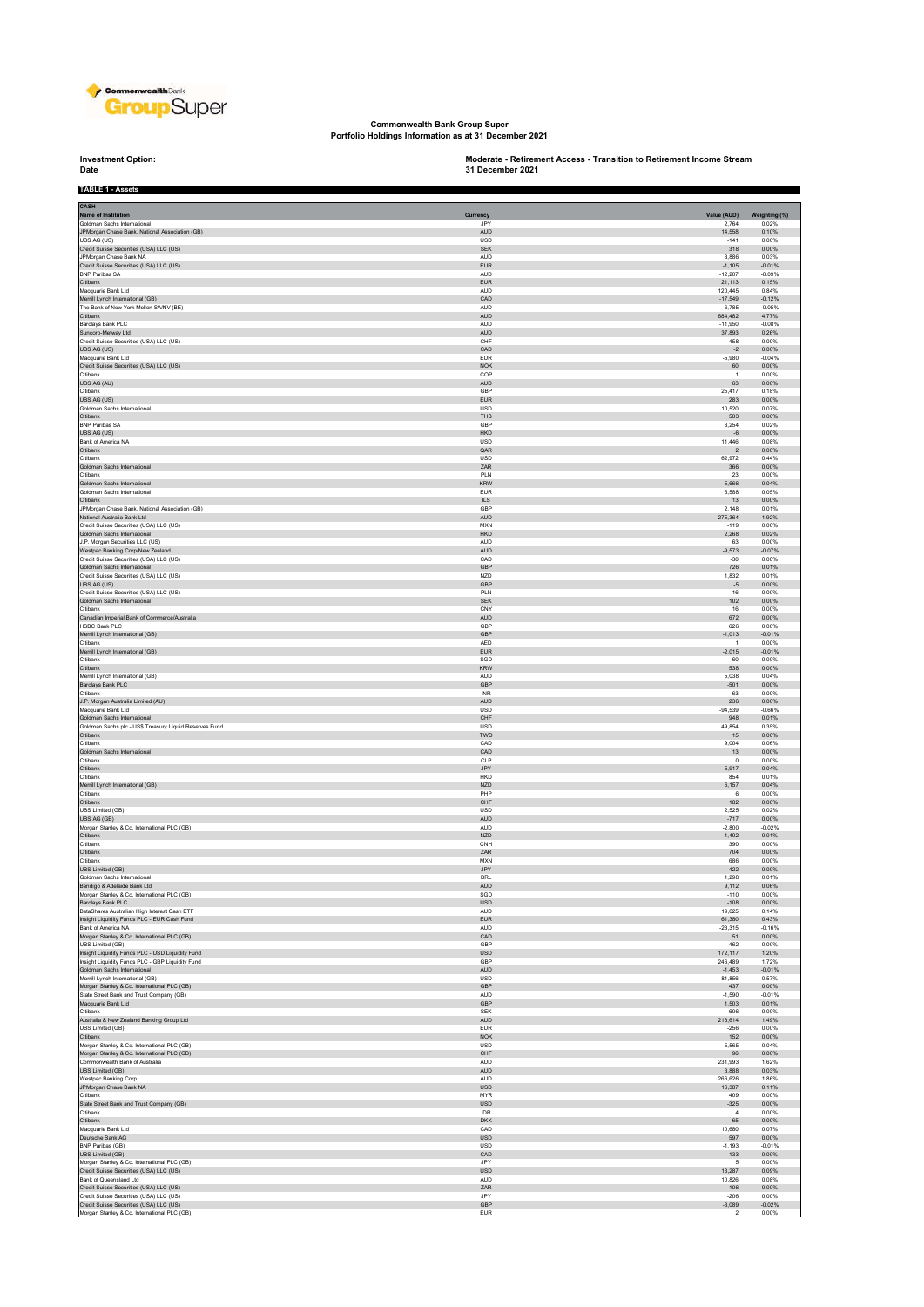| Citibank                                                                                     | <b>BRL</b> | 806            | 0.01%          |
|----------------------------------------------------------------------------------------------|------------|----------------|----------------|
| Credit Suisse Securities (USA) LLC (US)                                                      | <b>AUD</b> | 3,784          | 0.03%          |
| Citibank                                                                                     | TRY        | $\,6\,$        | 0.00%          |
| Citibank                                                                                     | CZK        | $^{\circ}$     | 0.00%          |
| Total                                                                                        |            | 2,557,014      | 17.81%         |
| <b>FIXED INCOME</b>                                                                          |            |                |                |
| Investment in non-associated entities;<br>Held directly or by associated entities or by PSTs |            |                |                |
| Externally managed                                                                           |            |                |                |
| Name of Fund Manager                                                                         |            | Value (AUD)    | Weighting (%)  |
| <b>SFR Group SA</b>                                                                          |            | 2.066          | 0.01%          |
| Light Trust 2018-1                                                                           |            | 2.806          | 0.02%          |
| AFG 2021-2 Trust                                                                             |            | 6,045          | 0.04%          |
| Transurban Queensland Finance Pty Ltd                                                        |            | 1,925          | 0.01%          |
| National Australia Bank Ltd                                                                  |            | 14,791         | 0.10%          |
| Mortgage Funding 2008-1 PLC                                                                  |            | 372            | 0.00%          |
| International Finance Corp                                                                   |            | 24,104         | 0.17%          |
| <b>BANK 2018-BNK10</b>                                                                       |            | 944            | 0.01%          |
| Brazilian Government International Bond                                                      |            | 1,056          | 0.01%          |
| Lincoln Financing SARL                                                                       |            | 2,514          | 0.02%          |
| Asciano Finance Ltd                                                                          |            | 4,127          | 0.03%          |
| Tesco Corporate Treasury Services PLC                                                        |            | 1.822          | 0.01%          |
| Enel SpA                                                                                     |            | 4,059          | 0.03%          |
| ING Bank Australia Ltd                                                                       |            | 1.978          | 0.01%          |
| Qatar Petroleum                                                                              |            | 3,510          | 0.02%          |
| Macquarie Bank Ltd/London                                                                    |            | 2,302          | 0.02%          |
| WSO Finance Pty Ltd                                                                          |            | 1,535          | 0.01%          |
| Bank of Nova Scotia/The                                                                      |            | 3,452          | 0.02%          |
| Queensland Treasury Corp                                                                     |            | 325,276        | 2.27%          |
| Fannie Mae Connecticut Avenue Securities                                                     |            | 3,669          | 0.03%          |
| Finsbury Square 2018-2 PLC                                                                   |            | 1,952          | 0.01%          |
| Diameter Capital Partners LP                                                                 |            | 6.554          | 0.05%          |
| European Investment Bank                                                                     |            | 5.641          | 0.04%          |
| Banco Mercantil del Norte SA/Grand Cayman                                                    |            | 1,090          | 0.01%          |
| Morgan Stanley Capital I Trust 2021-L5                                                       |            | 2.262          | 0.02%          |
| Asian Development Bank                                                                       |            | 4.981          | 0.03%          |
| Light Trust 2019-1                                                                           |            | 8.533          | 0.06%          |
| <b>HSBC Holdings PLC</b>                                                                     |            | 4,607          | 0.03%          |
| Province of Quebec Canada                                                                    |            | 1,693          | 0.01%          |
| GPT Wholesale Office Fund No 1                                                               |            | 2,058          | 0.01%          |
| General Motors Financial Co Inc                                                              |            | 3,935          | 0.03%          |
| Teledyne Technologies Inc                                                                    |            | 2,289          | 0.02%          |
| Province of British Columbia Canada                                                          |            | 2,870          | 0.02%          |
| Treasury Corp of Victoria                                                                    |            | 154,762<br>425 | 1.08%<br>0.00% |
| Scentre Group Trust 1 / Scentre Group Trust 2<br>Sydney Airport Finance Co Pty Ltd           |            | 837            | 0.01%          |
| Credit Suisse Group AG                                                                       |            | 4,133          | 0.03%          |
| APPF Commercial Finance Pty Ltd                                                              |            | 2,709          | 0.02%          |
| <b>BNP Paribas SA</b>                                                                        |            | 6.481          | 0.05%          |
| <b>BPCE SA</b>                                                                               |            | 4.746          | 0.03%          |
| PHEAA Student Loan Trust 2016-1                                                              |            | 2,981          | 0.02%          |
| UBS AG/London                                                                                |            | 3,822          | 0.03%          |
| Province of Ontario Canada                                                                   |            | 6,686          | 0.05%          |
| AECOM                                                                                        |            | 570            | 0.00%          |
| ONE Gas Inc                                                                                  |            | 2,302          | 0.02%          |
| Societe Generale SA                                                                          |            | 2,959          | 0.02%          |
| SLM Student Loan Trust 2003-1                                                                |            | 2,702          | 0.02%          |
| Dell International LLC / EMC Corp                                                            |            | 3,116          | 0.02%          |
| Gatwick Funding Ltd                                                                          |            | 737            | 0.01%          |
| Viridis European Loan Conduit No 38 DAC                                                      |            | 2.946          | 0.02%          |
| Broadcom Inc.                                                                                |            | 3.194          | 0.02%          |
| ConQuest 2019-2 Trust                                                                        |            | 7.990          | 0.06%          |
| Dominican Republic International Bond                                                        |            | 1.242          | 0.01%          |
| Freddie Mac Structured Agency Credit Risk Debt Notes                                         |            | 1,253          | 0.01%          |
| State of Illinois                                                                            |            | 1,015          | 0.01%          |
| State of California                                                                          |            | 2,740          | 0.02%          |
| MSCI Inc                                                                                     |            | 562            | 0.00%          |
| Intesa Sanpaolo SpA                                                                          |            | 6,082          | 0.04%          |
| CF Industries Inc                                                                            |            | 589            | 0.00%          |
| <b>Bellis Acquisition Co PLC</b>                                                             |            | 715            | 0.00%          |
| Toyota Finance Australia Ltd                                                                 |            | 10,725         | 0.07%          |
| Durst Organization Inc/The                                                                   |            | 2,852          | 0.02%          |
| Ale Direct Property Trust                                                                    |            | 1.155          | 0.01%          |
| Nexi SpA                                                                                     |            | 761            | 0.01%          |
| Galaxy Pipeline Assets Bidco Ltd                                                             |            | 5,268          | 0.04%          |
| DCP Midstream Operating LP                                                                   |            | 596            | 0.00%          |
| Indonesia Government International Bond                                                      |            | 13,242         | 0.09%          |
| Harben Finance 2017-1 Plc                                                                    |            | 1,968          | 0.01%          |
| Export-Import Bank of Korea                                                                  |            | 1,979          | 0.01%          |
| Heathrow Funding Ltd                                                                         |            | 1,233          | 0.01%          |
| EQT Corp                                                                                     |            | 94             | 0.00%          |
| Silver Arrow Australia Series 2019-1 Trust                                                   |            | 2,616<br>559   | 0.02%<br>0.00% |
| Aurizon Finance Pty Ltd<br>AT&T Inc                                                          |            | 11,597         | 0.08%          |
| Croatia Government International Bond                                                        |            | 1.225          | 0.01%          |
| CSAIL 2018-C14 Commercial Mortgage Trust                                                     |            | 1,131          | 0.01%          |
| Volksbank Wien AG                                                                            |            | 2.516          | 0.02%          |
| Higher Education Funding I                                                                   |            | 2.710          | 0.02%          |
| Network Finance Co Pty Ltd                                                                   |            | 3,441          | 0.02%          |
| Qatar Government International Bond                                                          |            | 2,823          | 0.02%          |
| Kreditanstalt fuer Wiederaufbau                                                              |            | 26,883         | 0.19%          |
| National Express Group PLC                                                                   |            | 2,042          | 0.01%          |
| Mizuho Bank Ltd/Sydney                                                                       |            | 22,390         | 0.16%          |
| International Bank for Reconstruction & Development                                          |            | 1,800          | 0.01%          |
| Volkswagen International Finance NV                                                          |            | 3,442          | 0.02%          |
| Tryon Park CLO Ltd                                                                           |            | 5,336          | 0.04%          |
| Enterprise Products Operating LLC                                                            |            | 1,462          | 0.01%          |
| Hongkong & Shanghai Banking Corp Ltd/Sydney The<br>Netflix Inc.                              |            | 3,935          | 0.03%          |
| Sumitomo Chemical Co Ltd                                                                     |            | 562<br>24.628  | 0.00%<br>0.17% |
| MPT Operating Partnership LP / MPT Finance Corp                                              |            | 3.525          | 0.02%          |
| Ensemble Investment Corp SA                                                                  |            | 10,417         | 0.07%          |
| Barclays PLC                                                                                 |            | 12,654         | 0.09%          |
| Precise Mortgage Funding 2017-1B PLC                                                         |            | 3,461          | 0.02%          |
| Sirius XM Radio Inc                                                                          |            | 2,218          | 0.02%          |
| BP Capital Markets PLC                                                                       |            | 3,632          | 0.03%          |
| Driver Australia Six Trust                                                                   |            | 2,388          | 0.02%          |
| Madison Park Funding XXX LTD                                                                 |            | 10,274         | 0.07%          |
| Adevinta ASA                                                                                 |            | 636<br>8,321   | 0.00%<br>0.06% |
| Triton Bond Trust 2021 in respect of Series 1<br>Tasmanian Public Finance Corp               |            | 23,889         | 0.17%          |
| Progress Residential 2021-SFR11 Trust                                                        |            | 698            | 0.00%          |
| Steele Creek CLO 2019-1 LTD                                                                  |            | 3.004          | 0.02%          |
| Japan Government Two Year Bond                                                               |            | 34.744         | 0.24%          |
| Computershare US Inc                                                                         |            | 2,000          | 0.01%          |
| Western Digital Corp                                                                         |            | 412            | 0.00%          |
| Mexico Government International Bond                                                         |            | 3,237          | 0.02%          |
| JPMorgan Chase Bank NA                                                                       |            | 2,558          | 0.02%          |
| Anheuser-Busch InBev SA/NV                                                                   |            | 1,186          | 0.01%          |
| Westpac Banking Corp                                                                         |            | 22,900         | 0.16%          |
| Royal Bank of Scotland Group PLC                                                             |            | 10,589         | 0.07%          |
| Isle of Man Government International Bond                                                    |            | 901            | 0.01%          |
| Norinchukin Bank/The                                                                         |            | 2,417          | 0.02%          |

TOTAL SA 2,202 0.02% Produced a construction of the construction of the construction of the construction of the construction of the construction of the construction of the construction of the construction of the constructi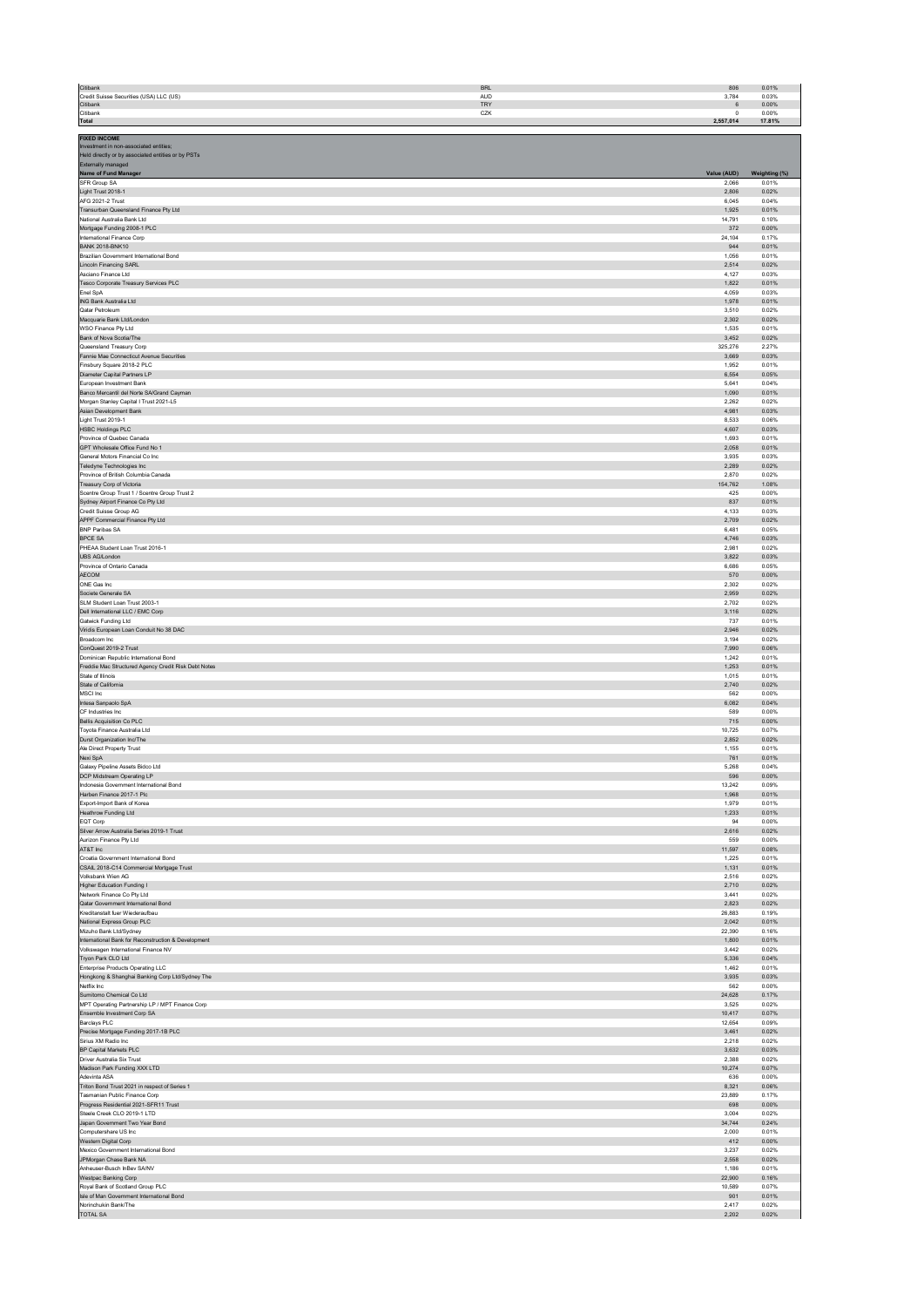| International Flavors & Fragrances Inc<br>Korea Development Bank/The<br>Bendigo & Adelaide Bank Ltd<br><b>CSMC 2021-NQM8</b> | 2,903                   | 0.02%                   |
|------------------------------------------------------------------------------------------------------------------------------|-------------------------|-------------------------|
|                                                                                                                              | 2,215                   | 0.02%                   |
|                                                                                                                              | 5,917<br>1.996          | 0.04%<br>0.01%          |
|                                                                                                                              | 543                     | 0.00%                   |
| DBNGP Finance Co Pty Ltd                                                                                                     | 306                     | 0.00%                   |
| AbbVie Inc.                                                                                                                  | 4,388                   | 0.03%                   |
| iShares USD High Yield Corp Bond ESG UCITS ETF                                                                               | 3,792                   | 0.03%                   |
| Hyundai Capital America                                                                                                      | 4,415                   | 0.03%                   |
| Verus Securitization Trust 2021-8                                                                                            | 543                     | 0.00%                   |
| NBN Co Ltd<br>APT Pipelines Ltd                                                                                              | 13,771<br>1,581         | 0.10%<br>0.01%          |
| Allianz SE                                                                                                                   | 2,300                   | 0.02%                   |
| Mexico City Airport Trust                                                                                                    | 2,246                   | 0.02%                   |
| Edith Cowan University                                                                                                       | 310                     | 0.00%                   |
| Schroder ISF Asian Credit Opportunities                                                                                      | 33,708                  | 0.23%                   |
| Connecticut Avenue Securities Trust 2021-R03                                                                                 | 636                     | 0.00%                   |
| FP Turbo Series 2021-1 Trust                                                                                                 | 7.061                   | 0.05%                   |
| Australia Pacific Airports Melbourne Pty Ltd                                                                                 | 3.626                   | 0.03%                   |
| Banco Santander SA                                                                                                           | 11,942                  | 0.08%                   |
| Peruvian Government International Bond<br>SGSP Australia Assets Pty Ltd                                                      | 190<br>1,595            | 0.00%<br>0.01%          |
| CIP Funding Pty Ltd                                                                                                          | 1,965                   | 0.01%                   |
| WestConnex Finance Co Pty Ltd                                                                                                | 7,135                   | 0.05%                   |
| Bank 2019-BNK19                                                                                                              | 495                     | 0.00%                   |
| Seagate HDD Cayman<br>Mileage Plus Holdings LLC / Mileage Plus Intellectual Property                                         | 2,660                   | 0.02%                   |
|                                                                                                                              | 1.582                   | 0.01%                   |
| Accate I tri<br>Ziggo BV                                                                                                     | 653                     | 0.00%                   |
| London Wall Mortgage Capital PLC                                                                                             | 1.474                   | 0.01%                   |
| Mercury NZ Ltd                                                                                                               | 1.983                   | 0.01%                   |
| Air Canada                                                                                                                   | 98<br>2.122             | 0.00%<br>0.01%          |
| Realty Income Corp<br>United States Treasury Note/Bond                                                                       | 211.380                 | 1.47%                   |
| New Zealand Government Bond                                                                                                  | 17,260                  | 0.12%                   |
| Citigroup Commercial Mortgage Trust 2017-P7                                                                                  | 577                     | 0.00%                   |
| <b>Tudor Rose Mortgages</b>                                                                                                  | 5,137                   | 0.04%                   |
| Summer BC Holdco B SARL                                                                                                      | 1,275                   | 0.01%                   |
| Liberty Interactive Corp QVC Group                                                                                           | 28                      | 0.00%                   |
| Samhallsbyggnadsbolaget i Norden AB                                                                                          | 1,993                   | 0.01%                   |
| Delta Air Lines Inc / SkyMiles IP Ltd                                                                                        | 1,643                   | 0.01%                   |
| Calpine Corp                                                                                                                 | 667                     | 0.00%                   |
| Vmed O2 UK Financing I PLC<br>Moody's Corp                                                                                   | 3,994<br>1.386          | 0.03%<br>0.01%          |
| Vertical Midco GmbH                                                                                                          | 1.057                   | 0.01%                   |
| AIB Group PLC                                                                                                                | 7,053                   | 0.05%                   |
| Sedibelo Platinum Mines Ltd                                                                                                  | $39\,$                  | 0.00%                   |
| NXP BV / NXP Funding LLC / NXP USA Inc                                                                                       | 1,368                   | 0.01%                   |
| <b>BANK 2018-BNK14</b>                                                                                                       | 851                     | 0.01%                   |
| Zip Master Trust Series 2021-1                                                                                               | 12,414                  | 0.09%                   |
| Solaris Trust 2021-1                                                                                                         | 1,562                   | 0.01%                   |
| Vicinity Centres Trust                                                                                                       | 11,887                  | 0.08%                   |
| Newmont Mining Corp                                                                                                          | 681                     | 0.00%                   |
| Bundesrepublik Deutschland Bundesanleihe<br>UniCredit SpA                                                                    | 50,344<br>4,515         | 0.35%<br>0.03%          |
| Agence Francaise de Developpement                                                                                            | 3.017                   | 0.02%                   |
| Berry Global Inc                                                                                                             | 2.323                   | 0.02%                   |
| Progress 2019-1 Trust                                                                                                        | 3.554                   | 0.02%                   |
| Vermilion Bond Trust 2021 in respect of Series 1                                                                             | 5.437                   | 0.04%                   |
| VER Finco Pty Ltd                                                                                                            | 1,899                   | 0.01%                   |
| American Airlines Inc                                                                                                        | 2,500                   | 0.02%                   |
| JDE Peet's BV                                                                                                                | 806                     | 0.01%                   |
| Zip Master Trust Series 2020-1<br>Banijav Entertainment SASU                                                                 | 4,789<br>418            | 0.03%<br>0.00%          |
| DBS Group Holdings Ltd                                                                                                       | 5,636                   | 0.04%                   |
| Salute Series 2021-1                                                                                                         | 1.459                   | 0.01%                   |
| AusNet Services Holdings Pty Ltd                                                                                             | 7,323                   | 0.05%                   |
| Zip Master Trust Series 2021-2                                                                                               | 7,845                   | 0.05%                   |
| Australia Treasury Bill<br>Harbour                                                                                           | 75.621<br>5,865         | 0.53%<br>0.04%          |
| Morgan Stanley                                                                                                               | 1,449                   | 0.01%                   |
| Pioneer Natural Resources Co                                                                                                 | 265                     | 0.00%                   |
| NSW Electricity Networks Finance Pty Ltd                                                                                     | 4,101                   | 0.03%                   |
| Australia Government Bond                                                                                                    | 1.580.679               | 11.01%                  |
| AGL CLO 5 Ltd<br>Trinitas CLO XVI Ltd                                                                                        | 6,669<br>19.802         | 0.05%<br>0.14%          |
| <b>Lukoil Securities BV</b>                                                                                                  | 3.450                   | 0.02%                   |
| DowDuPont Inc                                                                                                                | 1,206                   | 0.01%                   |
| <b>Bank of Montreal</b>                                                                                                      | 14.089                  | 0.10%                   |
| METRO Finance 2020-1 Trust                                                                                                   | 2,741                   | 0.02%                   |
| Springleaf Finance Corp<br>SLG Office Trust 2021-OVA                                                                         | 613<br>1.953            | 0.00%<br>0.01%          |
|                                                                                                                              | 8,450                   | 0.06%                   |
|                                                                                                                              | 1.232                   |                         |
| Volkswagen Financial Services Australia Pty Ltd<br>Baverische Landesbank                                                     |                         | 0.01%                   |
| Canadian Imperial Bank of Commerce                                                                                           | 5,949                   | 0.04%                   |
| Blackstone Property Partners Europe Holdings Sarl                                                                            | 5,402                   | 0.04%                   |
| Cellnex Finance Co SA                                                                                                        | 3.025                   | 0.02%                   |
| Qantas Airways Ltd<br>Republic of South Africa Government International Bond                                                 | 6,300<br>1,559          | 0.04%<br>0.01%          |
| QBE Insurance Group Ltd                                                                                                      | 5,194                   | 0.04%                   |
| Australia & New Zealand Banking Group Ltd                                                                                    | 2,805                   | 0.02%                   |
| <b>BANK 2017-BNK6</b>                                                                                                        | 1.727                   | 0.01%                   |
| Woodside Finance Ltd<br>Bank of Ireland Group PLC                                                                            | 1,251<br>3.522          | 0.01%<br>0.02%          |
| Credit Agricole SA                                                                                                           | 1,439                   | 0.01%                   |
| CYBG PLC                                                                                                                     | 2.581                   | 0.02%                   |
| Wells Fargo Commercial Mortgage Trust 2021-C59                                                                               | 2,250                   | 0.02%                   |
| Ginnie Mae                                                                                                                   | $^{\circ}7$             | 0.00%                   |
| Paragon Mortgages No 12 PLC                                                                                                  | 5.849                   | 0.04%                   |
| Kraft Heinz Foods Co<br>GTA Finance Co Pty Ltd                                                                               | 1,327<br>1,919          | 0.01%<br>0.01%          |
| Comcast Corp                                                                                                                 | 3.826                   | 0.03%                   |
| Macquarie Bank Ltd                                                                                                           | 14,154                  | 0.10%                   |
| Toronto-Dominion Bank/The                                                                                                    | 9.245                   | 0.06%                   |
| DWPF Finance Pty Ltd<br>Optus Finance Pty Ltd                                                                                | 274<br>562              | 0.00%<br>0.00%          |
| PUMA Series 2014-2                                                                                                           | 4.132                   | 0.03%                   |
| General Property Trust                                                                                                       | 845                     | 0.01%                   |
| ConnectEast Finance Pty Ltd                                                                                                  | 2,063                   | 0.01%                   |
| Western Sydney University                                                                                                    | 2,237                   | 0.02%<br>0.01%          |
| Scania CV AB<br>South Australian Government Financing Authority                                                              | 1,557<br>124.163        | 0.86%                   |
| SMART ABS Series 2019-1 Trust                                                                                                | 1,096                   | 0.01%                   |
| Pinewood Finance Co Ltd                                                                                                      | 1,151                   | 0.01%                   |
| Firstmac Mortgage Funding Trust No. 4 Series 2021-2                                                                          | 6,431                   | 0.04%                   |
| <b>Iliad Holding SAS</b>                                                                                                     | 1,344<br>5              | 0.01%<br>0.00%          |
| Fannie Mae<br>ABN AMRO Bank NV                                                                                               | 1,339                   | 0.01%                   |
| Banco Bilbao Vizcaya Argentaria SA                                                                                           | 2,248                   | 0.02%                   |
| Caltex Australia Ltd                                                                                                         | 5,969                   | 0.04%                   |
| Valeant Pharmaceuticals International Inc                                                                                    | 2,158                   | 0.02%                   |
| Quintiles IMS Inc.                                                                                                           | 775                     | 0.01%                   |
| iShares China CNY Bond UCITS ETF<br>La Mondiale SAM                                                                          | 9,365<br>620            | 0.07%<br>0.00%          |
| Fannie Mae Pool                                                                                                              | 20,341                  | 0.14%                   |
| Ausgrid Finance Pty Ltd                                                                                                      | 6,310                   | 0.04%                   |
| Colombia Government International Bond                                                                                       | 985                     | 0.01%                   |
| Telefonica Europe BV                                                                                                         | 1,807                   | 0.01%                   |
| Heimstaden Bostad Treasury BV<br>Firstmac Mortgage Funding Trust No. 4 Series 2-2020<br>PACCAR Financial Pty Ltd             | 1,710<br>4,510<br>6,010 | 0.01%<br>0.03%<br>0.04% |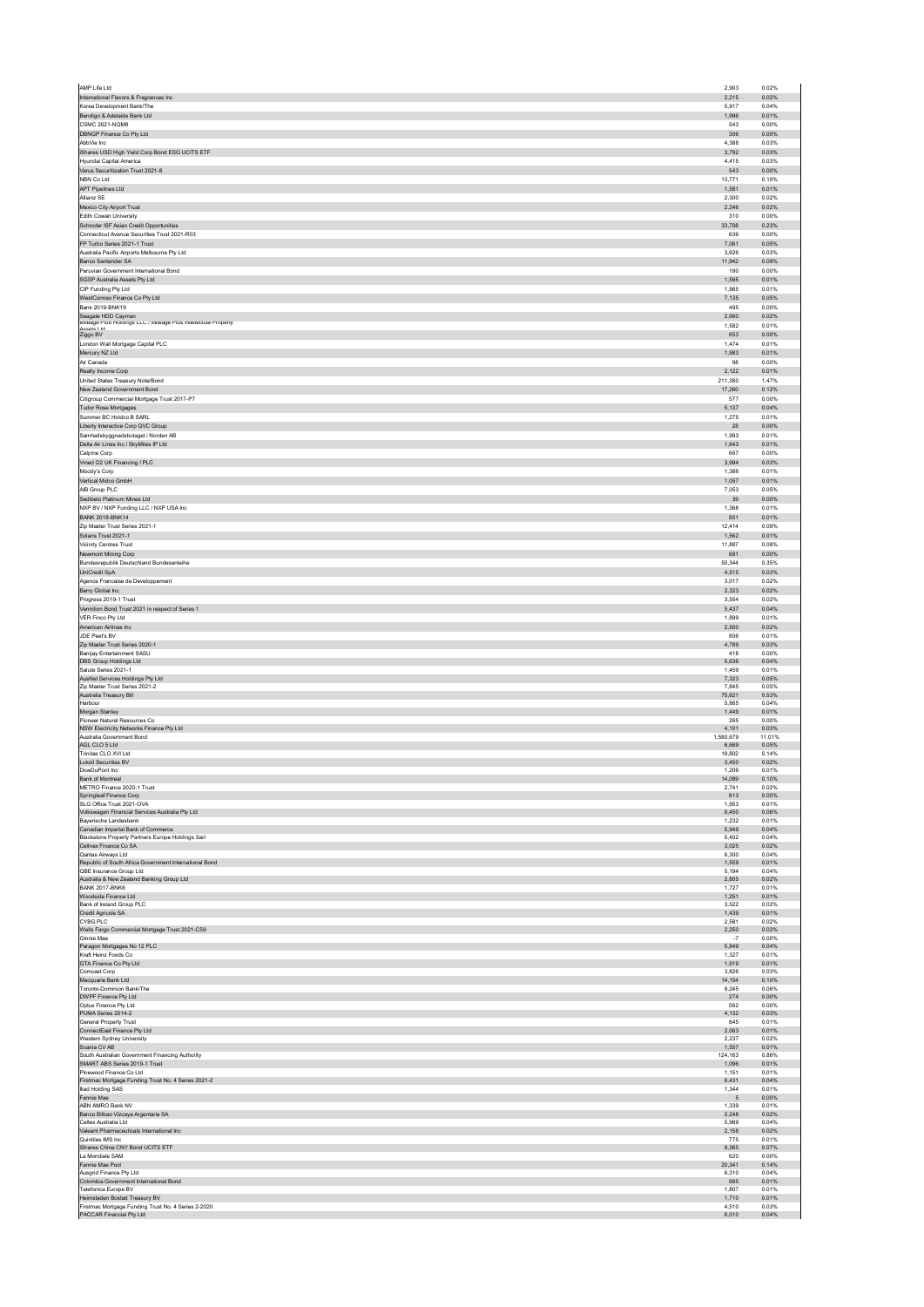| Portugal Obrigacoes do Tesouro OT                                                                        | 3.460            | 0.36%<br>0.02% |
|----------------------------------------------------------------------------------------------------------|------------------|----------------|
| Freddie Mac STACR REMIC Trust 2020-DNA5                                                                  | 566              | 0.00%          |
| National Highways Authority of India<br>MF1 2021-FL6 Ltd                                                 | 655<br>1.894     | 0.00%<br>0.01% |
| BioPharma Credit PLC/The Fund                                                                            | 4,695            | 0.03%          |
| Insurance Australia Group Ltd<br>Finsbury Square                                                         | 4.526<br>4,971   | 0.03%<br>0.03% |
| Verizon Communications Inc.                                                                              | 7,051            | 0.05%          |
| Playtech Plc<br>Benchmark 2021-B26 Mortgage Trust                                                        | 2.201<br>1,968   | 0.02%<br>0.01% |
| IDOL 2015-1 Trust<br>Mueller Water Products Inc                                                          | 1,961            | 0.01%          |
| Ireland Government Bond                                                                                  | 577<br>2,876     | 0.00%<br>0.02% |
| Mahle GmbH                                                                                               | 610              | 0.00%          |
| Series 2018-1 REDS EHP Trust<br>Newell Brands Inc.                                                       | 1,710<br>564     | 0.01%<br>0.00% |
| Mill City Mortgage Loan Trust 2017-2                                                                     | 561              | 0.00%          |
| Landwirtschaftliche Rentenbank<br>Citibank                                                               | 13,638<br>5.152  | 0.09%<br>0.04% |
| HCA Inc                                                                                                  | 910              | 0.01%          |
| Cheniere Energy Partners LP<br>Inflation Linked Korea Treasury Bond                                      | 997<br>3,265     | 0.01%<br>0.02% |
| ETSA Utilities Finance Pty Ltd                                                                           | 968              | 0.01%          |
| Logicor Financing Sarl<br>Macquarie Group Ltd                                                            | 3,178<br>798     | 0.02%<br>0.01% |
| Wellfleet CLO X LTD                                                                                      | 15,761           | 0.11%          |
| Progress 2012-2 Trust<br>Boeing Co/The                                                                   | 2,514<br>3,330   | 0.02%<br>0.02% |
| Citycon OYJ                                                                                              | 2.367            | 0.02%          |
| Israel Government International Bond<br>DTE Energy Co                                                    | 1,553<br>894     | 0.01%<br>0.01% |
| Zurich Finance Ireland Designated Activity Co<br>Anheuser-Busch Cos LLC / Anheuser-Busch InBev Worldwide | 1,484            | 0.01%          |
| <b>Inc</b>                                                                                               | 525              | 0.00%          |
| American International Group Inc.<br>Metropolitan Life Global Funding I                                  | 146<br>2,143     | 0.00%<br>0.01% |
| Aviation Capital Group LLC                                                                               | 801              | 0.01%          |
| Origin Energy Finance Ltd<br>AFG 2021-1 Trust                                                            | 2,525<br>8,606   | 0.02%<br>0.06% |
| Deutsche Bank AG                                                                                         | 3,309            | 0.02%          |
| Freddie Mac STACR REMIC Trust 2020-HQA4<br>Primrose Residential 2021-1 DAC                               | 466<br>2,902     | 0.00%<br>0.02% |
| Stratton Mortgage Funding 2019-1 PLC                                                                     | 4,978            | 0.03%          |
| European Financial Stability Facility<br>Japan Government Forty Year Bond                                | 992<br>8,526     | 0.01%<br>0.06% |
| Schroder International Selection Fund - Emerging Markets Debt                                            | 14,234           | 0.10%          |
| Absolute Return<br>Abbott Ireland Financing DAC                                                          | 1,891            | 0.01%          |
| Valeo SA                                                                                                 | 1,209            | 0.01%          |
| Korea Treasury Bond<br>Australia & New Zealand Banking Group Ltd/United Kingdom                          | 8,826<br>2,146   | 0.06%<br>0.01% |
| Pacific Gas & Electric Co                                                                                | 2,385            | 0.02%          |
| Aurizon Network Pty Ltd                                                                                  | 1,376            | 0.01%          |
| Saudi Government International Bond<br>Schroder ISF Securitised Credit                                   | 1.076<br>24,059  | 0.01%<br>0.17% |
| Barclays Bank PLC                                                                                        | 30.909           | 0.22%          |
| Credit Suisse Group Funding Guernsey Ltd<br>Enel Finance International NV                                | 1,250<br>1,192   | 0.01%<br>0.01% |
| MasTec Inc                                                                                               | 2,294            | 0.02%          |
| BENCHMARK 2018-B6 Mortgage Trust<br>ING Groep NV                                                         | 845<br>1,857     | 0.01%<br>0.01% |
| Gazprom OAO Via Gaz Capital SA                                                                           | 2,114            | 0.01%          |
| Huarong Finance 2019 Co Ltd<br>iShares EUR High Yield Corp Bond ESG UCITS ETF                            | 1,066<br>16.128  | 0.01%<br>0.11% |
| SASOL Financing USA LLC                                                                                  | 1,179            | 0.01%          |
| Crown City CLO II<br>Commonwealth Bank of Australia                                                      | 3,008<br>524     | 0.02%<br>0.00% |
|                                                                                                          | 1.295            | 0.01%          |
| DP World Crescent Ltd                                                                                    |                  |                |
| Benchmark 2019-B13 Mortgage Trust                                                                        | 942              | 0.01%          |
| Singapore Government Bond<br>United Airlines Inc                                                         | 3,275<br>298     | 0.02%<br>0.00% |
| ArcelorMittal                                                                                            | 575              | 0.00%          |
| General Motors Co<br>Scentre Group Trust 2                                                               | 1,176<br>3,578   | 0.01%<br>0.02% |
| Navient Student Loan Trust 2017-2                                                                        | 6,128            | 0.04%          |
| Energy Partnership Gas Pty Ltd<br>Occidental Petroleum Corp                                              | 600<br>1,623     | 0.00%<br>0.01% |
| Deutsche Telekom International Finance BV                                                                | 2,786            | 0.02%<br>0.01% |
| Pension Insurance Corp PLC<br>Mattel Inc.                                                                | 1,248<br>556     | 0.00%          |
| Fonterra Co-operative Group Ltd                                                                          | 443              | 0.00%          |
| MPLX LP<br>Dell Bank International DAC                                                                   | 2,774<br>4,108   | 0.02%<br>0.03% |
| Standard Chartered PLC                                                                                   | 4.257            | 0.03%          |
| Fidelity National Information Services Inc<br>Progress 2020-1 Trust                                      | 627<br>661       | 0.00%<br>0.00% |
| CPIF Finance Pty Ltd                                                                                     | 2,277            | 0.02%          |
| Lloyds Banking Group PLC<br>Sabine Pass Liquefaction LLC                                                 | 4,372<br>2.740   | 0.03%<br>0.02% |
| ADO Properties SA                                                                                        | 1,054            | 0.01%          |
| Charter Hall Exchange Finance Pty Ltd<br>Targa Resources Partners LP / Targa Resources Partners          | 2,178<br>929     | 0.02%<br>0.01% |
| Finance Corp<br>Western Australian Treasury Corp                                                         | 30,623           | 0.21%          |
| Japan Government Thirty Year Bond                                                                        | 12,059           | 0.08%          |
| AerCap Ireland Capital DAC / AerCap Global Aviation Trust                                                | 4,357            | 0.03%          |
| <b>Thailand Government Bond</b>                                                                          | 6,894<br>178,031 | 0.05%          |
| New South Wales Treasury Corp<br>Nederlandse Waterschapsbank NV                                          | 6,358            | 1.24%<br>0.04% |
| CPPIB Capital Inc<br>Ramsay Health Care Ltd                                                              | 276<br>550       | 0.00%<br>0.00% |
| WP Carey Inc                                                                                             | 818              | 0.01%          |
| Federal Home Loan Mortgage Corp<br>Freddie Mac Pool                                                      | 4.670<br>15,580  | 0.03%<br>0.11% |
| Series 2015-1 WST Trust                                                                                  | 929              | 0.01%          |
| Wesfarmers Ltd<br>Llitst Finance Pty Ltd                                                                 | 555<br>541       | 0.00%<br>0.00% |
| CVS Health Corp                                                                                          | 539              | 0.00%          |
| Wintershall Dea Finance BV<br>PUMA SERIES 2021-2                                                         | 628<br>10,760    | 0.00%<br>0.07% |
| Series 2013-2 WST Trust                                                                                  | 91               | 0.00%          |
| Mirvac Group Finance Ltd<br>Airservices Australia                                                        | 881<br>4.023     | 0.01%<br>0.03% |
| Triton Bond Trust 2021-2 in respect of Series 1                                                          | 6,730            | 0.05%          |
| JPMorgan Chase & Co<br>Thermo Fisher Scientific Finance I BV                                             | 2,604<br>1.383   | 0.02%<br>0.01% |
| Freddie Mac STACR Remic Trust 2020-DNA2                                                                  | 1,542            | 0.01%          |
| United Energy Distribution Pty Ltd<br>Babcock International Group PLC                                    | 3,960<br>1,255   | 0.03%<br>0.01% |
| National Retail Properties Inc<br>Patrizia                                                               | 660<br>1.662     | 0.00%<br>0.01% |
| Spain Government Bond                                                                                    | 21,114           | 0.15%          |
| Walgreens Boots Alliance Inc.                                                                            | 2,444<br>425     | 0.02%<br>0.00% |
| American Express Co<br>Series 2014-1 WST Trust                                                           | 2,072            | 0.01%          |
| Malaysia Government Bond                                                                                 | 4.736            | 0.03%          |
| Mitsubishi UFJ Financial Group Inc<br>KREF 2021-FL2 Ltd                                                  | 1,871<br>2,712   | 0.01%<br>0.02% |
| European Union                                                                                           | 15.795           | 0.11%          |
| Marble Point Clo X Ltd<br>IDOL 2013-2 Trust                                                              | 1,640<br>3.025   | 0.01%<br>0.02% |
| Credit Suisse AG/New York NY<br>Ameren Corp                                                              | 2,002<br>281     | 0.01%<br>0.00% |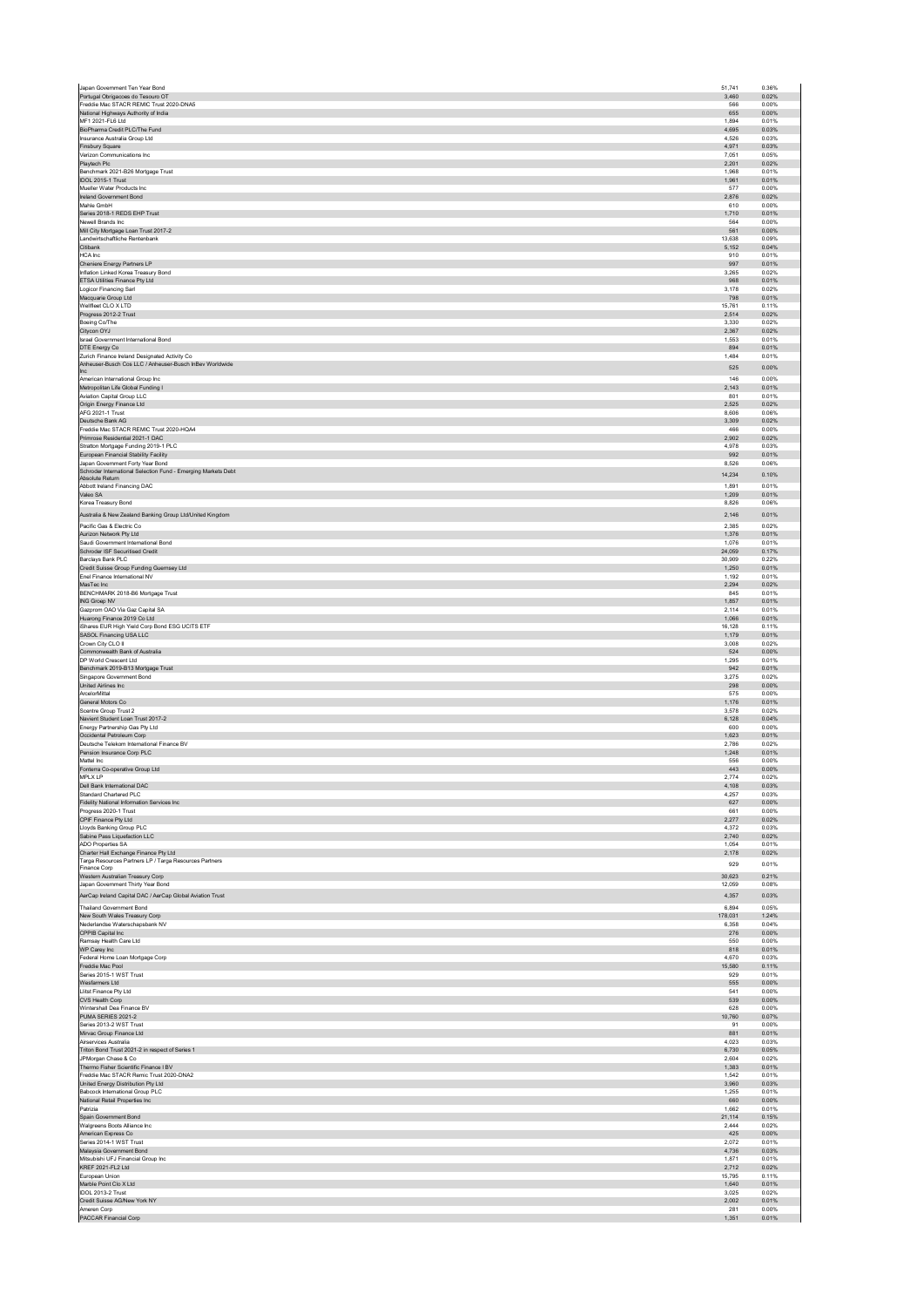| United Kingdom Gilt                                                                          |                                              |                           | 115,232           | 0.80%                   |
|----------------------------------------------------------------------------------------------|----------------------------------------------|---------------------------|-------------------|-------------------------|
| Vale Overseas Ltd                                                                            |                                              |                           | 128               | 0.00%                   |
| Woolworths Group Ltd<br>Heimstaden Bostad AB                                                 |                                              |                           | 2.317<br>6,911    | 0.02%<br>0.05%          |
| Atkore International Group Inc.                                                              |                                              |                           | 587               | 0.00%                   |
| Glencore Funding LLC                                                                         |                                              |                           | 6,700             | 0.05%                   |
| Romanian Government International Bond                                                       |                                              |                           | 4,639             | 0.03%                   |
| Ivory Coast Government International Bond<br>Perth Airport Pty Ltd                           |                                              |                           | 1,945<br>290      | 0.01%<br>0.00%          |
| Virgin Media Secured Finance PLC                                                             |                                              |                           | 766               | 0.01%                   |
| Volkswagen Bank GmbH                                                                         |                                              |                           | 651               | 0.00%                   |
| ICG US CLO 2017-1 Ltd                                                                        |                                              |                           | 3,265             | 0.02%                   |
| Belden Inc.<br>IHO Verwaltungs GmbH                                                          |                                              |                           | 1,611<br>2,541    | 0.01%<br>0.02%          |
| VICI Properties LP / VICI Note Co Inc                                                        |                                              |                           | 586               | 0.00%                   |
| French Republic Government Bond OAT                                                          |                                              |                           | 6,513             | 0.05%                   |
| Coles Group Treasury Pty Ltd<br>Russian Foreign Bond - Eurobond                              |                                              |                           | 2,756<br>9.543    | 0.02%<br>0.07%          |
| Telecom Italia SpA/Milano                                                                    |                                              |                           | 1,154             | 0.01%                   |
| <b>BWP Trust</b>                                                                             |                                              |                           | 300               | 0.00%                   |
| STACR Trust 2018-HRP1                                                                        |                                              |                           | 1.397             | 0.01%                   |
| Pilgrim's Pride Corp<br>TORRENS Series 2014-1 Trust                                          |                                              |                           | 575<br>3,614      | 0.00%<br>0.03%          |
| Westpac Banking Corp/New Zealand                                                             |                                              |                           | 2,323             | 0.02%                   |
| CaixaBank SA                                                                                 |                                              |                           | 3,949             | 0.03%                   |
| Legal & General Group PLC<br>Medallion Trust Series 2012-1                                   |                                              |                           | 1,157<br>39       | 0.01%<br>0.00%          |
| GPT Wholesale Shopping Centre Fund No 1                                                      |                                              |                           | 2,065             | 0.01%                   |
| Metro Finance 2021-1 Trust                                                                   |                                              |                           | 2,875             | 0.02%                   |
| Victoria Power Networks Finance Pty Ltd<br>First-Citizens Bank & Trust Co.                   |                                              |                           | 10,629<br>2.732   | 0.07%<br>0.02%          |
| Charter Communications Operating LLC / Charter                                               |                                              |                           | 4,285             | 0.03%                   |
| Communications Operating Capital                                                             |                                              |                           |                   |                         |
| <b>Energy Transfer Equity LP</b><br>Italy Buoni Poliennali Del Tesoro                        |                                              |                           | 1,253<br>35,385   | 0.01%<br>0.25%          |
| CNH Industrial Capital Australia Pty Ltd                                                     |                                              |                           | 2.361             | 0.02%                   |
| Medtronic Global Holdings SCA                                                                |                                              |                           | 933               | 0.01%                   |
| Danske Bank A/S<br>Essilor International Cie Generale d'Optique SA                           |                                              |                           | 3,745<br>2,219    | 0.03%<br>0.02%          |
|                                                                                              |                                              |                           |                   |                         |
| Schroder International Selection Fund - Global Corporate Bond                                |                                              |                           | 24.087            | 0.17%                   |
| T-Mobile USA Inc<br>Progress 2014-1 Trust                                                    |                                              |                           | 3,896<br>4,349    | 0.03%<br>0.03%          |
| Denmark Government Bond                                                                      |                                              |                           | 2.365             | 0.02%                   |
| Firstmac Mortgage Funding Trust No 4 Series 2-2014                                           |                                              |                           | 2,142             | 0.01%                   |
| Haus European Loan Conduit No 39 DAC<br>Deutsche Bank AG/New York NY                         |                                              |                           | 3,084<br>5.130    | 0.02%<br>0.04%          |
| John Deere Financial Ltd                                                                     |                                              |                           | 2,889             | 0.02%                   |
| <b>Indonesia Treasury Bond</b>                                                               |                                              |                           | 1.742             | 0.01%                   |
| Arconic Inc<br>Ginnie Mae II Pool                                                            |                                              |                           | 549<br>36,390     | 0.00%<br>0.25%          |
| Dryden 77 CLO Ltd                                                                            |                                              |                           | 14.670            | 0.10%                   |
| Santander UK Group Holdings PLC                                                              |                                              |                           | 4,439             | 0.03%                   |
| Japan Government Twenty Year Bond                                                            |                                              |                           | 22.075            | 0.15%                   |
| Series 2021-1 Harvey Trust<br>QPH Finance Co Pty Ltd                                         |                                              |                           | 3,676<br>2,357    | 0.03%<br>0.02%          |
| Akelius Residential Property Financing BV                                                    |                                              |                           | 1.323             | 0.01%                   |
| Electricite de France SA                                                                     |                                              |                           | 3,302             | 0.02%                   |
| Volvo Treasury AB<br>Progress 2021-1 Trust                                                   |                                              |                           | 2.790<br>5,019    | 0.02%<br>0.03%          |
| Bank of America Corp                                                                         |                                              |                           | 2,062             | 0.01%                   |
| BNY Mellon Global Funds PLC - Bny Mellon Efficient US Fallen                                 |                                              |                           | 11,325            | 0.08%                   |
| Angels Beta Fund<br>Minerals Technologies Inc.                                               |                                              |                           | 2.306             | 0.02%                   |
| Magnetite XVI Ltd                                                                            |                                              |                           | 14,309            | 0.10%                   |
| Air Lease Corp                                                                               |                                              |                           | 4,575             | 0.03%                   |
| <b>Highland Holdings Sarl</b><br>Simon Property Group LP                                     |                                              |                           | 1.081             | 0.01%                   |
|                                                                                              |                                              |                           |                   |                         |
| Australian Gas Networks Ltd                                                                  |                                              |                           | 1,045<br>4,680    | 0.01%<br>0.03%          |
| Centene Corp                                                                                 |                                              |                           | 695               | 0.00%                   |
| AGI Finance Pty Ltd                                                                          |                                              |                           | 9,031             | 0.06%                   |
| Lonsdale Finance Pty Ltd                                                                     |                                              |                           | 4.265             | 0.03%                   |
| Ingevity Corp<br>Suncorp Group Ltd                                                           |                                              |                           | 799<br>1.756      | 0.01%<br>0.01%          |
| HBS Trust 2017-1                                                                             |                                              |                           | 6,020             | 0.04%                   |
| Freeport-McMoRan Inc                                                                         |                                              |                           | 1,435             | 0.01%                   |
| Avolon Holdings Funding Ltd<br>Trustee for Series 2021-1 Reds Ehp Trust/ The                 |                                              |                           | 869<br>10,144     | 0.01%<br>0.07%          |
| Freddie Mac Stacr Remic Trust 2020-DNA1                                                      |                                              |                           | 1,166             | 0.01%                   |
| Wells Fargo Commercial Mortgage Trust 2016-C37                                               |                                              |                           | 505               | 0.00%                   |
| Mortgage House RMBS Series 2021-2<br>WaMu Mortgage Pass-Through Certificates Series 2005-AR6 |                                              |                           | 6,676             | 0.05%                   |
| Trust                                                                                        |                                              |                           | 626               | 0.00%                   |
| Towers Watson & Co<br>Hewlett Packard Enterprise Co.                                         |                                              |                           | 716,103           | 4.99%                   |
| Ford Motor Credit Co LLC                                                                     |                                              |                           | 2,723<br>1,163    | 0.02%<br>0.01%          |
| Wells Fargo Commercial Mortgage Trust 2019-C53                                               |                                              |                           | 2,870             | 0.02%                   |
| Cantor Commercial Real Estate Lending 2019-CF2                                               |                                              |                           | 1,374             | 0.01%                   |
| ZF Finance GmbH<br>CANPACK SA / Eastern PA Land Investment Holding LLC                       |                                              |                           | 1,929<br>811      | 0.01%<br>0.01%          |
| Kingdom of Belgium Government Bond                                                           |                                              |                           | 4,119             | 0.03%                   |
| Becton Dickinson and Co                                                                      |                                              |                           | 1,811             | 0.01%                   |
| Republic of Austria Government Bond<br>United Technologies Corp                              |                                              |                           | 2,258<br>51       | 0.02%<br>0.00%          |
| Vistra Operations Co LLC                                                                     |                                              |                           | 1.427             | 0.01%                   |
| New Terminal Financing Co Pty Ltd                                                            |                                              |                           | 1,917             | 0.01%<br>0.01%          |
| Santos Finance Ltd<br>Prosus NV                                                              |                                              |                           | 1,761<br>2,132    | 0.01%                   |
| FCC Aqualia SA                                                                               |                                              |                           | 1,214             | 0.01%                   |
| Level 3 Financing Inc.                                                                       |                                              |                           | 2,190             | 0.02%                   |
| Iberdrola Finanzas SA<br>BNY Mellon Efficient U.S. High Yield Beta Fund                      |                                              |                           | 617<br>7,607      | 0.00%<br>0.05%          |
| METLIFE SECURITIZATION TRUST 2019-1                                                          |                                              |                           | 1,922             | 0.01%                   |
| Mexican Bonos                                                                                |                                              |                           | 514               | 0.00%                   |
| CFCRE Commercial Mortgage Trust 2016-C6<br>DEXUS Finance Pty Ltd                             |                                              |                           | 748<br>393        | 0.01%<br>0.00%          |
| Idol 2014-1 Trust                                                                            |                                              |                           | 4,636             | 0.03%                   |
| AIG Global Funding                                                                           |                                              |                           | 415               | 0.00%                   |
| Citizens Bank NA/Providence RI<br><b>CSC Holdings LLC</b>                                    |                                              |                           | 1,374<br>1,135    | 0.01%<br>0.01%          |
| Commerzbank AG                                                                               |                                              |                           | 3,891             | 0.03%                   |
| <b>Total</b>                                                                                 |                                              |                           | 5,506,658         | 38.35%                  |
| <b>LISTED EQUITY *</b>                                                                       |                                              |                           |                   |                         |
| Name/kind of investment item                                                                 | <b>Security Identifier</b>                   | <b>Units held</b>         | Value (AUD)       | Weighting (%)           |
| 1Life Healthcare Inc<br>29Metals Ltd                                                         | BBG0026ZDDQ0<br>BBG0118S6QD8                 | 66                        | 1,604             | 0.01%                   |
| 3M Co                                                                                        | BBG000BP52R2                                 | 905<br>$\overline{4}$     | 2,779<br>873      | 0.02%<br>0.01%          |
| 3i Group PLC                                                                                 | BBG000BZZ876                                 | 186                       | 5,024             | 0.03%                   |
| 3i Infrastructure PLC                                                                        | BBG000QZY041                                 | 2.509                     | 16.573            | 0.12%                   |
| ABB Ltd<br>ABN AMRO Bank NV                                                                  | BBG000DM2M32<br>BBG00BDTXC59                 | 13<br>$\overline{7}$      | 674<br>140        | 0.00%<br>0.00%          |
| ABS-CBN Holdings Corp                                                                        | BBG000BF6R34                                 | 550                       | 177               | 0.00%                   |
| ACS Actividades de Construccio                                                               | BBG000BMW3R7                                 | $\overline{4}$            | 163               | 0.00%                   |
| ADT Inc                                                                                      | BBG000BP9WJ1                                 | $\overline{4}$            | 46                | 0.00%                   |
| AEON Financial Service Co Ltd<br>AES Corp/The                                                | BBG000DR42B4<br>BBG000C23KJ3                 | $\,$ 1 $\,$<br>$9$        | 12<br>307         | 0.00%<br>0.00%          |
| AGC Inc                                                                                      | BBG000BG8RD9                                 | $\sqrt{2}$                | 120               | 0.00%                   |
| AGCO Corp<br><b>AGNC Investment Corp</b>                                                     | BBG000DCCZW2<br>BBG000TJ8XZ7                 | $\mathbf 0$<br>4          | 55<br>80          | 0.00%<br>0.00%          |
| Al-Media Technologies Ltd                                                                    | BBG00V95C7C8                                 | 2,104                     | 1,483             | 0.01%                   |
| AIA Group Ltd                                                                                | BBG0016XR1Q8                                 | 1,151                     | 15,957            | 0.11%                   |
| ALD SA                                                                                       | BBG00GQ97286                                 | 19                        | 376               | 0.00%                   |
| ALS Ltd<br>AMA Group Ltd<br>AMC Entertainment Holdings Inc.                                  | BBG000BRV2C5<br>BBG000BRYKK3<br>BBG000TDCVT6 | 279<br>63<br>$\mathbf{1}$ | 3,644<br>27<br>49 | 0.03%<br>0.00%<br>0.00% |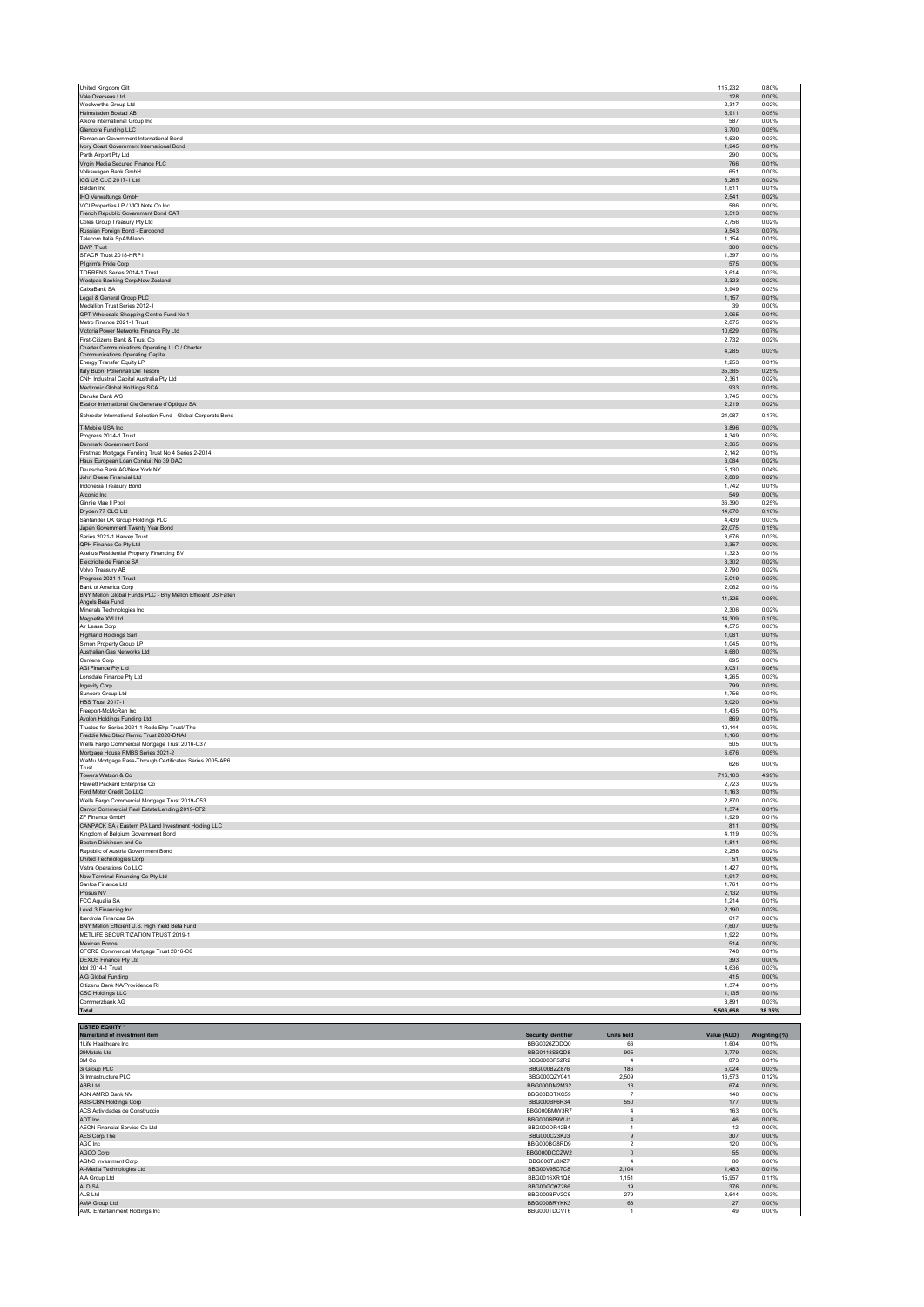| AMC Networks Inc                                 | BBG000H01H92                                 | 5                              | 228                     | 0.00%                   |
|--------------------------------------------------|----------------------------------------------|--------------------------------|-------------------------|-------------------------|
| AMETEK Inc                                       | BBG000B9XG87                                 | 44                             | 8,989                   | 0.06%                   |
| AMMB Holdings Bhd                                | BBG000BF49B7                                 | 151                            | 158                     | 0.00%                   |
| AMOREPACIFIC Group                               | BBG000BDQ5M4                                 | $\overline{\mathbf{2}}$        | 93                      | 0.00%                   |
| AMP Ltd                                          | BBG000C2W693                                 | 10,037                         | 10,137                  | 0.07%                   |
| ANA Holdings Inc                                 | BBG000BH20P9                                 | $^{\circ}$                     | 13                      | 0.00%                   |
| ANSYS Inc                                        | BBG000GXZ4W7                                 | $\ensuremath{\mathsf{3}}$      | 1,539                   | 0.01%                   |
| AP Moller - Maersk A/S<br>APA Corp               | BBG000BLYN39<br>BBG00YTS96G2                 | $\overline{1}$<br>12           | 3.506<br>452            | 0.02%<br>0.00%          |
| ARB Corp Ltd                                     | BBG000BFQ4P9                                 | $10$                           | 533                     | 0.00%                   |
| ASE Technology Holding Co Ltd                    | BBG00JVDCH13                                 | 16                             | 85                      | 0.00%                   |
| ASML Holding NV                                  | BBG000C1HT47                                 | $10$                           | 11,130                  | 0.08%                   |
| ASOS PLC                                         | BBG000KL73H8                                 | 51                             | 2,277                   | 0.02%                   |
| ASR Nederland NV                                 | BBG00CWZ0HG5                                 | $\overline{1}$                 | 69                      | 0.00%                   |
| ASX Ltd                                          | BBG000BQ3V25                                 | 32                             | 3,007                   | 0.02%                   |
| AU Optronics Corp                                | BBG000C3V3K6                                 | 127                            | 144                     | 0.00%                   |
| AUB Group Ltd                                    | BBG000JQB909                                 | 13                             | 345                     | 0.00%                   |
| <b>AURELIUS Equity Opportunities</b>             | BBG000PN3YM9                                 | 5                              | 220                     | 0.00%                   |
| AVEVA Group PLC                                  | BBG000C21Y87                                 | 19                             | 1,233                   | 0.01%                   |
| AXA SA                                           | BBG000BC8029                                 | 125                            | 5,121                   | 0.04%                   |
| AbbVie Inc                                       | BBG0025Y4RY4                                 | 9                              | 1.607                   | 0.01%                   |
| Abbott Laboratories                              | BBG000B9ZXB4                                 | 71                             | 13,713                  | 0.10%                   |
| Absa Group Ltd                                   | BBG000BF9DG8                                 | 19                             | 244                     | 0.00%                   |
| Abu Dhabi Commercial Bank PJSC                   | BBG000DKRVC9                                 | 73                             | 233                     | 0.00%                   |
| Accent Group Ltd<br>Accenture PLC                | BBG000CHSVJ9<br>BBG000D9D830                 | 30<br>17                       | $73\,$<br>9.602         | 0.00%<br>0.07%          |
|                                                  | BBG000BB4980                                 |                                |                         |                         |
| Accor SA<br>Activision Blizzard Inc              | BBG000CVWGS6                                 | 48<br>10                       | 2,157<br>892            | 0.02%<br>0.01%          |
| Acuity Brands Inc                                | BBG000BJ5HK0                                 | 12                             | 3,543                   | 0.02%                   |
| Adairs Ltd                                       | BBG009BJSP55                                 | 12                             | 49                      | 0.00%                   |
| Adani Enterprises Ltd                            | BBG000DRTF73                                 | 12                             | 371                     | 0.00%                   |
| Adani Green Energy Ltd                           | BBG00BQZTW52                                 | 15                             | 369                     | 0.00%                   |
| Adbri Ltd                                        | BBG000BFQ6R2                                 | 27                             | 76                      | 0.00%                   |
| Adecco Group AG                                  | BBG000BSK6S9                                 | $\overline{1}$                 | $77\,$                  | 0.00%                   |
| Adevinta ASA                                     | BBG00N6FR9F4                                 | $\overline{9}$                 | 172                     | 0.00%                   |
| Adient PLC                                       | BBG009PN0C87                                 | 10                             | 649                     | 0.00%                   |
| Adobe Inc                                        | BBG000BB5006                                 | 18                             | 14,097                  | 0.10%                   |
| Adore Beauty Group Ltd                           | BBG00HBPXWQ9                                 | 8                              | 34                      | 0.00%                   |
| Advance Auto Parts Inc                           | BBG000F7RCJ1                                 | 10 <sub>1</sub>                | 3,290                   | 0.02%                   |
| Advanced Micro Devices Inc                       | BBG000BBQCY0                                 | 1                              | 149                     | 0.00%                   |
| Advantest Corp                                   | BBG000BGN014                                 | 45                             | 5.860                   | 0.04%                   |
| Adyen NV                                         | BBG00L088N79                                 | $\circ$                        | 1,114                   | 0.01%                   |
| Aegon NV                                         | BBG000JN9DM6<br>BBG000BN0FD8                 | 43                             | 293                     | 0.00%                   |
| Aeon Co Ltd                                      |                                              | 14                             | 462                     | 0.00%                   |
| AerCap Holdings NV<br>Aeris Resources Ltd        | BBG000Q9FZL4<br>BBG001CMJ1Q4                 | $\sqrt{3}$<br>226              | 271<br>37               | 0.00%<br>0.00%          |
| Aeroflot PJSC                                    | BBG000CT9JX5                                 | $30\,$                         | 171                     | 0.00%                   |
| Affirm Holdings Inc.                             | BBG00Y7BP8Y1                                 | $\mathbf{a}$                   | 1,167                   | 0.01%                   |
| Aflac Inc                                        | BBG000BBBNC6                                 | $\sqrt{4}$                     | 303                     | 0.00%                   |
| Ageas SA/NV                                      | BBG000BPXHT6                                 | $\overline{1}$                 | 103                     | 0.00%                   |
| Agile Group Holdings Ltd                         | BBG000BM9384                                 | 147                            | 110                     | 0.00%                   |
| Agilent Technologies Inc                         | BBG000C2V3D6                                 | $\overline{7}$                 | 1,569                   | 0.01%                   |
| Agnico Eagle Mines Ltd                           | BBG000CZ8PQ6                                 | 32                             | 2,355                   | 0.02%                   |
| Agricultural Bank of China Ltd                   | BBG000T9PJD5                                 | 360                            | 170                     | 0.00%                   |
| Aimia Inc                                        | BBG000BVSVK7                                 | 10                             | ${\small 54}$           | 0.00%                   |
| Air Canada                                       | BBG000PV7F57                                 | 23                             | 535                     | 0.00%                   |
| Air Liquide SA                                   | BBG000BLGLW1                                 | 34                             | 8,116                   | 0.06%                   |
| Air Products and Chemicals Inc.                  | BBG000BC4JJ4                                 | $\overline{2}$                 | 769                     | 0.01%                   |
| Airbnb Inc.                                      | BBG001Y2XS07                                 | $\mathbf{1}$                   | 141                     | 0.00%                   |
| Airbus SE<br>Airtac International Group          | BBG000CSHLR0<br>BBG0014M8L81                 | $\mathbf{1}$                   | 253<br>174              | 0.00%<br>0.00%          |
|                                                  |                                              | 3<br>$\overline{4}$            |                         |                         |
| Aisin Corp                                       | BBG000BMCGL6<br>BBG000FPCT37                 | 377                            | 216<br>211              | 0.00%<br>0.00%          |
| Aitken Spence PLC<br>Alinomoto Co Inc.           | BBG000BJ8LL7                                 | 10                             | 435                     | 0.00%                   |
| Akamai Technologies Inc                          | BBG000BJQWD2                                 | $\mathbf 0$                    | $11\,$                  | 0.00%                   |
| Akbank TAS                                       | BBG000BV9XY9                                 | 83                             | 62                      | 0.00%                   |
| Aker BP ASA                                      | BBG000QJ5Q24                                 | $13$                           | 560                     | 0.00%                   |
| Akzo Nobel NV                                    | BBG000BW45W5                                 | 16                             | 2.473                   | 0.02%                   |
| Albemarle Corp                                   | BBG000BJ26K7                                 | $\overline{1}$                 | 321                     | 0.00%                   |
| Albertsons Cos Inc                               | BBG009KG1750                                 | 13                             | 551                     | 0.00%                   |
| Alcoa Corp                                       | BBG00B3T3HD3                                 | 24                             | 1.931                   | 0.01%                   |
| Alcon Inc                                        | BBG00NPWGYJ9                                 | 68                             | 8,301                   | 0.06%                   |
| Alfa SAB de CV                                   | BBG000BQC6W7                                 | 78                             | 78                      | 0.00%                   |
| Alibaba Group Holding Ltd                        | BBG000NZ2MN0                                 | 372                            | 9.897                   | 0.07%                   |
| Align Technology Inc                             | BBG000BRNLL2                                 | $\overline{2}$                 | 1,675                   | 0.01%                   |
| Alimentation Couche-Tard Inc.                    | BBG000DMT4D2                                 | 12                             | 667                     | 0.00%                   |
| Alkane Resources Ltd                             | BBG000BRN1P2                                 | 50                             | $\bf 46$                | 0.00%                   |
| Alleghany Corp<br>Alliance Aviation Services Ltd | BBG000BX6BJ3<br>BBG0029TR2P1                 | $\Omega$                       | 37                      | 0.00%                   |
|                                                  |                                              | 17                             | $70\,$                  | 0.00%                   |
| Alliance Data Systems Corp<br>Allianz SE         | BBG000BFNR17<br>BBG000BBF8T7                 | $\mathbf{1}$<br>3              | 130<br>1.128            | 0.00%<br>0.01%          |
| Allison Transmission Holdings                    | BBG001KY3845                                 | 3                              | 165                     | 0.00%                   |
| Allkem Ltd                                       | BBG000TT96V7                                 | 527                            | 5.480                   | 0.04%                   |
| Allstate Corp/The                                | BBG000BVMGF2                                 | $\mathsf 3$                    | 521                     | 0.00%                   |
| Ally Financial Inc                               | BBG000BC2R71                                 | $\overline{2}$                 | 144                     | 0.00%                   |
| Alpargatas SA                                    | BBG000BC1CL9                                 | 11                             | 104                     | 0.00%                   |
| Alphabet Inc                                     | BBG009S39JX6                                 | 12                             | 48,862                  | 0.34%                   |
| Alstom SA                                        | BBG000DQ7884                                 | $\overline{1}$                 | 39                      | 0.00%                   |
| Alteogen Inc                                     | BBG007H0XZW6                                 | $\overline{2}$                 | 146                     | 0.00%                   |
| Altice USA Inc                                   | BBG00GFMPRK0                                 | 16                             | 348                     | 0.00%                   |
| Altium I td                                      | BBG000DTL0Z9                                 | 127                            | 5,747                   | 0.04%                   |
| Altius Minerals Corp                             | BBG000BW8GN7                                 | 15                             | 287                     | 0.00%                   |
| Alumina Ltd                                      | BBG000C0Y6Y7                                 | 8,185                          | 15,264                  | 0.11%                   |
| Aluminum Corp of China Ltd                       | BBG000CN0Y73<br>BBG000QSDXN7                 | 29                             | 22                      | 0.00%                   |
| Amadeus IT Group SA<br>Amazon.com Inc.           | BBG000BVPV84                                 | $\overline{4}$<br>11           | 419<br>48.443           | 0.00%<br>0.34%          |
| Ambev SA                                         | BBG000BN5VZ4                                 | 269                            | 1,029                   | 0.01%                   |
| Ambuia Cements Ltd                               | BBG000CRXER7                                 | 24                             | 166                     | 0.00%                   |
| Amcor PLC                                        | BBG00LNJRQ09                                 | 223                            | 3.690                   | 0.03%                   |
| Amdocs Ltd                                       | BBG000C3MXG5                                 | $\overline{1}$                 | 53                      | 0.00%                   |
| Amedeo Air Four Plus Ltd                         | BBG008N0NY51                                 | 557                            | 296                     | 0.00%                   |
| American Airlines Group Inc                      | BBG005P7Q881                                 | 42                             | 1,037                   | 0.01%                   |
| American Express Co                              | BBG000BCQZS4                                 | 53                             | 11,996                  | 0.08%                   |
| American Financial Group Inc/O                   | <b>BBG000DPKKK0</b>                          | $\mathbf{0}$                   | 66                      | 0.00%                   |
| American International Group I                   | BBG000BBDZG3                                 | $47\,$                         | 3,637                   | 0.03%                   |
| Americanas SA                                    | BBG000BP7BR0                                 | 34                             | 266                     | 0.00%                   |
| Ameriprise Financial Inc                         | BBG000G3QLY3                                 | $\mathbf 1$                    | 224                     | 0.00%                   |
| AmerisourceBergen Corp                           | BBG000MDCQC2                                 | $\mathbf{1}$                   | 112                     | 0.00%                   |
| Amgen Inc                                        | BBG000BBS2Y0                                 | 5                              | 1.484                   | 0.01%                   |
| Amorepacific Corp                                | BBG000M38MQ3                                 | $\sqrt{2}$                     | 317                     | 0.00%                   |
| Amphenol Corp<br>Ampol Ltd                       | BBG000B9YJ35<br>BBG000BKC8M7                 | 16<br>374                      | 1,972<br>11,104         | 0.01%<br>0.08%          |
| Amundi SA                                        | BBG009F4JBN5                                 | $\overline{1}$                 | 73                      | 0.00%                   |
| Anadolu Efes Biracilik Ve Malt                   | BBG000BGCSN1                                 | 36                             | 110                     | 0.00%                   |
| Analog Devices Inc                               | BBG000BB6G37                                 | $\overline{7}$                 | 1,626                   | 0.01%                   |
| Anglo American PLC                               | BBG000BWF7M0                                 | 78                             | 4,393                   | 0.03%                   |
| Anglo American Platinum Ltd                      | BBG000BTXNT5                                 | $_{\rm 3}$                     | 482                     | 0.00%                   |
| Anheuser-Busch InBev SA/NV                       | BBG00DQ4YZ45                                 | 21                             | 1,757                   | 0.01%                   |
| Anhui Conch Cement Co Ltd                        |                                              | 95                             | 650                     | 0.00%                   |
| Ansell Ltd                                       | BBG000BVKWW0                                 |                                | 2,875                   | 0.02%                   |
|                                                  | BBG000D9RSX8                                 | 91                             |                         |                         |
| Anthem Inc.                                      | BBG000BCG930                                 | $\overline{\mathbf{3}}$        | 2,009                   | 0.01%                   |
| Antofagasta PLC                                  | BBG000BD4SC9                                 | 66                             | 1,655                   | 0.01%                   |
| Aon PLC                                          | BBG00SSQFPK6                                 | 9                              | 3,660                   | 0.03%                   |
| Appen Ltd                                        | BBG007NJYHP5                                 | 21                             | 234                     | 0.00%                   |
| Apple Inc                                        | BBG000B9XRY4                                 | 42                             | 10,242                  | 0.07%                   |
| Applied Materials Inc.                           | BBG000BBPFB9                                 | 12                             | 2.615                   | 0.02%                   |
| Aptiv PLC                                        | BBG001QD41M9                                 | 35                             | 7,908                   | 0.06%                   |
| Aquila European Renewables Inc                   | BBG00PBBHWF2                                 | 1,381                          | 2,204                   | 0.02%                   |
| Arca Continental SAB de CV                       | BBG000BJPM18                                 | $\overline{7}$                 | 65                      | 0.00%                   |
| ArcelorMittal SA                                 | BBG000BYLJ52                                 | 17                             | 737                     | 0.01%                   |
| Arch Capital Group Ltd                           | BBG000HXNN20                                 | $\mathbf{1}$<br>$\overline{4}$ | 84                      | 0.00%                   |
| Archer-Daniels-Midland Co                        | BBG000BB6WG8                                 |                                | 383                     | 0.00%                   |
| Argenx SE<br>Aristocrat Leisure Ltd<br>Arkema SA | BBG006MF2DW2<br>BBG000G2SMB6<br>BBG000KJS442 | $\boldsymbol{2}$<br>419        | 956<br>18.249<br>$70\,$ | 0.01%<br>0.13%<br>0.00% |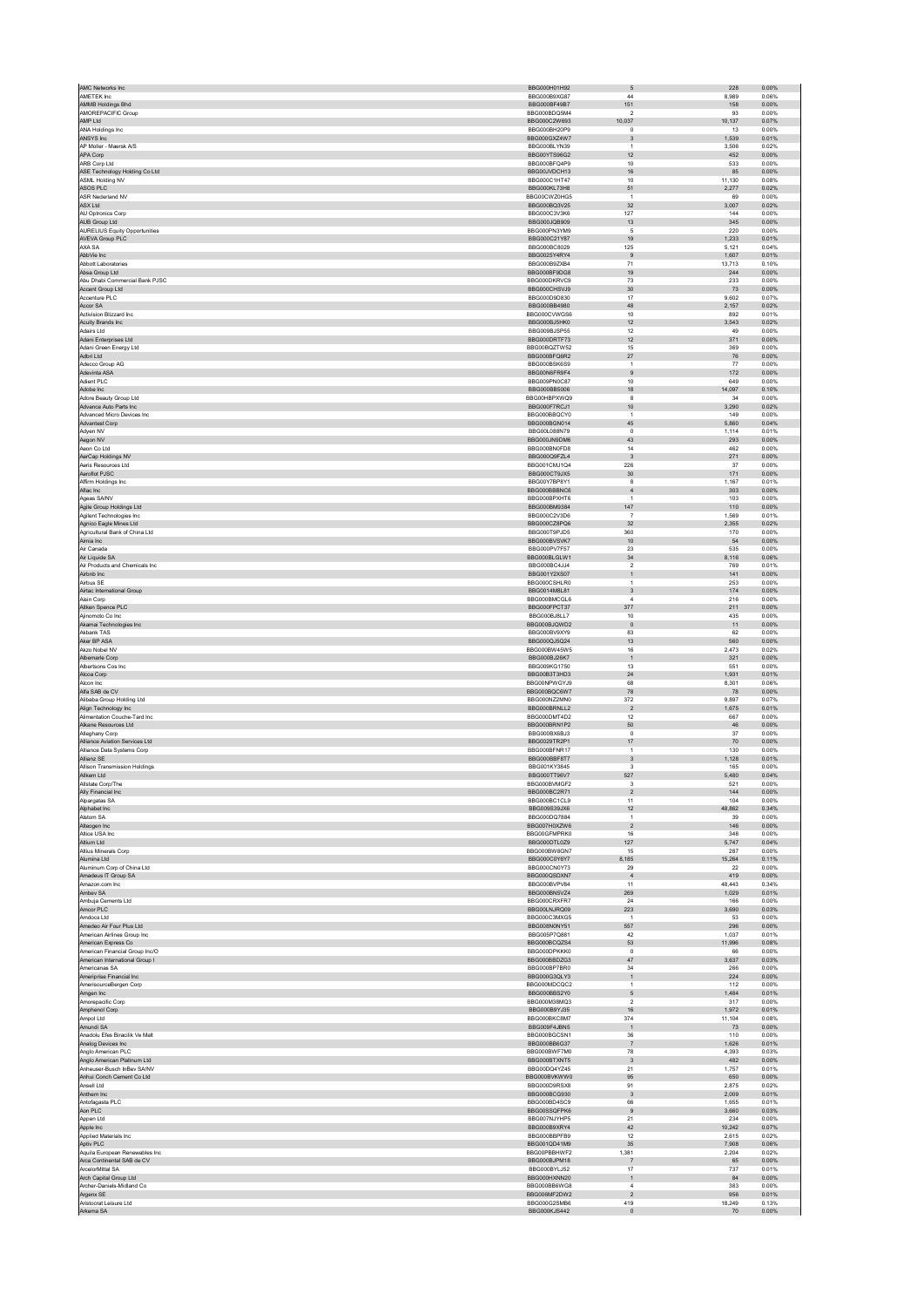| Aroundtown SA                                                    | BBG00B6S34Y8                 | 13                        | 105<br>0.00%                             |
|------------------------------------------------------------------|------------------------------|---------------------------|------------------------------------------|
| Arrow Electronics Inc.<br>Arthur J Gallagher & Co.               | BBG000BCD3D5<br>BBG000BBHXQ3 | $\mathbf{1}$<br>$\circ$   | 243<br>0.00%<br>73<br>0.00%              |
| Asahi Group Holdings Ltd                                         | BBG000BFVY31                 | 11                        | 564<br>0.00%                             |
| Asahi Intecc Co Ltd                                              | BBG000BYXN05                 | 5                         | 146<br>0.00%                             |
| Asahi Kasei Corp                                                 | BBG000BFYC09                 | $\boldsymbol{9}$          | 122<br>0.00%                             |
| Ascential PLC<br>Ashtead Group PLC                               | BBG00BWCTGG9<br>BBG000BD42C6 | 201<br>62                 | 1.507<br>0.01%<br>0.05%<br>6.912         |
| Asian Paints Ltd                                                 | BBG000CNL074                 | $\overline{7}$            | 455<br>0.00%                             |
| Assa Abloy AB                                                    | BBG000BGRY70                 | 18                        | 759<br>0.01%                             |
| Assicurazioni Generali SpA<br>Associated British Foods PLC       | BBG000BC1V91<br>BBG000BD3SC0 | 21<br>153                 | 614<br>0.00%<br>5,725<br>0.04%           |
| Assurant Inc.                                                    | BBG000BZX1N5                 | $^{\circ}$                | 75<br>0.00%                              |
| Assured Guaranty Ltd                                             | BBG000CQB185                 |                           | $80\,$<br>0.00%                          |
| Astellas Pharma Inc                                              | BBG000BCLDW3                 | 305                       | 6,822<br>0.05%                           |
| Astra International Tbk PT<br>AstraZeneca PLC                    | BBG000BDMXJ1<br>BBG000C0YGH4 | 214<br>137                | 118<br>0.00%<br>22,208<br>0.15%          |
| Asustek Computer Inc.                                            | BBG000HPV974                 | 5                         | 0.00%<br>90                              |
| Atacadao SA                                                      | BBG000BPWJV0                 | 33                        | 126<br>0.00%                             |
| Atlas Copco AB                                                   | BBG000BB5SQ7                 | $9$                       | 755<br>0.01%                             |
| Atlassian Corp PLC<br>Atomos Ltd                                 | BBG00BDQ1H13<br>BBG00MS383F3 | 3<br>21                   | 1,439<br>0.01%<br>22<br>0.00%            |
| Atos SE                                                          | BBG000BHPQX8                 | $\overline{1}$            | 37<br>0.00%                              |
| Atrato Onsite Energy PLC                                         | BBG0135FRBD5                 | 905                       | 1,846<br>0.01%                           |
| Audinate Group Ltd<br>Aurelia Metals Ltd                         | BBG00GXS6LM9<br>BBG000R5D3F1 | 6<br>358                  | 49<br>0.00%<br>147<br>0.00%              |
| Aurizon Holdings Ltd                                             | BBG00171FVP5                 | 2,651                     | 9,253<br>0.06%                           |
| Austal Ltd                                                       | BBG000BHLC18                 | 68                        | 0.00%<br>132                             |
| Australia & New Zealand Bankin<br>Australian Agricultural Co Ltd | BBG000BB79Q7<br>BBG000JWXFW3 | 564<br>41                 | 15,518<br>0.11%<br>60<br>0.00%           |
| Australian Ethical Investment                                    | BBG000PKD4T3                 | 21                        | 292<br>0.00%                             |
| Australian Finance Group Ltd                                     | BBG000Q6DRL0                 | 11                        | 30<br>0.00%                              |
| Australian Pharmaceutical Indu<br>Australian Strategic Materials | BBG000BW27C5<br>BBG00BN4ZM13 | 36<br>11                  | 62<br>0.00%<br>120<br>0.00%              |
| Auto Trader Group PLC                                            | BBG0086LKMG1                 | 10                        | 141<br>0.00%                             |
| AutoNation Inc                                                   | BBG000BBXLW4                 | $\sqrt{2}$                | 394<br>0.00%                             |
| AutoZone Inc                                                     | BBG000C7LMS8                 | $\boldsymbol{2}$          | 6,158<br>0.04%                           |
| Autodesk Inc<br>Autohellas Tourist and Trading                   | BBG000BM7HL0<br>BBG000C1XKH4 | $\mathbf{0}$<br>8         | 53<br>0.00%<br>119<br>0.00%              |
| Autoliv Inc.                                                     | BBG000BVLRY8                 | $\mathbf 0$               | 61<br>0.00%                              |
| Automatic Data Processing Inc.                                   | BBG000JG0547                 | 1                         | 226<br>0.00%                             |
| Avantor Inc<br>Avenue Supermarts Ltd.                            | BBG00G2HHYD7<br>BBG002PWG795 | 155<br>$\overline{1}$     | 8,962<br>0.06%<br>0.00%<br>81            |
| Avery Dennison Corp                                              | BBG000BCQ4P6                 | $\mathbf{1}$              | 215<br>0.00%                             |
| Avis Budget Group Inc                                            | BBG000FLPRH1                 | $\mathcal{P}$             | 624<br>0.00%                             |
| Aviva PLC<br>Avnet Inc                                           | BBG000DCK9D2<br>BBG000BCPB71 | 63<br>$\overline{1}$      | 481<br>0.00%<br>62<br>0.00%              |
| Axis Bank Ltd                                                    | BBG000BD5ZZ7                 | 14                        | 0.00%<br>170                             |
| Axis Capital Holdings Ltd                                        | BBG000FLF615                 | $\mathbf{1}$              | 46<br>0.00%                              |
| B3 SA - Brasil Bolsa Balcao                                      | BBG000FYRGX7                 | 1,831                     | 5,036<br>0.04%                           |
| <b>BAE Systems PLC</b><br><b>BAIC Motor Corp Ltd</b>             | BBG000BD5TW4<br>BBG007PQF8H7 | 269<br>761                | 2,753<br>0.02%<br>450<br>0.00%           |
| <b>BASF SE</b>                                                   | BBG000BBVT77                 | 11                        | 1.039<br>0.01%                           |
| BB Seguridade Participacoes SA                                   | BBG004DK6P91                 | $30\,$                    | 155<br>0.00%                             |
| <b>RRMG Corp</b><br><b>BCI Minerals Ltd</b>                      | BBG000GMYY92<br>BBG000BK6540 | 293<br>64                 | 63<br>0.00%<br>$27\,$<br>0.00%           |
| BGF retail Co Ltd                                                | BBG00GW74856                 | $\overline{1}$            | 117<br>0.00%                             |
| <b>BHP Group Ltd</b>                                             | BBG000D0D358                 | 1.019                     | 42.289<br>0.29%                          |
| <b>BIM Birlesik Magazalar AS</b>                                 | BBG000BWQN43<br>BBG00FQ8T4G3 | 233<br>16                 | 1,476<br>0.01%<br>1,473<br>0.01%         |
| BJ's Wholesale Club Holdings I<br><b>BNP Paribas SA</b>          | BBG000BBXJ95                 | 13                        | 1,232<br>0.01%                           |
| <b>BOC Hong Kong Holdings Ltd</b>                                | BBG000F6F1G3                 | $35\,$                    | 158<br>0.00%                             |
| BP PLC                                                           | BBG000BT4FC2                 | 415                       | 4.453<br>0.03%                           |
| <b>BPER Banca</b><br><b>BRF SA</b>                               | BBG000BJ5FG9<br>BBG000BGPWS3 | 18<br>34                  | 50<br>0.00%<br>191<br>0.00%              |
| <b>BWX Ltd</b>                                                   | BBG00B8PZ128                 | $29\,$                    | 125<br>0.00%                             |
| BYD Co Ltd                                                       | BBG000G6RLL9                 | $\overline{2}$            | 81<br>0.00%                              |
| Baby Bunting Group Ltd<br>Baidu Inc                              | BBG00B2G61D4<br>BBG000Q1VPS8 | 10<br>38                  | 57<br>0.00%<br>3,473<br>0.02%            |
| Bajaj Auto Ltd                                                   | BBG000CKDY02                 | $\ensuremath{\mathsf{3}}$ | 159<br>0.00%                             |
| Bajaj Finance Ltd                                                | BBG000DBLZQ1                 | $\sqrt{2}$                | 221<br>0.00%                             |
| Baker Hughes Co<br>Balkrishna Industries Ltd                     | BBG00GBVBK51<br>BBG000CNXZC8 | 12<br>$\overline{4}$      | 400<br>0.00%<br>0.00%<br>154             |
| <b>Ball Corp</b>                                                 | BBG000BDDNH5                 | $\sqrt{3}$                | 398<br>0.00%                             |
| <b>Baloise Holding AG</b>                                        | BBG000BVQZ75                 | $^{\circ}$                | 55<br>0.00%                              |
| Banca IFIS SpA                                                   | BBG000BDNHG8                 | 14                        | 371<br>0.00%                             |
| Banco BPM SpA<br><b>Banco BTG Pactual SA</b>                     | BBG00FN3C910<br>BBG00FZW5NH3 | 113<br>42                 | 468<br>0.00%<br>0.00%<br>215             |
| Banco Bilbao Vizcaya Argentari                                   | BBG000H90QG6                 | 93                        | 765<br>0.01%                             |
| Banco Bradesco SA                                                | BBG000BBKQT1                 | 136                       | 645<br>0.00%                             |
| Banco Santander Brasil SA<br>Banco Santander Chile               | BBG000QP1F00<br>BBG000BCZQ13 | 39<br>$\sqrt{2}$          | 288<br>0.00%<br>42<br>0.00%              |
| <b>Banco Santander SA</b>                                        | BBG000K65GY5                 | 231                       | 1.062<br>0.01%                           |
| Banco de Chile                                                   | BBG000BHC3Z1                 | 350                       | 38<br>0.00%                              |
| Banco de Sabadell SA<br>Banco do Brasil SA                       | BBG000BC1543<br>BBG000BG5VC4 | 36<br>$\scriptstyle{7}$   | 34<br>0.00%<br>$50\,$<br>0.00%           |
| Bandai Namco Holdings Inc                                        | BBG000BKJ7P9                 | $\pmb{0}$                 | 15<br>0.00%                              |
| Bang & Olufsen A/S                                               | BBG000BSFT05                 | 36                        | 0.00%<br>210                             |
| Bangkok Bank PCL<br>Bank Central Asia Tbk PT                     | BBG000BDGM57<br>BBG000CC3P00 | $77\,$<br>1,572           | 385<br>0.00%<br>1,107<br>0.01%           |
| Bank Hapoalim BM                                                 | BBG000F23M06                 | 6                         | 88<br>0.00%                              |
| Bank Leumi Le-Israel BM                                          | BBG000BXB0V7                 | 15                        | 228<br>0.00%                             |
| Bank Mandiri Persero Tbk PT<br>Bank Negara Indonesia Persero     | BBG000CGNY64<br>BBG000HNGYH0 | 640<br>333                | 434<br>0.00%<br>217<br>0.00%             |
| Bank Polska Kasa Opieki SA                                       | BBG000F714H9                 | $\overline{4}$            | 165<br>0.00%                             |
| Bank Rakyat Indonesia Persero                                    | BBG000MJGQ35                 | 1,842                     | 0.01%<br>731                             |
| Bank of America Corp<br>Bank of Beijing Co Ltd                   | BBG000BCTLF6<br>BBG00709J9F8 | 280<br>41                 | 17,119<br>0.12%<br>0.00%<br>39           |
| Bank of China Ltd                                                | BBG000NQGF05                 | 1,445                     | 716<br>0.00%                             |
| Bank of Communications Co Ltd                                    | BBG000FTZ082                 | 1,099                     | 914<br>0.01%                             |
| Bank of East Asia Ltd/The<br>Bank of Georgia Group PLC           | BBG000BDTKJ2<br>BBG00KTG3KG3 | 10<br>$\mathbf{1}$        | 20<br>0.00%<br>$36\,$<br>0.00%           |
| Bank of Ireland Group PLC                                        | BBG00GDCWJB4                 | 151                       | 1.179<br>0.01%                           |
| Bank of Montreal                                                 | BBG000BXSQ97                 | $\sqrt{2}$                | 359<br>0.00%                             |
| Bank of New York Mellon Corp/T<br>Bank of Nova Scotia/The        | BBG000BD8PN9                 | 6<br>6                    | 488<br>0.00%<br>549<br>0.00%             |
| Bank of Queensland Ltd                                           | BBG000BXSXH3                 |                           | 4,449<br>0.03%                           |
| Bank of Shanghai Co Ltd                                          | BBG000ML20Q7                 | 550                       | 0.00%<br>11                              |
| Bapcor Ltd<br>Barclays PLC                                       | BBG00GVXBQZ9                 | $\overline{7}$            |                                          |
|                                                                  | BBG0068LJSL6                 | 27                        | 191<br>0.00%                             |
| <b>Barratt Developments PLC</b>                                  | BBG000C04D57<br>BBG000BD6DG6 | 345<br>440                | 1,202<br>0.01%<br>6.137<br>0.04%         |
| Barrick Gold Corp                                                | BBG000BB07P9                 | $\ensuremath{\mathsf{3}}$ | 84<br>0.00%                              |
| Barry Callebaut AG                                               | BBG000C35LZ9                 | $^{\circ}$                | 1.072<br>0.01%                           |
| Base Resources Ltd<br>Bath & Body Works Inc.                     | BBG000HK0Q35<br>BBG000BNGTQ7 | 19<br>$\overline{2}$      | 0.00%<br>$6\phantom{1}6$<br>171<br>0.00% |
| Bausch Health Cos Inc.                                           | BBG000DC8RC7                 | $\overline{4}$            | 0.00%<br>154                             |
| Baxter International Inc                                         | BBG000BCVJ77                 | 3                         | 307<br>0.00%                             |
| Bayer AG                                                         | BBG000BBWDG1                 | 89                        | 0.05%<br>6.575                           |
| Bayerische Motoren Werke AG<br>BeNext-Yumeshin Group Co          | BBG000BBX8Q0<br>BBG000CYN6W7 | 8<br>9                    | 1,100<br>0.01%<br>190<br>0.00%           |
| Beach Energy Ltd                                                 | BBG000MBHMY6                 | 364                       | 459<br>0.00%                             |
| Becton Dickinson and Co<br>Bed Bath & Bevond Inc.                | BBG000BCZYD3<br>BBG000CSY9H9 | $17\,$<br>38              | 5,824<br>0.04%<br>771<br>0.01%           |
| Bega Cheese Ltd                                                  | BBG000BXVLV9                 | ${\bf 26}$                | 147<br>0.00%                             |
| BeiGene Ltd                                                      | BBG00B6WF7T5                 | $\mathbf 0$               | 128<br>0.00%                             |
| <b>Beiersdorf AG</b>                                             | BBG000BBKL21                 | $\overline{4}$            | 0.00%<br>510                             |
| Bellevue Gold Ltd<br>Bendigo & Adelaide Bank Ltd                 | BBG000K5PKD9<br>BBG000BW9FP6 | 65<br>44                  | 55<br>0.00%<br>405<br>0.00%              |
| Berkeley Group Holdings PLC                                      | BBG000BD7064                 | $\pmb{0}$                 | 11<br>0.00%                              |
| Berkshire Hathaway Inc<br>Best Buy Co Inc.                       | BBG000DWG505                 | 24<br>$\overline{2}$      | 9,905<br>0.07%<br>310<br>0.00%           |
| Betmakers Technology Group Ltd                                   | BBG000BCWCG1<br>BBG00BLSPJX5 | 41                        | 33<br>0.00%                              |
| <b>Bharat Electronics Ltd</b>                                    | BBG000CP4T57                 | 59                        | 231<br>0.00%                             |
| Bharat Forge Ltd<br>Bharat Petroleum Corp Ltd                    | BBG000CP4ZP1<br>BBG000CP6CT6 | $\,6\,$<br>17             | 76<br>0.00%<br>123<br>0.00%              |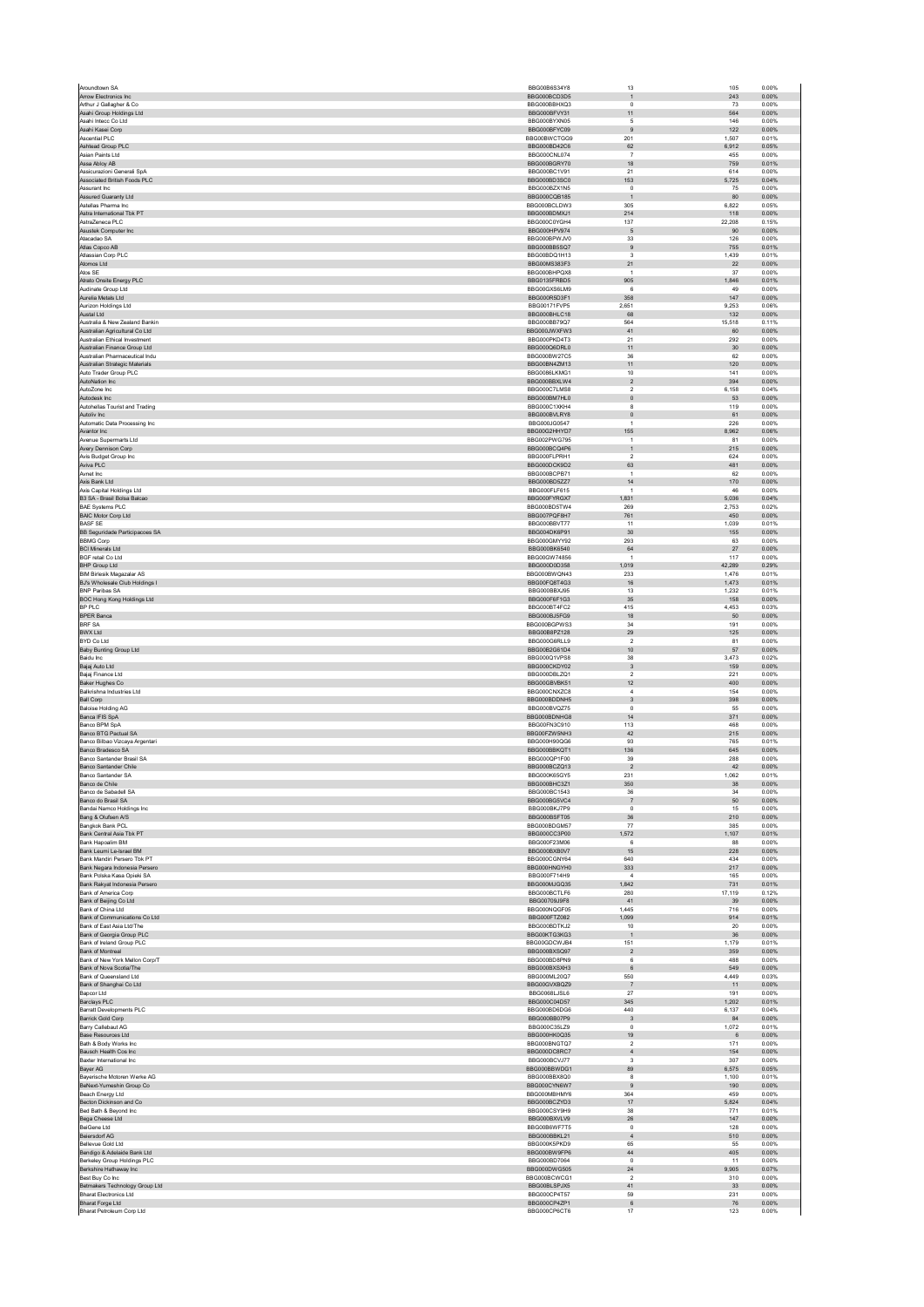| <b>Bid Corp Ltd</b>                                            | BBG00CP99BP5                 | 72                                | 2.037          | 0.01%          |
|----------------------------------------------------------------|------------------------------|-----------------------------------|----------------|----------------|
| <b>Bidvest Group Ltd/The</b>                                   | BBG000BFBR74                 | $\scriptstyle{7}$                 | 118            | 0.00%          |
| Bio-Rad Laboratories Inc.<br>Biogen Inc                        | BBG000DY28W5<br>BBG000C17X76 | $\ensuremath{\mathsf{3}}$<br>$10$ | 3,114<br>3,419 | 0.02%<br>0.02% |
| BlackRock Inc                                                  | BBG000C2PW58                 | $\mathbf{1}$                      | 816            | 0.01%          |
| Blackmores Ltd                                                 | BBG000BK90X6                 | 3                                 | 300            | 0.00%          |
| Blackstone Inc                                                 | BBG000BH0106                 | $\ensuremath{\mathsf{3}}$         | 564            | 0.00%          |
| <b>Block Inc.</b><br><b>BlueBet Holdings Ltd</b>               | BBG0018SLC07<br>BBG011CLL985 | $6\overline{6}$<br>$10$           | 1,250<br>14    | 0.01%<br>0.00% |
| <b>BlueScope Steel Ltd</b>                                     | BBG000KPMQF3                 | 41                                | 850            | 0.01%          |
| Bodycote PLC                                                   | BBG000BD7YV2                 | 134                               | 2,161          | 0.02%          |
| Boeing Co/The                                                  | BBG000BCSST7                 | $\overline{1}$                    | 409            | 0.00%          |
| Boliden AB<br><b>Bollore SE</b>                                | BBG000C2VT85<br>BBG000BNKMR6 | $\,6$<br>$10$                     | 338<br>77      | 0.00%<br>0.00% |
| Booking Holdings Inc                                           | BBG000BLBVN4                 | 5                                 | 16,831         | 0.12%          |
| Boral Ltd                                                      | BBG000CBQJR2                 | 28                                | 171            | 0.00%          |
| BorgWarner Inc                                                 | BBG000BJ49H3                 | $\mathbf 1$                       | 71             | 0.00%          |
| <b>Boston Scientific Corp</b><br>Bouygues SA                   | BBG000C0LW92<br>BBG000BBXV34 | 130<br>$\overline{7}$             | 7.590<br>369   | 0.05%<br>0.00% |
| BrainChip Holdings Ltd                                         | BBG0022SXS49                 | 83                                | 56             | 0.00%          |
| <b>Brambles Ltd</b>                                            | BBG000Q8XH27                 | 639                               | 6,792          | 0.05%          |
| Braskem SA                                                     | BBG000BSD386                 | $\sqrt{5}$<br>42                  | 73             | 0.00%          |
| Bravura Solutions Ltd<br><b>Brenntag SE</b>                    | BBG00F461MF2<br>BBG000CVSV53 | $\,0\,$                           | 104<br>55      | 0.00%<br>0.00% |
| <b>Breville Group Ltd</b>                                      | BBG000BV79S1                 | 15                                | 468            | 0.00%          |
| <b>Brickworks Ltd</b>                                          | BBG000BMCRH7                 | 15                                | 371            | 0.00%          |
| <b>Bridgestone Corp</b><br><b>Brighthouse Financial Inc.</b>   | BBG000BG87J7<br>BBG00DYPZ4T0 | $^{\rm 8}$<br>$6\overline{6}$     | 455<br>399     | 0.00%<br>0.00% |
| Bristol-Myers Squibb Co                                        | BBG000DQLV23                 | 86                                | 7,394          | 0.05%          |
| Broadcom Inc                                                   | BBG00KHY5S69                 | $\overline{2}$                    | 1,625          | 0.01%          |
| Brookfield Asset Management In                                 | BBG000C9KL89                 | $\mathbf{1}$                      | 66             | 0.00%          |
| Brother Industries Ltd<br>Brown-Forman Corp                    | BBG000BLR8D9<br>BBG000BD2NY8 | $\,$ 5 $\,$<br>$\overline{2}$     | 120<br>180     | 0.00%<br>0.00% |
| <b>Bunge Ltd</b>                                               | BBG000DGPR66                 | $\overline{4}$                    | 488            | 0.00%          |
| <b>Bunzl PLC</b>                                               | BBG000BD7MX6                 | $20\,$                            | 1,074          | 0.01%          |
| <b>Burberry Group PLC</b>                                      | BBG000NSXQ99                 | $\overline{1}$                    | 33             | 0.00%          |
| Bureau Veritas SA<br><b>Burlington Stores Inc.</b>             | BBG000LHT4L5<br>BBG004S641N5 | 166<br>$\boldsymbol{A}$           | 7,589<br>1.596 | 0.05%<br>0.01% |
| CBRE Group Inc                                                 | BBG000C04224                 | $37\,$                            | 5,546          | 0.04%          |
| CDW Corp/DE                                                    | BBG001P63B80                 | $\,0\,$                           | 77             | 0.00%          |
| CECONOMY AG                                                    | BBG000H4S5W5                 | 26                                | 153            | 0.00%          |
| CF Industries Holdings Inc.<br>CGI Inc                         | BBG000BWJFZ4<br>BBG000BYYC35 | $\,$ 5 $\,$<br>$\overline{2}$     | 459<br>214     | 0.00%<br>0.00% |
| CGN Power Co Ltd                                               | BBG00732Y4J0                 | 371                               | 155            | 0.00%          |
| CH Robinson Worldwide Inc                                      | BBG000BTCH57                 | $\circ$                           | 52             | 0.00%          |
| CIMB Group Holdings Bhd<br>CIMIC Group Ltd                     | BBG000BQFHV1<br>BBG000BC3DG1 | 483<br>$\sqrt{5}$                 | 869<br>82      | 0.01%<br>0.00% |
| CITIC Ltd                                                      | BBG000BF0V40                 | 260                               | 353            | 0.00%          |
| CITIC Securities Co Ltd                                        | BBG001MM1RL0                 | $36\,$                            | 129            | 0.00%          |
| CJ CheilJedang Corp                                            | BBG000RSMDH7                 | $\overline{1}$                    | 303            | 0.00%          |
| CJ Corp<br>CK Asset Holdings Ltd                               | BBG000BCRJD5<br>BBG007WDD4B5 | $\overline{1}$<br>40              | 92<br>345      | 0.00%<br>0.00% |
| CK Hutchison Holdings Ltd                                      | BBG0087DLDQ6                 | 118                               | 1,051          | 0.01%          |
| CME Group Inc                                                  | BBG000BHLYP4                 | 76                                | 23,922         | 0.17%          |
| CNH Industrial NV                                              | BBG005C4M644                 | 15                                | 408            | 0.00%          |
| CNOOC Ltd<br><b>CNP Assurances</b>                             | BBG000DCXP06<br>BBG000J355V1 | 118<br>$\overline{7}$             | 167<br>230     | 0.00%<br>0.00% |
| CRH PLC                                                        | BBG000BDCN13                 | 140                               | 10,195         | 0.07%          |
| CRRC Corp Ltd                                                  | BBG000BGGR86                 | 29                                | 17             | 0.00%          |
| CSL Ltd                                                        | BBG000BKBN81                 | 160                               | 46,501         | 0.32%          |
| CSN Mineracao SA<br>CSPC Pharmaceutical Group Ltd              | BBG00DW0M9Q3<br>BBG000C3N3B5 | 37<br>103                         | 62<br>153      | 0.00%<br>0.00% |
| <b>CSR Ltd</b>                                                 | BBG000BCQ0T0                 | 76                                | 445            | 0.00%          |
| CSX Corp                                                       | BBG000BGJRC8                 | 206                               | 10.654         | 0.07%          |
| CT Holdings PLC                                                | BBG000BY1FR8                 | 148                               | 167            | 0.00%          |
| CTBC Financial Holding Co Ltd                                  | BBG000N1KTQ7                 | 82                                | 105<br>6,975   | 0.00%          |
|                                                                |                              |                                   |                |                |
| CVS Health Corp                                                | BBG000BGRY34<br>BBG000C13CD9 | 49<br>6                           | 1,564          | 0.05%<br>0.01% |
| Cadence Design Systems Inc<br>Caesars Entertainment Inc.       | BBG0074Q3NK6                 | $\overline{3}$                    | 356            | 0.00%          |
| CaixaBank SA                                                   | BBG000TFZP37                 | $72\,$                            | 271            | 0.00%          |
| Calix Ltd                                                      | BBG0032WNXX6                 | 17                                | 111            | 0.00%          |
| Cameco Corp                                                    | BBG000BXYMJ8<br>BBG000BG4202 | 12                                | 363            | 0.00%<br>0.00% |
| Campbell Soup Co<br>Canadian Imperial Bank of Comm             | BBG000BY34Q2                 | $\mathbf{1}$<br>$\overline{2}$    | 53<br>361      | 0.00%          |
| Canadian National Railway Co                                   | BBG000GLP2C0                 | 46                                | 7,799          | 0.05%          |
| Canadian Pacific Railway Ltd                                   | BBG000BCVMH9                 | 83                                | 8.192          | 0.06%          |
| Canadian Tire Corp Ltd<br>Canon Inc.                           | BBG000BYD2V9<br>BBG000BBZM32 | $\mathbf 1$<br>16                 | 105<br>527     | 0.00%<br>0.00% |
| Capgemini SE                                                   | BBG000BBY7M5                 | $\overline{1}$                    | 395            | 0.00%          |
| Capita PLC                                                     | BBG000BDCHL4                 | 234                               | 159            | 0.00%          |
| Capital One Financial Corp.                                    | BBG000BGKTF9                 | 12                                | 2.322          | 0.02%          |
| Capitaland Investment Ltd/Sing<br>Capitec Bank Holdings Ltd    | BBG01231SS06<br>BBG000D4HYB1 | 57<br>11                          | 197<br>1.918   | 0.00%<br>0.01% |
| Capri Holdings Ltd                                             | BBG0029SNR63                 | 18                                | 1,630          | 0.01%          |
| Capricorn Metals Ltd                                           | BBG000C0X7Y6                 | $22\,$                            | 74             | 0.00%          |
| CarMax Inc.<br>Carbon Revolution Ltd                           | BBG000BLMZK6<br>BBG00QS6J846 | $\mathbf{0}$<br>1,652             | 57<br>1,693    | 0.00%<br>0.01% |
| Cardinal Health Inc.                                           | BBG000D898T9                 | $\overline{2}$                    | 159            | 0.00%          |
| Carlsberg AS                                                   | BBG000BLW5N8                 | $\mathbf{0}$                      | 106            | 0.00%          |
| Carnarvon Energy Ltd                                           | BBG000BT7Q71                 | 455                               | 155            | 0.00%          |
| Carnival Corp<br>Carrefour SA                                  | BBG000BF6LY3<br>BBG000BBY8X1 | $6\phantom{1}6$<br>23             | 161<br>583     | 0.00%<br>0.00% |
| Carrier Global Corp                                            | BBG00RP5HYS8                 | $\overline{4}$                    | 317            | 0.00%          |
| Casino Guichard Perrachon SA                                   | BBG000BBYC08                 | 3                                 | 104            | 0.00%          |
| Catalent Inc                                                   | BBG005XR47P5<br>BBG007MKF9M5 | $\mathbf{1}$<br>1,653             | 109<br>2,562   | 0.00%<br>0.02% |
| Catapult Group International L<br>Catcher Technology Co Ltd    | BBG000DB0YY8                 | $\sqrt{5}$                        | 37             | 0.00%          |
| Caterpillar Inc                                                | BBG000BF0K17                 | $\mathbf{Q}$                      | 2,497          | 0.02%          |
| Cathay Financial Holding Co Lt                                 | BBG000LMMWC9                 | 75<br>10                          | 232<br>12      | 0.00%          |
| Cathay Pacific Airways Ltd<br>Cedar Woods Properties Ltd       | BBG000BDTXH6<br>BBG000DDCL79 | 12                                | 67             | 0.00%<br>0.00% |
| Celanese Corp                                                  | BBG000JYP7L8                 | $\sqrt{2}$                        | 432            | 0.00%          |
| Celltrion Healthcare Co Ltd                                    | BBG0027SL6Q1                 | 5                                 | 491            | 0.00%          |
| Celltrion Inc.<br>Celltrion Pharm Inc                          | BBG000F7P1Y0<br>BBG000L3VNR5 | 5<br>$\mathbf{1}$                 | 1.224<br>147   | 0.01%<br>0.00% |
| Cemex SAB de CV                                                | <b>BBG000BJK182</b>          | 473                               | 1,742          | 0.01%          |
| Cencosud SA                                                    | BBG000PPDZT3                 | $25\,$                            | 58             | 0.00%          |
| Centene Corp                                                   | BBG000BDXCJ5<br>BBG000JD6QG9 | $\boldsymbol{A}$<br>41            | 453<br>7.526   | 0.00%          |
| Central Japan Railway Co<br>Cerner Corp                        | BBG000BFDLV8                 | $\overline{2}$                    | 294            | 0.05%<br>0.00% |
| Cettire Ltd                                                    | BBG00YD15921                 | 39                                | 138            | 0.00%          |
| Ceylon Guardian Investment Tru                                 | BBG000F2GV57                 | $72\,$                            | 51             | 0.00%          |
| Chalice Mining Ltd<br>Challenger Exploration Ltd               | BBG000MVBFP3<br>BBG000TGKHT1 | 30<br>90                          | 290<br>26      | 0.00%<br>0.00% |
| Challenger Ltd                                                 | BBG000DY11K4                 | $46\,$                            | 303            | 0.00%          |
| Champion Iron Ltd                                              | BBG000R65Y33                 | 115                               | 626            | 0.00%          |
| Charles Schwab Corp/The<br>Charoen Pokphand Foods PCL          | BBG000BSLZY7<br>BBG000BMC8H9 | 97<br>36                          | 11,191<br>37   | 0.08%<br>0.00% |
| Charter Communications Inc                                     | BBG000VPGNR2                 | 5                                 | 4.090          | 0.03%          |
| Check Point Software Technolog                                 | BBG000K82ZT8                 | 31                                | 4,965          | 0.03%          |
| Chevron Corp                                                   | BBG000K4ND22                 | 24                                | 3,850          | 0.03%          |
| Chiba Bank Ltd/The                                             | BBG000BHLL18<br>BBG000PFLGY2 | $\sqrt{5}$<br>$\overline{2}$      | 42<br>34       | 0.00%<br>0.00% |
| Chimera Investment Corp<br>China CITIC Bank Corp Ltd           | BBG000J7DX33                 | 154                               | 92             | 0.00%          |
| China Cinda Asset Management C                                 | BBG005LZHGL0                 | 505                               | 127            | 0.00%          |
| China Coal Energy Co Ltd                                       | BBG000NYJKS4                 | 38                                | 31             | 0.00%          |
| China Communications Construct<br>China Construction Bank Corp | BBG000M0JS84<br>BBG000NW2S18 | 82<br>940                         | 62<br>896      | 0.00%<br>0.01% |
| China Eastern Airlines Corp Lt                                 | BBG00709HFJ2                 | 94                                | 105            | 0.00%          |
| China Everbright Bank Co Ltd                                   | BBG001R0MC06                 | 234                               | 114            | 0.00%          |
| China Feihe Ltd                                                | BBG00QPY7B08                 | 39                                | 72             | 0.00%          |
| China Galaxy Securities Co Ltd<br>China Hongqiao Group Ltd     | BBG004JC5VD6<br>BBG001DMCGS5 | 38<br>$73\,$                      | 30<br>106      | 0.00%<br>0.00% |
| China Huarong Asset Management<br>China Life Insurance Co Ltd  | BBG00B6CF032<br>BBG000FD8023 | 220<br>$50\,$                     | 40<br>113      | 0.00%<br>0.00% |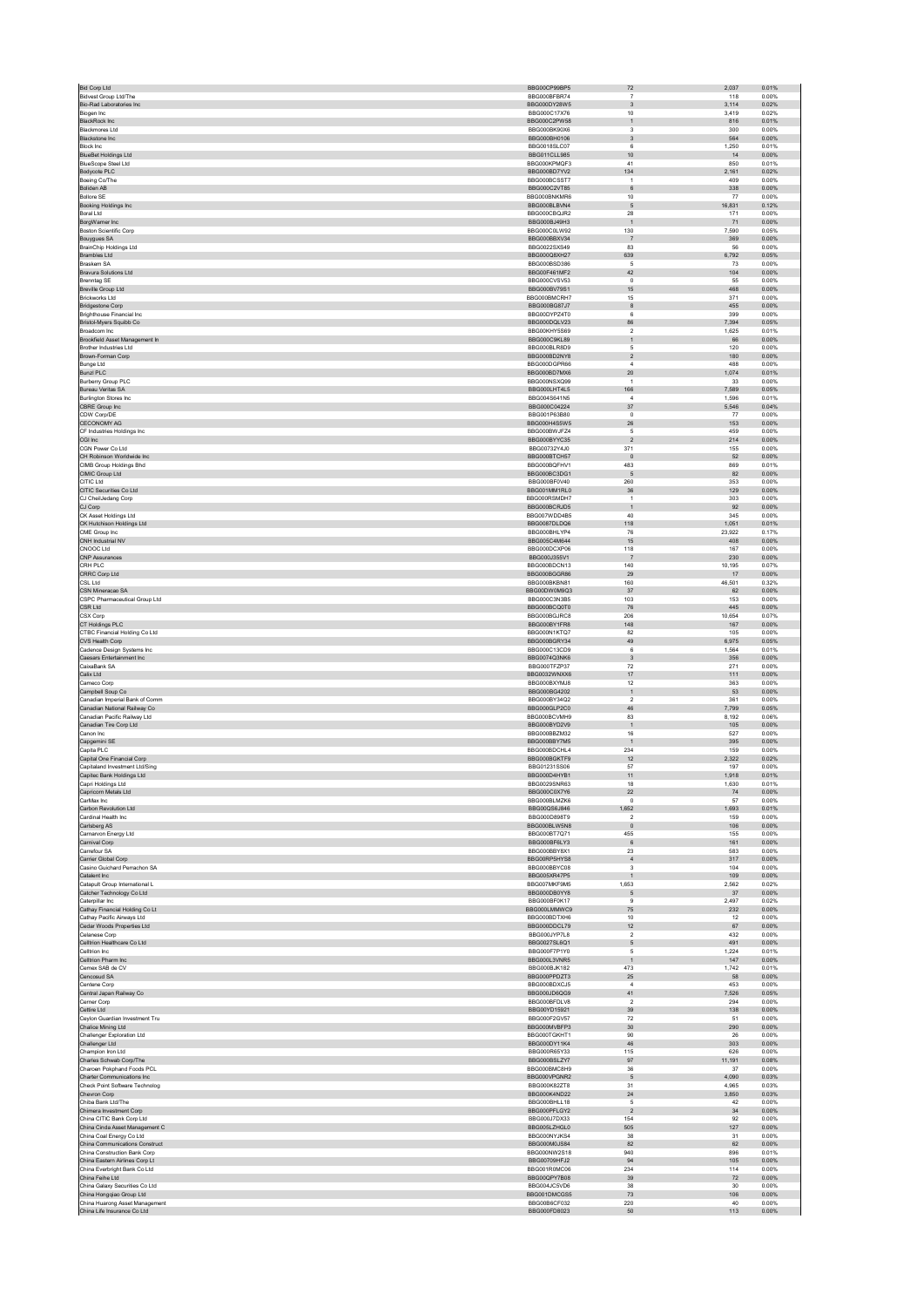| China Longyuan Power Group Cor                                  | BBG000P2MRM9                 | 58                            | 187            | 0.00%          |
|-----------------------------------------------------------------|------------------------------|-------------------------------|----------------|----------------|
| China Mengniu Dairy Co Ltd<br>China Merchants Bank Co Ltd       | BBG000PXTGY5<br>BBG000DVPPK1 | 21<br>81                      | 166<br>865     | 0.00%<br>0.01% |
| China Minsheng Banking Corp Lt                                  | BBG000DHR8R1                 | 747                           | 393            | 0.00%          |
| China National Building Materi                                  | BBG000BLBWT6                 | 299                           | 505            | 0.00%          |
| China Oilfield Services Ltd                                     | BBG000PH54R1                 | 91                            | 109            | 0.00%          |
| China Overseas Land & Investme<br>China Pacific Insurance Group | BBG000BGD8W4<br>BBG000KVB7C7 | 52<br>68                      | 171<br>254     | 0.00%<br>0.00% |
| China Petroleum & Chemical Cor                                  | BBG000MQF8G6                 | 1,302                         | 866            | 0.01%          |
| China Railway Construction Cor                                  | BBG000QNN9H7                 | 119                           | 107            | 0.00%          |
| China Railway Group Ltd                                         | BBG000TTDDN6                 | 187                           | 136            | 0.00%          |
| China Resources Beer Holdings<br>China Resources Cement Holding | BBG000BKWM80<br>BBG000SZV3K8 | 10<br>236                     | 108<br>245     | 0.00%<br>0.00% |
| China Resources Land Ltd                                        | BBG000HPNDX5                 | $36\,$                        | 207            | 0.00%          |
| China Resources Power Holdings                                  | BBG000C1DC75                 | 40                            | 183            | 0.00%          |
| China Shenhua Energy Co Ltd                                     | BBG000BX4MS1                 | 116                           | 406            | 0.00%          |
| China Southern Airlines Co Ltd                                  | BBG00709HBR2                 | 87                            | 129            | 0.00%          |
| China State Construction Engin<br>China Steel Corp              | BBG00709JCW2<br>BBG000BDBXZ5 | 78<br>124                     | 84<br>218      | 0.00%<br>0.00% |
| China Taiping Insurance Holdin                                  | BBG000BY28H4                 | ${\bf 28}$                    | 53             | 0.00%          |
| China Vanke Co Ltd                                              | BBG006KY4KF4                 | 47                            | 152            | 0.00%          |
| China Yangtze Power Co Ltd                                      | BBG00709J6L7                 | $62\,$                        | 306            | 0.00%          |
| Chipotle Mexican Grill Inc.<br>Chocoladefabriken Lindt & Spru   | BBG000QX74T1<br>BBG000BC5J58 | $^{\circ}$<br>$\,$ 0          | 165<br>1,013   | 0.00%<br>0.01% |
| Chongqing Rural Commercial Ban                                  | BBG0018HRM67                 | 161                           | 78             | 0.00%          |
| Chow Tai Fook Jewellery Group                                   | BBG00299NPM1                 | 102                           | 253            | 0.00%          |
| Chr Hansen Holding A/S                                          | BBG000QTX0M6                 | 5                             | 585            | 0.00%          |
| Chubb Ltd                                                       | BBG000BR14K5                 | 56                            | 14,763         | 0.10%          |
| Chugai Pharmaceutical Co Ltd<br>Church & Dwight Co Inc          | BBG000BJVLC1<br>BBG000BFJT36 | 11<br>$\sqrt{2}$              | 491<br>268     | 0.00%<br>0.00% |
| Cia Siderurgica Nacional SA                                     | BBG000BT9WZ5                 | 16                            | 97             | 0.00%          |
| Cie Financiere Richemont SA                                     | BBG000BSJVR7                 | $\mathbf 5$                   | 1,040          | 0.01%          |
| Cie Generale des Etablissement                                  | BBG000BC84V9                 | $\overline{1}$                | 225            | 0.00%          |
| Cie de Saint-Gobain                                             | BBG000BCCNZ8                 | 16                            | 1,507          | 0.01%          |
| Cielo SA<br>Cigna Corp                                          | BBG000QVRYS8<br>BBG00KXRCDP0 | 57<br>$\overline{3}$          | 32<br>1.028    | 0.00%<br>0.01% |
| Cincinnati Financial Corp                                       | BBG000BFPK65                 | $\overline{1}$                | 78             | 0.00%          |
| Cintas Corp                                                     | BBG000H3YXF8                 | $\mathbf{1}$                  | 344            | 0.00%          |
| Cisco Systems Inc                                               | BBG000C3J3C9                 | 99                            | 8,594          | 0.06%          |
| Citigroup Inc<br>Citizens Financial Group Inc.                  | BBG000FY4S11<br>BBG006Q0HY77 | 59<br>18                      | 4,941<br>1.150 | 0.03%<br>0.01% |
| Citrix Systems Inc                                              | BBG000FQ6PY6                 | $\,$ 0                        | 65             | 0.00%          |
| City Chic Collective Ltd                                        | BBG000BD42V5                 | 44                            | 245            | 0.00%          |
| Cleanaway Waste Management Ltd                                  | BBG000F6PFP1                 | 471                           | 1,475          | 0.01%          |
| ClearView Wealth Ltd/Australia                                  | BBG000BZ6SW6                 | 71                            | 56             | 0.00%          |
| Clicks Group Ltd<br>Clinuvel Pharmaceuticals Ltd                | BBG000BWY9T8<br>BBG000C41K83 | 12<br>$\overline{9}$          | 335<br>236     | 0.00%<br>0.00% |
| Clorox Co/The                                                   | BBG000BFS7D3                 | $\mathbf{1}$                  | 219            | 0.00%          |
| Cloudflare Inc                                                  | BBG001WMKHH5                 | 6                             | 1,154          | 0.01%          |
| Clover Corp Ltd                                                 | BBG000DGNF37                 | $\mathbf{1}$                  | $\mathbf 1$    | 0.00%          |
| CoStar Group Inc.                                               | BBG000D7JKW9                 | $\overline{1}$                | 149            | 0.00%          |
| Coal India Ltd<br>Coca-Cola Co/The                              | BBG000C45298<br>BBG000BMX289 | $32\,$<br>151                 | 87<br>12,301   | 0.00%<br>0.09% |
| Coca-Cola Europacific Partners                                  | BBG00B6BFWH9                 | $\sqrt{4}$                    | 301            | 0.00%          |
| Coca-Cola Femsa SAB de CV                                       | BBG00N86FP14                 | ${\bf 26}$                    | 196            | 0.00%          |
| Coca-Cola HBC AG                                                | BBG004HJRJ19                 | $\overline{1}$                | 58             | 0.00%          |
| Cochlear Ltd                                                    | BBG000FT0MR1                 | 34                            | 7,446          | 0.05%          |
| Codan Ltd/Australia<br>Cognizant Technology Solutions           | BBG000C0YHF4<br>BBG000BBDV81 | 28<br>25                      | 264<br>3.006   | 0.00%<br>0.02% |
| Cogstate Ltd                                                    | BBG000H3XD72                 | 19                            | 45             | 0.00%          |
| Coles Group Ltd                                                 | BBG00MK2SRM0                 | 782                           | 14.035         | 0.10%          |
| Colgate-Palmolive Co                                            | BBG000BFQYY3                 | $\,6\,$                       | 707            | 0.00%          |
| Colgate-Palmolive India Ltd                                     | BBG000CQ3326                 | 5                             | 132            | 0.00%          |
| Collins Foods Ltd<br>Coloplast A/S                              | BBG001WF3F10<br>BBG000BLV8Z0 | $\overline{9}$<br>$\mathsf 0$ | 124<br>13      | 0.00%<br>0.00% |
| <b>Comcast Corp</b>                                             | BBG000BFT2L4                 | 72                            | 5.010          | 0.03%          |
| Comerica Inc                                                    | BBG000C75N77                 | $\overline{1}$                | 119            | 0.00%          |
| Commercial Bank PSQC/The                                        | BBG000FG8ZR2                 | 50                            | 128            | 0.00%          |
| Commerzbank AG                                                  | BBG000BBYDZ8                 | 6                             | 62             | 0.00%          |
| Commonwealth Bank of Australia<br>Compass Group PLC             | BBG000BS8L64<br>BBG000FNNYW7 | 263<br>$\overline{4}$         | 26,560<br>112  | 0.18%<br>0.00% |
| Computershare Ltd                                               | BBG000BKP120                 | 88                            | 1,760          | 0.01%          |
| Conagra Brands Inc                                              | BBG000BDXGP9                 | $\overline{4}$                | 182            | 0.00%          |
| Concordia Financial Group Ltd                                   | BBG00B0HC6V6                 | $\overline{7}$                | 36             | 0.00%          |
| ConocoPhillips                                                  | BBG000BQQH30                 | 83                            | 8,200          | 0.06%          |
| Consorcio ARA SAB de CV                                         | BBG000LXWD18                 | 343<br>$\overline{1}$         | 99             | 0.00%          |
| Constellation Brands Inc<br>Constellation Software Inc/Can      | BBG000J1QLT0<br>BBG000BMZ5P1 | $\mathbf{1}$                  | 323<br>2,592   | 0.00%<br>0.02% |
| Container Corp Of India Ltd                                     | BBG000DC6HC1                 | 9                             | 99             | 0.00%          |
| Contemporary Amperex Technolog                                  | BBG00MYKWDB3                 | $\mathbf{1}$                  | 122            | 0.00%          |
| Continental AG                                                  | BBG000BBZ9D0                 | 64                            | 9.380          | 0.07%          |
| Continental Resources Inc/OK                                    | BBG000BHBGN6<br>BBG000M5T289 | $\overline{2}$                | 135            | 0.00%          |
| Cooper Energy Ltd<br>Copa Holdings SA                           | BBG000C29813                 | 302<br>-3                     | 85<br>315      | 0.00%<br>0.00% |
| Copart Inc                                                      | BBG000BM9RH1                 | $\overline{1}$                | 215            | 0.00%          |
| Cordiant Digital Infrastructur                                  | BBG00Z160FF7                 | 1.052                         | 2.214          | 0.02%          |
| Corning Inc                                                     | BBG000BKFZM4                 | 13                            | 657            | 0.00%          |
| Coronado Global Resources Inc<br>Corporate Travel Management Lt | BBG00M30ZGN8<br>BBG00192DRH1 | 66<br>152                     | 82<br>3.352    | 0.00%<br>0.02% |
| Corteva Inc                                                     | BBG00BN969C1                 | $14$                          | 925            | 0.01%          |
| Cosan SA                                                        | BBG000QC7H36                 | 25                            | 132            | 0.00%          |
| Cosmos Pharmaceutical Corp                                      | BBG000Q2PV82                 | $\mathbf 1$                   | 198            | 0.00%          |
| Costa Group Holdings Ltd                                        | BBG009HXK7X5                 | 37                            | 112            | 0.00%          |
| Costco Wholesale Corp<br>Coterra Energy Inc                     | BBG000F6H8W8<br>BBG000C3GN47 | 11<br>8                       | 8,909<br>210   | 0.06%<br>0.00% |
| Country Garden Holdings Co Ltd                                  | BBG000QQCY41                 | 189                           | 231            | 0.00%          |
| Country Garden Services Holdin                                  | BBG00L3B3R02                 | 14                            | 113            | 0.00%          |
| Covestro AG                                                     | BBG009YTYWV7                 | 14                            | 1,170          | 0.01%          |
| Coway Co Ltd<br>Credicorp Ltd                                   | BBG000DBD5Z6<br>BBG000FKX7Z8 | $\overline{1}$<br>21          | 98<br>3,576    | 0.00%<br>0.02% |
| Credit Agricole SA                                              | BBG000DVJ6L9                 | 20                            | 393            | 0.00%          |
| Credit Corp Group Ltd                                           | BBG000C0WPF8                 | 120                           | 4,014          | 0.03%          |
| Credit Saison Co Ltd                                            | BBG000BGVW33                 | $\overline{4}$                | 56             | 0.00%          |
| Credit Suisse Group AG<br>Crown Holdings Inc                    | BBG000BVPZL0<br>BBG000BF6756 | 15<br>$\overline{1}$          | 203<br>117     | 0.00%<br>0.00% |
| Crown Resorts Ltd                                               | BBG000PFQHS2                 | 55                            | 662            | 0.00%          |
| Cummins Inc                                                     | BBG000BGPTV6                 | $\overline{1}$                | 383            | 0.00%          |
| Currys PLC                                                      | BBG000Q950P8                 | 131                           | 280            | 0.00%          |
| <b>CyberAgent</b> Inc.                                          | BBG000BQZ1C5                 | 32                            | 726            | 0.01%          |
| CyberArk Software Ltd<br>D-MARKET Elektronik Hizmetler          | BBG006Q52QV2                 | $\mathbf 1$<br>88             | 164<br>232     | 0.00%<br>0.00% |
| DB Insurance Co Ltd                                             | BBG0118LTKW0                 |                               | 55             | 0.00%          |
| DBS Group Holdings Ltd                                          | BBG000BD1BC9                 | $\overline{1}$                |                | 0.01%          |
| DDH1 Ltd                                                        | BBG000BFDGY6                 | 64                            | 2,133          |                |
| DENTSPLY SIRONA Inc                                             | BBG009S5BM89                 | 33                            | 37             | 0.00%          |
|                                                                 | BBG000BX57K1                 | $\mathsf 0$                   | ${\bf 26}$     | 0.00%          |
| DGL Group Ltd/Au                                                | BBG010W1SLP6                 | 29<br>$\overline{2}$          | 91             | 0.00%          |
| <b>DISH Network Corp</b><br>DMG Mori Co Ltd                     | BBG000C2YHG9<br>BBG000BLJ688 | 11                            | 89<br>253      | 0.00%<br>0.00% |
| DNB Bank ASA                                                    | BBG011M0SYC3                 | 15                            | 479            | 0.00%          |
| DP Eurasia NV                                                   | BBG00GVW8TX1                 | 63                            | 101            | 0.00%          |
| DR Horton Inc.                                                  | BBG000DQTXY6                 | $\overline{2}$                | 255            | 0.00%          |
| DS Smith PLC<br>DSV A/S                                         | BBG000BF1LF9<br>BBG000BSNXK5 | $\,6\,$<br>$\overline{1}$     | 43<br>417      | 0.00%<br>0.00% |
| DXC Technology Co                                               | BBG00FN64XT9                 | 17                            | 737            | 0.01%          |
| DaVita Inc                                                      | BBG000MQ1SN9                 | $\mathbf{1}$                  | 188            | 0.00%          |
| Dabur India Ltd                                                 | BBG000D3C4H8                 | 13                            | 135            | 0.00%          |
| Dai Nippon Printing Co Ltd                                      | BBG000BMJDM5                 | $\overline{2}$<br>11          | 86             | 0.00%          |
| Dai-ichi Life Holdings Inc<br>Daiichi Sankvo Co Ltd             | BBG000HRVPM7<br>BBG000BWPLT1 | 19                            | 294<br>674     | 0.00%<br>0.00% |
| Daikin Industries Ltd                                           | BBG000BLNXT1                 | $\mathbf 0$                   | 150            | 0.00%          |
| Daimler Truck Holding AG                                        | BBG012SQ7SX1                 | 10                            | 510            | 0.00%          |
| Dairy Farm International Holdi                                  | BBG000BRMBY1                 | $\overline{7}$                | 29             | 0.00%          |
| Daito Trust Construction Co Lt<br>Daiwa House Industry Co Ltd   | BBG000BNKQL3<br>BBG000BFTDT2 | 18<br>$\overline{4}$          | 2,873<br>157   | 0.02%<br>0.00% |
| Daiwa Securities Group Inc                                      | BBG000BGW979                 | 37                            | 289            | 0.00%          |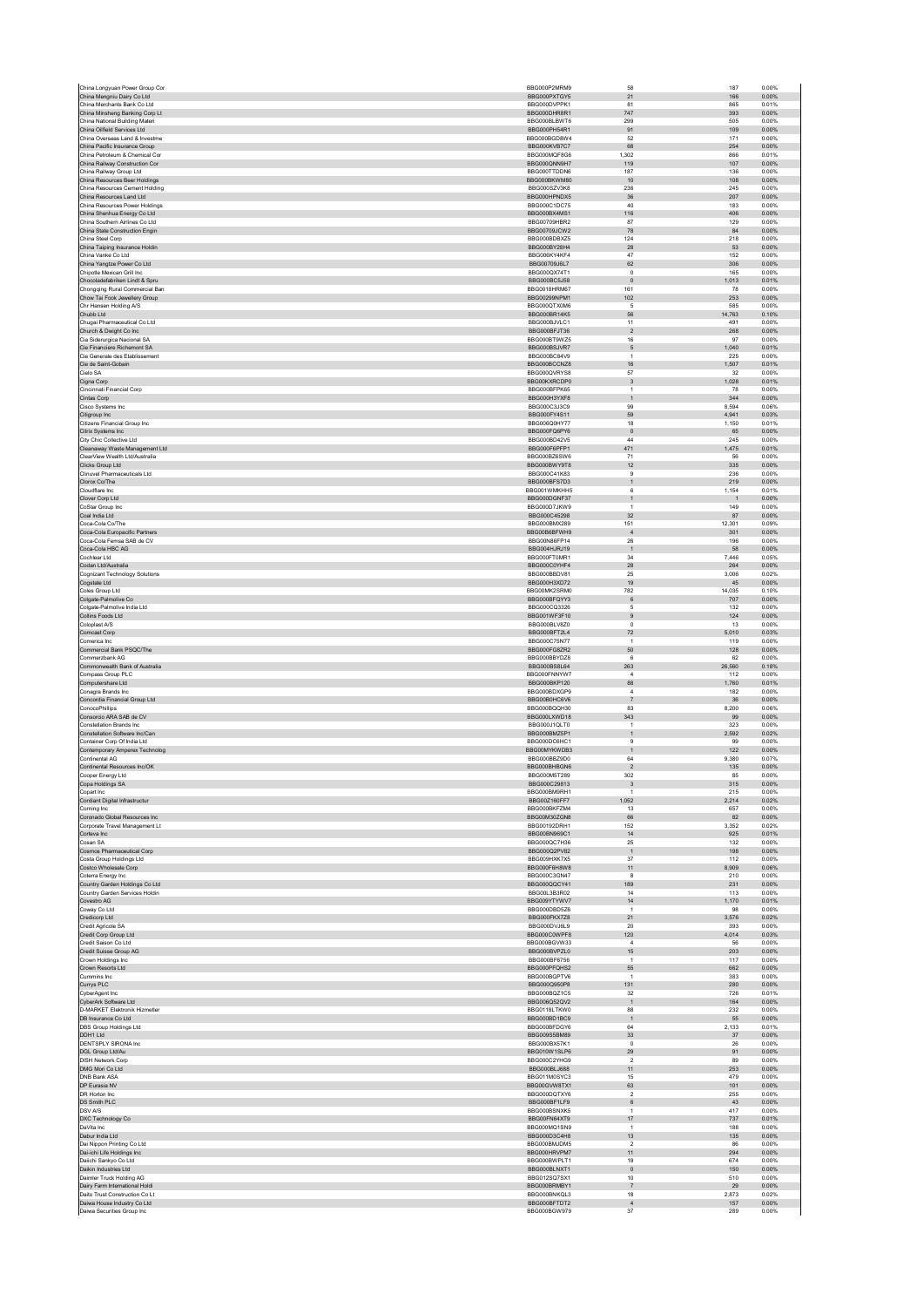| Danaher Corp                                              | BBG000BH3JF8                 | 5                             | 2,421               | 0.02%          |
|-----------------------------------------------------------|------------------------------|-------------------------------|---------------------|----------------|
| Danone SA                                                 | BBG000BBY1B0                 | 38                            | 3.258               | 0.02%          |
| Danske Bank A/S                                           | BBG000BR5TK6                 | 15                            | 360                 | 0.00%          |
| Daqin Railway Co Ltd                                      | BBG00709J7W3                 | 149                           | 206                 | 0.00%          |
| Darden Restaurants Inc.                                   | BBG000BBNYF6                 | $\,$ 0                        | 66                  | 0.00%          |
| Dassault Aviation SA                                      | BBG000BBR565<br>BBG000GVXC37 | $\pmb{0}$<br>14               | 41                  | 0.00%<br>0.01% |
| Dassault Systemes SE<br>Data#3 Ltd                        | BBG000BBPHM3                 | 13                            | 1,176<br>75         | 0.00%          |
| Datadog Inc                                               | BBG003NJHZT9                 | $\,6$                         | 1,429               | 0.01%          |
| Davide Campari-Milano NV                                  | BBG000G00TW2                 | 47                            | 940                 | 0.01%          |
| De Grey Mining Ltd                                        | BBG000N29K41                 | 86                            | 105                 | 0.00%          |
| Deere & Co.                                               | BBG000BH1NH9                 | $\overline{1}$                | 550                 | 0.00%          |
| <b>Dell Technologies Inc.</b>                             | BBG00DW3SZS1                 | 28                            | 2,159               | 0.02%          |
| Delta Air Lines Inc                                       | BBG000R7Z112                 | $36\,$                        | 1,947               | 0.01%          |
| Delta Electronics Inc.                                    | BBG000BDXMZ5                 | $\mathbf 5$                   | 72                  | 0.00%          |
| Denso Corp                                                | BBG000BGN9N1                 | 3                             | 398                 | 0.00%          |
| Dentsu Group Inc<br>Deterra Rovalties Ltd                 | BBG000BT53Q3<br>BBG00RTWXWG4 | $\overline{2}$<br>361         | 79<br>1.553         | 0.00%<br>0.01% |
| Deutsche Bank AG                                          | BBG000BBZTH2                 | 21                            | 357                 | 0.00%          |
| Deutsche Boerse AG                                        | BBG000D54HT0                 | $\mathbf{1}$                  | 206                 | 0.00%          |
| Deutsche Lufthansa AG                                     | BBG000BC6K90                 | $\ensuremath{\mathsf{3}}$     | $27\,$              | 0.00%          |
| Deutsche Post AG                                          | BBG000LW3MC0                 | 17                            | 1,534               | 0.01%          |
| Deutsche Wohnen SE                                        | BBG000GM5V54                 | $\mathbf{1}$                  | 47                  | 0.00%          |
| Deutz AG                                                  | BBG000BN8Y58                 | 14                            | 142                 | 0.00%          |
| Devon Energy Corp                                         | BBG000BBVJZ8                 | $\sqrt{4}$                    | 252                 | 0.00%          |
| Dexcom Inc                                                | BBG000QTF8K1                 | $\pmb{0}$                     | 152                 | 0.00%          |
| Diageo PLC<br>Diamondback Energy Inc                      | BBG000BS69D5<br>BBG002PHSYX9 | 168<br>3                      | 12,642<br>499       | 0.09%<br>0.00% |
| Diana Shipping Inc                                        | BBG000BV1NV2                 | 127                           | 679                 | 0.00%          |
| Dick's Sporting Goods Inc                                 | BBG000F67WH2                 | $\overline{1}$                | 174                 | 0.00%          |
| Dicker Data Ltd                                           | BBG00191RKK9                 | $\overline{4}$                | 67                  | 0.00%          |
| Digital 9 Infrastructure PLC/F                            | BBG00Z3T0YF4                 | 2,709                         | 5,744               | 0.04%          |
| Direct Line Insurance Group PL                            | BBG003CZ6DZ9                 | 11                            | 57                  | 0.00%          |
| <b>Discover Financial Services</b>                        | BBG000QBR5J5                 | $\sqrt{2}$                    | 248                 | 0.00%          |
| Discovery Inc<br>Discovery Ltd                            | BBG000CHWP52<br>BBG000DD6054 | 3<br>47                       | 96<br>582           | 0.00%<br>0.00% |
| Dollar General Corp                                       | BBG000NV1KK7                 | $\mathbf{1}$                  | 389                 | 0.00%          |
| Dollar Tree Inc.                                          | BBG000BSC0K9                 | 9                             | 1.741               | 0.01%          |
| Dollarama Inc                                             | BBG000P87B57                 | $\sqrt{3}$                    | 227                 | 0.00%          |
| Domain Holdings Australia Ltd                             | BBG00HTD4B94                 | 61                            | 345                 | 0.00%          |
| Domino's Pizza Enterprises Ltd                            | BBG000BLRB60                 | 55                            | 6,523               | 0.05%          |
| Domino's Pizza Inc                                        | BBG000P458P3                 | $\circ$                       | 53                  | 0.00%          |
| Dongfeng Motor Group Co Ltd                               | BBG000PCLZV0<br>BBG005D7QCJ3 | 29                            | 33                  | 0.00%          |
| DoorDash Inc<br>Doosan Co Ltd                             | BBG000BCX192                 | $\pmb{0}$<br>$\mathbf 0$      | 84<br>67            | 0.00%<br>0.00% |
| Doosan Heavy Industries & Cons                            | BBG000C4SV53                 | 1                             | 21                  | 0.00%          |
| Dover Corp                                                | BBG000BHB3M6                 | $\mathsf{O}\xspace$           | $75\,$              | 0.00%          |
| Dow Inc.                                                  | BBG00BN96922                 | 12                            | 969                 | 0.01%          |
| Downer EDI Ltd                                            | BBG000CPKJJ6                 | 58                            | 344                 | 0.00%          |
| Dr Reddy's Laboratories Ltd                               | BBG000CONB44                 | $\mathbf{1}$                  | 103                 | 0.00%          |
| DraftKings Inc                                            | BBG00TCBG714                 | $\boldsymbol{2}$              | 88                  | 0.00%          |
| Drilling Co of 1972 A/S/The                               | BBG00NSHY281                 | $\,$ 1 $\,$                   | $73\,$              | 0.00%          |
| DuPont de Nemours Inc.<br>Dubai Islamic Bank PJSC         | BBG00BN961G4                 | 6                             | 633                 | 0.00%          |
| Dubber Corp Ltd                                           | BBG000BFMXR7<br>BBG000BTCD38 | $23\,$<br>20                  | 47<br>${\small 54}$ | 0.00%<br>0.00% |
| Dufry AG                                                  | BBG000HHBQD9                 | 0                             | 8                   | 0.00%          |
| E-MART Inc                                                | BBG001J399N6                 | $\mathbf{1}$                  | 249                 | 0.00%          |
| <b>EDP Renovaveis SA</b>                                  | BBG000PRGX02                 | 9                             | 302                 | 0.00%          |
| EML Payments Ltd                                          | BBG000KSJCT7                 | 28                            | 90                  | 0.00%          |
| <b>ENEOS Holdings Inc.</b>                                | BBG000QDR164                 | 206                           | 1.061               | 0.01%          |
| EOG Resources Inc                                         | BBG000BZ9223                 | 59                            | 7,205               | 0.05%          |
| EPAM Systems Inc                                          | BBG000MHTV89                 | $\boldsymbol{2}$              | 1,564               | 0.01%          |
| EQT Corp                                                  | BBG000BHZ5J9                 | $\overline{2}$                | 68                  | 0.00%          |
| EQT Holdings Ltd<br>ESR Cayman Ltd                        | BBG00BKZZL64<br>BBG00P4RD0R6 | $\boldsymbol{2}$<br>19        | 53<br>87            | 0.00%<br>0.00% |
|                                                           |                              |                               |                     |                |
|                                                           |                              |                               |                     |                |
| <b>EVENT Hospitality and Entertai</b>                     | BBG000BGGX29                 | 9                             | 130                 | 0.00%          |
| EXOR NV<br>Eagers Automotive Ltd                          | BBG00FH38TD5<br>BBG000BT8TB9 | $\mathsf{O}\xspace$<br>14     | $9\,$<br>185        | 0.00%<br>0.00% |
| Eagle Materials Inc                                       | BBG000BJW241                 | $\overline{7}$                | 1,577               | 0.01%          |
| East Japan Railway Co                                     | BBG000BJ2DR5                 | $\mathbf{1}$                  | 75                  | 0.00%          |
| East West Bancorp Inc                                     | BBG000CR20B1                 | 14                            | 1,522               | 0.01%          |
| Eastman Chemical Co                                       | BBG000BLW530                 | $\overline{2}$                | 390                 | 0.00%          |
| Eaton Corp PLC                                            | BBG000BJ3PD2                 | 3                             | 646                 | 0.00%          |
| Ebara Corp                                                | BBG000BLN558                 | $27\,$                        | 2,068               | 0.01%          |
| Eclat Textile Co Ltd                                      | BBG000HCLBQ8                 | $\,6$                         | 194                 | 0.00%<br>0.00% |
| Eclipx Group Ltd                                          | BBG008DWVPJ7                 | 25                            | 54                  |                |
| Ecofin US Renewables Infrastru<br>Foolab Inc.             | BBG00Y4YFL21<br>BBG000BHKYH4 | 1,078<br>32                   | 1,468<br>10.338     | 0.01%<br>0.07% |
| Ecopetrol SA                                              | BBG000QCHTL9                 | 59                            | 54                  | 0.00%          |
| Edwards Lifesciences Corp                                 | BBG000BRXP69                 | 11                            | 1.895               | 0.01%          |
| Eicher Motors Ltd                                         | BBG000CQTR98                 | $\sqrt{4}$                    | 188                 | 0.00%          |
| Eiffage SA                                                | BBG000BC1SB5                 | 1                             | ${\bf 76}$          | 0.00%          |
| Eisai Co Ltd                                              | BBG000BG6F83                 | 3                             | 260                 | 0.00%          |
| El Puerto de Liverpool SAB de<br>Elanco Animal Health Inc | BBG000BQXXV6<br>BBG00LJYS1P8 | 9<br>66                       | 52<br>2,576         | 0.00%<br>0.02% |
| Elastic NV                                                | BBG00LWZDYB9                 | $\overline{7}$                | 1,174               | 0.01%          |
| Elders Ltd                                                | BBG000BKCVW5                 | 30                            | 362                 | 0.00%          |
| Flectric Power Development Co.                            | BBG000P26QQ5                 | 3                             | 51                  | 0.00%          |
| Electro Optic Systems Holdings                            | BBG000DYTNY1                 | 8                             | 19                  | 0.00%          |
| Electrolux AB                                             | BBG000BC1188                 | 6                             | 209                 | 0.00%          |
| Electronic Arts Inc.                                      | BBG000BP0KQ8                 | 10                            | 1.890               | 0.01%          |
| Eli Lilly & Co<br>Emaar Properties PJSC                   | BBG000BNBDC2<br>BBG000BV4SB0 | 10<br>57                      | 3,639<br>104        | 0.03%<br>0.00% |
| Embracer Group AB                                         | BBG00F7Z9CB3                 | 19                            | 272                 | 0.00%          |
| Emeco Holdings Ltd                                        | BBG000BVHXT6                 | 27                            | 24                  | 0.00%          |
| Emerson Electric Co                                       | BBG000BHX7N2                 | 4                             | 502                 | 0.00%          |
| Emirates NBD Bank PJSC                                    | BBG000TGY889                 | 49                            | 249                 | 0.00%          |
| Empire Co Ltd                                             | BBG000BYMXV1                 | 5                             | 203                 | 0.00%          |
| Empresas CMPC SA                                          | BBG000BF50K5<br>BBG000BF4Z74 | 13<br>$\overline{7}$          | 30<br>76            | 0.00%<br>0.00% |
| Empresas COPEC SA<br>Endeavour Group Ltd/Australia        | BBG006YQKTG8                 | 164                           | 1,104               | 0.01%          |
| Enero Group Ltd                                           | BBG000NPXV94                 | 8                             | 33                  | 0.00%          |
| Eni SpA                                                   | BBG000FVRV79                 | 131                           | 2,498               | 0.02%          |
| Enphase Energy Inc.                                       | BBG001R3MNY9                 | $\bf{4}$                      | 1,119               | 0.01%          |
| Epiroc AB                                                 | BBG00JWT5W30                 | 28                            | 962                 | 0.01%          |
| Equifax Inc                                               | BBG000BHPL78                 | $^{\circ}$                    | 193                 | 0.00%          |
| Equinor ASA                                               | BBG000NSV6T3                 | 55                            | 2,009               | 0.01%          |
| Equitable Holdings Inc.                                   | BBG00J7CBVW8                 | 3                             | 139                 | 0.00%          |
| Eregli Demir ve Celik Fabrikal<br>Erste Group Bank AG     | BBG000BVCBJ0<br>BBG000BMV263 | $17\,$<br>6                   | 50<br>389           | 0.00%<br>0.00% |
| Esprit Holdings Ltd                                       | BBG000BLPR85                 | 906                           | 114                 | 0.00%          |
| EssilorLuxottica SA                                       | BBG000BC16D1                 | 21                            | 6,289               | 0.04%          |
| Essity AB                                                 | BBG00GV10DH0                 | 21                            | 944                 | 0.01%          |
| Estee Lauder Cos Inc/The                                  | BBG000FKJRC5                 | $\sqrt{4}$                    | 2,105               | 0.01%          |
| Etsy Inc                                                  | BBG000N7MXL8                 | $\mathbf{0}$                  | 145                 | 0.00%          |
| Eurazeo SE                                                | BBG000BC18W6                 | $^{\circ}$                    | 23                  | 0.00%          |
| Eurofins Scientific SE<br>Euronext NV                     | BBG000BH7B07<br>BBG006KCQPV9 | $\boldsymbol{2}$<br>29        | 280<br>4.139        | 0.00%<br>0.03% |
|                                                           |                              |                               |                     |                |
| Everest Re Group Ltd<br>Evergreen Marine Corp Taiwan L    | BBG000C1XVK6<br>BBG000BDC3S8 | 13<br>36                      | 4,736<br>258        | 0.03%<br>0.00% |
| Evolution AB                                              | BBG0088M4LQ6                 | $\overline{1}$                | 198                 | 0.00%          |
| Evolution Mining Ltd                                      | BBG000NF2249                 | 147                           | 597                 | 0.00%          |
| Evonik Industries AG                                      | BBG000DD3GQ9                 | $\overline{\mathbf{3}}$       | 122                 | 0.00%          |
| Evraz PLC                                                 | BBG0027J63T2                 | $34\,$                        | 385                 | 0.00%          |
| Expedia Group Inc                                         | BBG000QY3XZ2                 | $\mathbf 0$                   | 17                  | 0.00%          |
| Experian PLC                                              | BBG000FBCMD2                 | 4                             | 298                 | 0.00%          |
| Exponent Inc<br>Exxon Mobil Corp                          | BBG000F31Z34<br>BBG000GZQ728 | $\boldsymbol{9}$<br>22        | 1,455<br>1,886      | 0.01%<br>0.01% |
| F5 Inc                                                    | BBG000CXYSZ6                 | $\mathbf 0$                   | 23                  | 0.00%          |
| <b>FANUC Corp</b>                                         | BBG000BM3TW6                 | $\overline{7}$                | 2,046               | 0.01%          |
| FMC Corp                                                  | BBG000BJP882                 | $\mathbf{1}$                  | 223                 | 0.00%          |
| FTI Consulting Inc                                        | BBG000K88H58                 | 17                            | 3,509               | 0.02%          |
| FUJIFILM Holdings Corp<br>Fairfax Financial Holdings Ltd  | BBG000BTG7G3<br>BBG000BYQVJ5 | $\overline{2}$<br>$\,$ 1 $\,$ | 223<br>511          | 0.00%<br>0.00% |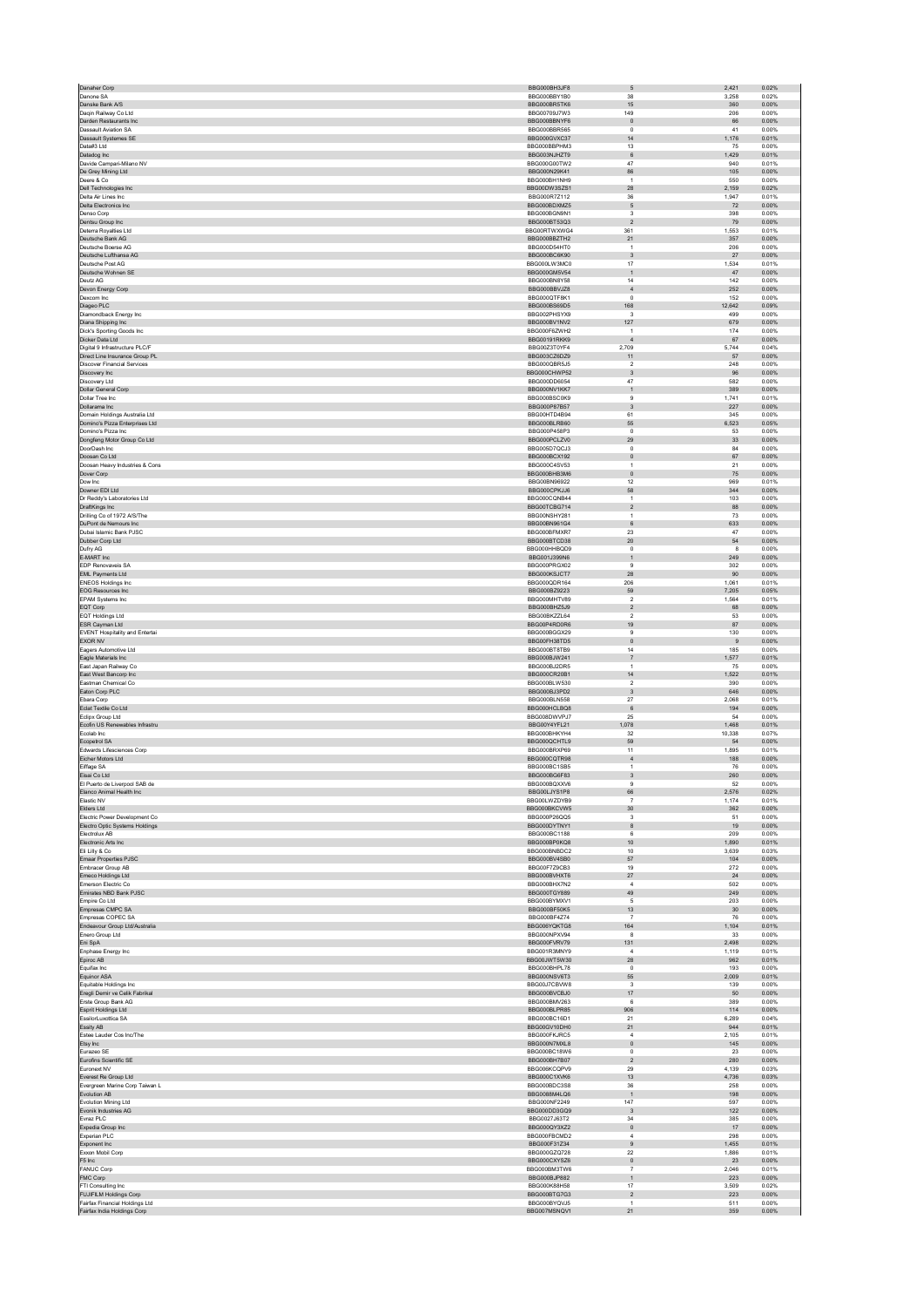|                                                                    | BBG000HJFWF6                 |                                            | 65                    | 0.00%          |
|--------------------------------------------------------------------|------------------------------|--------------------------------------------|-----------------------|----------------|
| Far East Horizon Ltd<br>Far Eastern New Century Corp               | BBG001KKX325<br>BBG000BCTZT0 | $47\,$<br>36                               | 57<br>53              | 0.00%<br>0.00% |
| Fast Retailing Co Ltd                                              | BBG000CLY9H4                 | $\mathbf{0}$                               | 54                    | 0.00%          |
| Fastenal Co<br>Faurecia SE                                         | BBG000BJ8YN7<br>BBG000BC12V0 | $20\,$<br>$\mathbf{1}$                     | 1,722<br>98           | 0.01%<br>0.00% |
| FedEx Corp                                                         | BBG000BJF1Z8                 | $\boldsymbol{2}$                           | 545                   | 0.00%          |
| Feng TAY Enterprise Co Ltd<br>Ferauson PLC                         | BBG000BJBVS4<br>BBG00NZJ0JG0 | 14<br>20                                   | 161<br>4.865          | 0.00%<br>0.03% |
| Ferrari NV                                                         | BBG00BS9K4L1                 | $\mathbf{1}$                               | 259                   | 0.00%          |
| Ferroglobe PLC<br>Fidelity National Financial In                   | BBG00B6BGD99<br>BBG006N7S6K9 | 96<br>$\sqrt{2}$                           | 824<br>135            | 0.01%<br>0.00% |
| <b>Fidelity National Information</b>                               | BBG000BK2F42                 | 17                                         | 2,506                 | 0.02%          |
| Fifth Third Bancorp                                                | BBG000BJL3N0                 | 3                                          | 201                   | 0.00%          |
| FinecoBank Banca Fineco SpA<br>Fineos Corp Ltd                     | BBG006C09JD7<br>BBG00PX8CSR6 | 42<br>11                                   | 1,019<br>53           | 0.01%<br>0.00% |
| Firefinch Ltd                                                      | BBG000Q3DTC3                 | 124                                        | 107                   | 0.00%          |
| First Abu Dhabi Bank PJSC<br><b>First American Financial Corp.</b> | BBG000DHGTK4<br>BBG000V78V75 | 89<br>$\overline{1}$                       | 630<br>66             | 0.00%<br>0.00% |
| First Financial Bankshares Inc                                     | BBG000BL8476                 | 21                                         | 1,498                 | 0.01%          |
| First Financial Holding Co Ltd<br>First Quantum Minerals Ltd       | BBG000LY7BY2<br>BBG000BX7818 | 42<br>66                                   | 51<br>2,161           | 0.00%<br>0.02% |
| FirstCash Holdings Inc.                                            | BBG0145KL747                 | 5                                          | 505                   | 0.00%          |
| FirstRand Ltd<br>Fisher & Paykel Healthcare Cor                    | BBG000BNTS67<br>BBG000CLWTV6 | 132<br>318                                 | 689<br>9,711          | 0.00%<br>0.07% |
| Flat Glass Group Co Ltd                                            | BBG00BGJYS07                 | 371                                        | 2,589                 | 0.02%          |
| FleetCor Technologies Inc.<br>Fletcher Building Ltd                | BBG000GPXKX9<br>BBG000GVQGL6 | $^{\circ}$<br>264                          | 42<br>1,790           | 0.00%<br>0.01% |
| Flex Ltd                                                           | BBG000BP5YT0                 | $\overline{2}$                             | 53                    | 0.00%          |
| Flight Centre Travel Group Ltd<br>Flutter Entertainment PLC        | BBG000BCSM38<br>BBG000DWL6M3 | 12<br>39                                   | 207<br>8,573          | 0.00%<br>0.06% |
| Fomento Economico Mexicano SAB                                     | BBG000BD33X2                 | 34                                         | 408                   | 0.00%          |
| Fomento de Construcciones y Co<br>Foot Locker Inc                  | BBG000BBZ3Z9<br>BBG000BX8DC4 | 16<br>$\mathbf{1}$                         | 278<br>58             | 0.00%<br>0.00% |
| Ford Motor Co                                                      | BBG000BQPC32                 | 69                                         | 1,960                 | 0.01%          |
| Formosa Chemicals & Fibre Corp<br>Formosa Petrochemical Corp.      | BBG000BCW4G9<br>BBG000D0FJX0 | 60<br>12                                   | 241<br>58             | 0.00%<br>0.00% |
| Formosa Plastics Corp                                              | BBG000BCW5G6                 | 18                                         | 95                    | 0.00%          |
| Fortescue Metals Group Ltd                                         | BBG000J47TP2                 | 459                                        | 8.817                 | 0.06%          |
| Fortive Corp<br>Fortune Brands Home & Security                     | BBG00BLVZ228<br>BBG001B4BV87 | 16<br>$^{\circ}$                           | 1,722<br>61           | 0.01%<br>0.00% |
| Fox Corp                                                           | BBG00JHNJW99                 | $\overline{3}$                             | 133                   | 0.00%          |
| Foxtons Group PLC<br>Franco-Nevada Corp                            | BBG00563QG83<br>BBG000RD3CL8 | 952<br>$\overline{2}$                      | 701<br>418            | 0.00%<br>0.00% |
| Franklin Resources Inc                                             | BBG000BD0TF8                 | $\sqrt{4}$                                 | 204                   | 0.00%          |
| Frasers Group PLC<br>Freeport-McMoRan Inc                          | BBG000DPM932<br>BBG000BJDB15 | 17<br>54                                   | 240<br>3,107          | 0.00%<br>0.02% |
| Fresenius Medical Care AG & Co                                     | BBG000DHXQT2                 | $22\,$                                     | 2,008                 | 0.01%          |
| Fresenius SE & Co KGaA<br>Fubon Financial Holding Co Ltd           | BBG000BS3BJ7<br>BBG000LH09B6 | $\overline{4}$<br>56                       | 228<br>212            | 0.00%<br>0.00% |
| Fujitsu Ltd.                                                       | BBG000BGJWM6                 | $\overline{1}$                             | 185                   | 0.00%          |
| G5 Entertainment AB<br><b>GDS Holdings Ltd</b>                     | BBG000BMQJ99<br>BBG00DYK7TL5 | $\overline{4}$<br>$\ddot{\phantom{1}}$     | 249<br>85             | 0.00%<br>0.00% |
| <b>GEA Group AG</b>                                                | BBG000BSV6W2                 | 15                                         | 1.104                 | 0.01%          |
| GF Securities Co Ltd                                               | BBG007WL04J3                 | 55                                         | 144                   | 0.00%          |
| GMO Payment Gateway Inc<br><b>GN Store Nord AS</b>                 | BBG000BD0YH5<br>BBG000BVGZ03 | 8<br>4                                     | 1,376<br>326          | 0.01%<br>0.00% |
| GQG Partners Inc                                                   | BBG0131F7BW0                 | 836                                        | 3,231                 | 0.02%          |
| GS Holdings Corp<br><b>GUD Holdings Ltd</b>                        | BBG000P3K9R4<br>BBG000BRSJ32 | $\overline{\phantom{a}}$<br>$\overline{9}$ | 82<br>107             | 0.00%<br>0.00% |
| GWA Group Ltd                                                      | BBG000BHBZY2                 | 22                                         | 61                    | 0.00%          |
| <b>GXO Logistics Inc</b><br>Galaxy Entertainment Group Ltd         | BBG00YDGX945<br>BBG000BG5LL6 | 62<br>60                                   | 7,765<br>426          | 0.05%<br>0.00% |
| Galp Energia SGPS SA                                               | BBG000F7KWG7                 | $\,6\,$                                    | 79                    | 0.00%          |
| Gap Inc/The<br>Garmin Ltd                                          | BBG000BKLH74<br>BBG000C4LN67 | $\mathsf 3$<br>$\,6\,$                     | 78<br>1,035           | 0.00%<br>0.01% |
| Gartner Inc.                                                       | BBG000BB65D0                 | 3                                          | 1.308                 | 0.01%          |
| Gazprom PJSC<br>Geberit AG                                         | BBG000KGYRF8<br>BBG000FHLJD6 | 116<br>$\Omega$                            | 1,479<br>452          | 0.01%<br>0.00% |
| Geely Automobile Holdings Ltd                                      | BBG000BZ3PX4                 | 12                                         | 47                    | 0.00%          |
| Gem Diamonds Ltd<br>Generac Holdings Inc.                          | BBG000QWK819<br>BBG000PQ4W72 | 158<br>$\circ$                             | 139<br>133            | 0.00%<br>0.00% |
| General Dynamics Corp                                              | BBG000BK67C7                 | $\mathbf{1}$                               | 256                   | 0.00%          |
| General Electric Co.<br>General Mills Inc                          | BBG000BK6MB5<br>BBG000BKCFC2 | $\overline{9}$<br>$\,$ 5 $\,$              | 1,119<br>436          | 0.01%<br>0.00% |
| General Motors Co                                                  | BBG000NDYB67                 | 16                                         | 1,266                 | 0.01%          |
| Genmab A/S<br>Genting Bhd                                          | BBG000BKPC99<br>BBG000BF3RW5 | $^{\circ}$<br>19                           | 235<br>30             | 0.00%<br>0.00% |
| Genting Malaysia Bhd                                               | BBG000BDYR29                 | 537                                        | 511                   | 0.00%          |
| Genuine Parts Co<br>Genworth Financial Inc.                        | BBG000BKL348                 | $\overline{1}$                             | 108                   | 0.00%          |
|                                                                    |                              | 58<br>1,404                                | 323                   | 0.00%          |
| Genworth Mortgage Insurance Au                                     | BBG000J5Q6L2<br>BBG006DB5P33 |                                            | 3,256                 | 0.02%          |
| George Weston Ltd                                                  | BBG000BD1VR9                 | 1                                          | 233                   | 0.00%          |
| Georgia Capital PLC                                                | BBG00KTP3406                 |                                            | 15                    | 0.00%          |
| Gerdau SA<br>Giant Manufacturing Co Ltd                            | BBG000N89B84<br>BBG000DYGNB0 | 41<br>12                                   | 279<br>200            | 0.00%<br>0.00% |
| Gildan Activewear Inc.                                             | BBG000BQ5ZN1<br>BBG000CKGBP2 | 3                                          | 152                   | 0.00%          |
| Gilead Sciences Inc<br>Givaudan SA                                 | BBG000DB0Q75                 | 11<br>$\Omega$                             | ,085<br>298           | 0.01%<br>0.00% |
| Gjensidige Forsikring ASA                                          | BBG00188QF09                 | 8                                          | 252                   | 0.00%          |
| GlaxoSmithKline PLC<br>Glencore PLC                                | BBG000CT5GJ1<br>BBG001MM1KV4 | 256<br>260                                 | 7,665<br>1,813        | 0.05%<br>0.01% |
| Globe Life Inc                                                     | BBG000BVD6X4                 | $\mathsf 0$                                | 51                    | 0.00%          |
| GoDaddy Inc<br>Godrej Consumer Products Ltd                        | BBG006MDLY05<br>BBG000H370F0 | 15<br>$\boldsymbol{9}$                     | 1,712<br>162          | 0.01%<br>0.00% |
| Gold Fields Ltd<br>Gold Road Resources Ltd                         | BBG000G5S250<br>BBG000PK8TF9 | 44<br>163                                  | 656<br>256            | 0.00%<br>0.00% |
| Golden Ocean Group Ltd                                             | BBG00GX8R037                 | 15                                         | 181                   | 0.00%          |
| Goldman Sachs Group Inc/The                                        | BBG000C6CE.I5                | $\mathbf{Q}$                               | 4.551                 | 0.03%          |
| Goodyear Tire & Rubber Co/The<br>Graco Inc                         | BBG000BKNX95<br>BBG000BK9W84 | $\sqrt{4}$<br>$\,$ 5 $\,$                  | 121<br>503            | 0.00%<br>0.00% |
| GrainCorp Ltd                                                      | BBG000C0H499                 | 18                                         | 153                   | 0.00%          |
| Grange Resources Ltd<br>Grasim Industries Ltd                      | BBG000D7VNB2<br>BBG000BK6YB9 | 115<br>$\sqrt{4}$                          | 87<br>117             | 0.00%<br>0.00% |
| Great Eastern Holdings Ltd                                         | BBG000BFBC59                 | 14                                         | 289                   | 0.00%          |
| Great Wall Motor Co Ltd<br>Great-West Lifeco Inc.                  | BBG000CYZ1K8<br>BBG000BZ2Y20 | 14<br>6                                    | 68<br>235             | 0.00%<br>0.00% |
| Green Cross Corp/South Korea                                       | BBG000BGY8Z8                 | $\mathbf 0$                                | 99                    | 0.00%          |
| Greencoat Renewables PLC<br>Greenyard NV                           | BBG00GZRZBQ5<br>BBG000BXB6B6 | 834<br>$\overline{4}$                      | 1,460<br>58           | 0.01%<br>0.00% |
| Greggs PLC                                                         | BBG000BDKLH1                 | 23                                         | 1,399                 | 0.01%          |
| Grifols SA<br>Groupe Bruxelles Lambert SA                          | BBG000KXQMX1<br>BBG000BSDBX0 | $\overline{7}$<br>$\pmb{0}$                | 187<br>61             | 0.00%<br>0.00% |
| Gruma SAB de CV                                                    | BBG000LXPLN4                 | 5                                          | 96                    | 0.00%          |
| Grupo Aval Acciones y Valores                                      | BBG001NNHMV0                 | 181                                        | 65                    | 0.00%          |
| Grupo Bimbo SAB de CV<br>Grupo Carso SAB de CV                     | BBG000BQC7M6<br>BBG000BQXSD7 | 59<br>16                                   | 251<br>73             | 0.00%<br>0.00% |
| Grupo Financiero Banorte SAB d                                     | BBG000LXL8D8                 | 12<br>54                                   | 111<br>88             | 0.00%          |
| Grupo Financiero Inbursa SAB d<br>Grupo Mexico SAB de CV           | BBG000LXS146<br>BBG000BQCB47 | 121                                        | 728                   | 0.00%<br>0.01% |
| Grupo Televisa SAB                                                 | BBG000BJDPF9                 | 57                                         | 178                   | 0.00%          |
| Guangzhou R&F Properties Co Lt<br>Gulf Oil Lubricants India Ltd    | BBG000H80SY4<br>BBG005YZYRZ8 | 59<br>$\boldsymbol{9}$                     | 30 <sup>°</sup><br>72 | 0.00%<br>0.00% |
| Guotai Junan Securities Co Ltd                                     | BBG00GBHRNH6                 | 59                                         | 125                   | 0.00%          |
| H & M Hennes & Mauritz AB<br>H&R Block Inc                         | BBG000BM9JH9<br>BBG000BLDV98 | 14<br>6                                    | 371<br>182            | 0.00%<br>0.00% |
| <b>HAL Trust</b>                                                   | BBG000BGG9X8                 | $\overline{1}$                             | 155                   | 0.00%          |
| <b>HCL Technologies Ltd</b><br>HDFC Bank Ltd                       | BBG000C68V87<br>BBG000NWKS18 | $\,6\,$<br>85                              | 152<br>7.626          | 0.00%<br>0.05% |
| <b>HEICO Corp</b>                                                  | BBG000BL16Q7                 | 44                                         | 8,801                 | 0.06%          |
| HMM Co Ltd<br>HOCHTIEF AG                                          | BBG000FQW6G9<br>BBG000BC3V44 | $\overline{3}$<br>$\overline{1}$           | 94<br>58              | 0.00%<br>0.00% |
| HP Inc                                                             | BBG000KHWT55                 | 21                                         | 1,080                 | 0.01%          |
| <b>HSBC Holdings PLC</b><br>HT&E Ltd                               | BBG000BS1N49<br>BBG000BSXX88 | 132<br>26                                  | 1,107<br>56           | 0.01%<br>0.00% |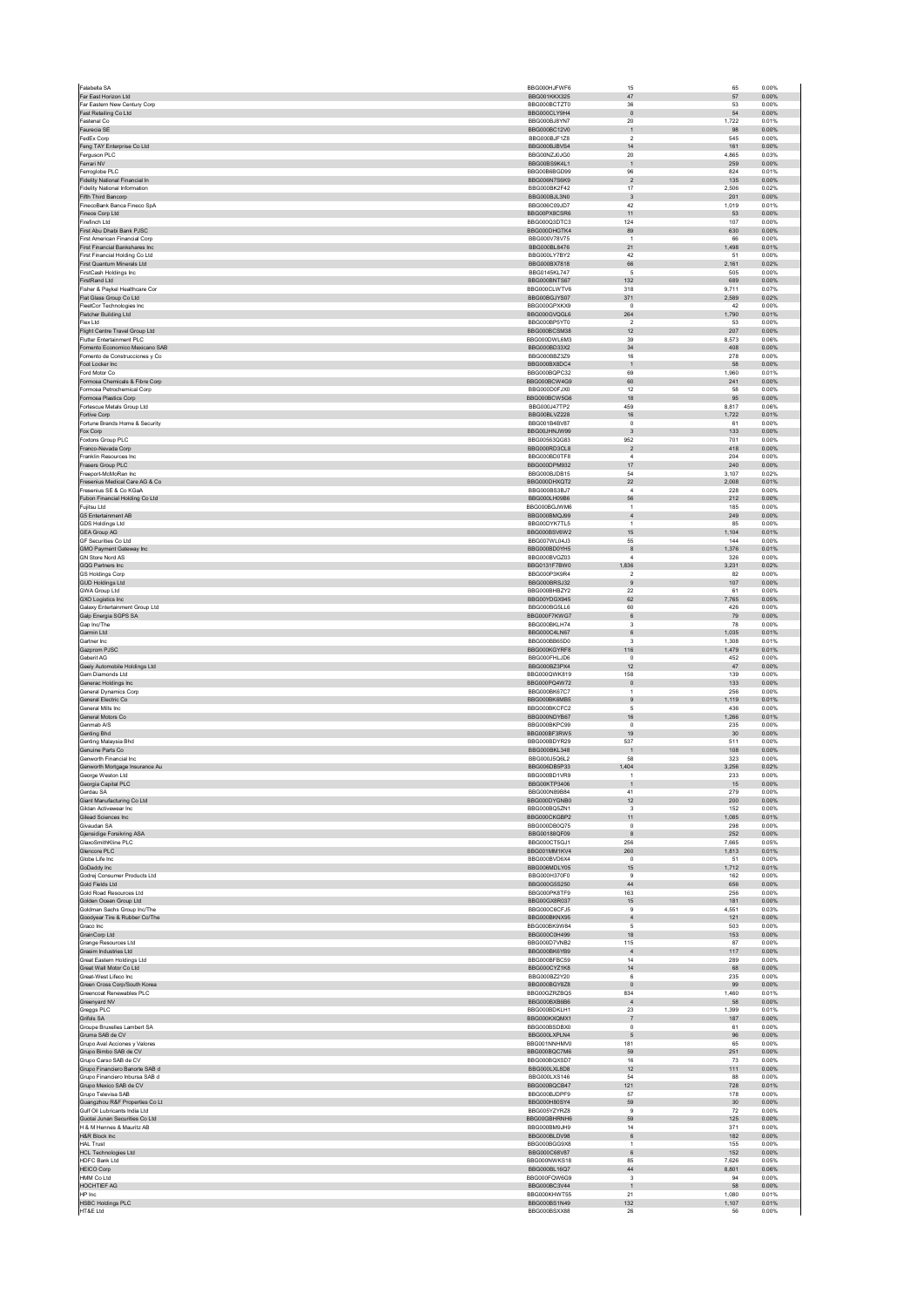| Haci Omer Sabanci Holding AS                                     | BBG000RHK9T9                 |                                |                 |                |
|------------------------------------------------------------------|------------------------------|--------------------------------|-----------------|----------------|
|                                                                  | BBG000HN1YR5                 | 41                             | 56              | 0.00%          |
| Hackett Group Inc/The<br>Haidilao International Holding          | BBG000BBLQV7<br>BBG00LWM0XR7 | 19<br>78                       | 532<br>241      | 0.00%<br>0.00% |
| Haier Smart Home Co Ltd                                          | BBG00Y6QRDM9                 | $20\,$                         | 115             | 0.00%          |
| Haitong Securities Co Ltd                                        | BBG0029103Q8                 | 107                            | 130             | 0.00%          |
| Halliburton Co                                                   | BBG000BKTFN2                 | 13<br>6                        | 419             | 0.00%          |
| Halma PLC<br>Hamamatsu Photonics KK                              | BBG000BDLT47<br>BBG000BKP2Q2 | 17                             | 377<br>1.534    | 0.00%<br>0.01% |
| Hana Financial Group Inc                                         | BBG000J3FZK6                 | 6                              | 301             | 0.00%          |
| Hanesbrands Inc                                                  | BBG000D2ZTS8                 | 18                             | 403             | 0.00%          |
| Hang Lung Group Ltd<br>Hang Lung Properties Ltd                  | BBG000BDWB08<br>BBG000BDTCX4 | 16<br>$\sqrt{24}$              | 46<br>68        | 0.00%<br>0.00% |
| Hang Seng Bank Ltd                                               | BBG000BDWBR9                 | $\overline{7}$                 | 187             | 0.00%          |
| Hankook Tire & Technology Co L                                   | BBG002Y0WN38                 | $\mathbf{1}$                   | 64              | 0.00%          |
| Hankyu Hanshin Holdings Inc                                      | BBG000BH0115                 | $\overline{1}$                 | 33              | 0.00%          |
| Hanmi Pharm Co Ltd                                               | BBG000QKWS63                 | $\circ$                        | 155             | 0.00%          |
| Hannover Rueck SE<br>Hansen Technologies Ltd                     | BBG000MDN4R3<br>BBG000BV22G4 | $\circ$<br>14                  | 125<br>77       | 0.00%<br>0.00% |
| Harley-Davidson Inc                                              | BBG000BKZTP3                 | $\overline{1}$                 | 64              | 0.00%          |
| <b>Hartford Financial Services Gr</b>                            | BBG000G0Z878                 | 59                             | 5,610           | 0.04%          |
| Harvey Norman Holdings Ltd                                       | BBG000BKF0L2                 | 710                            | 3,510           | 0.02%          |
| Hasbro Inc                                                       | BBG000BKVJK4                 | $\circ$                        | 67              | 0.00%          |
| Havells India Ltd<br>Hays PLC                                    | BBG000D44YN2<br>BBG000BKFPY3 | 10<br>2,269                    | 270<br>6,180    | 0.00%<br>0.04% |
| HeadHunter Group PLC                                             | BBG00KHGQ0H4                 | 11                             | 747             | 0.01%          |
| Healius Ltd                                                      | BBG000BBDPW7                 | 184                            | 972             | 0.01%          |
| HeidelbergCement AG                                              | BBG000BC1HT0                 | $\overline{2}$                 | 181             | 0.00%          |
| Heineken Holding NV<br>Heineken NV                               | BBG000BC36N8<br>BBG000BW4R84 | $\overline{\mathbf{3}}$<br>105 | 353<br>16,219   | 0.00%<br>0.11% |
| Hella GmbH & Co KGaA                                             | BBG000BLNNJ4                 | $\overline{0}$                 | 20              | 0.00%          |
| <b>Hellenic Bank PCL</b>                                         | BBG000GJ6MT4                 | 71                             | 95              | 0.00%          |
| HelloFresh SE                                                    | BBG003Q1CF78                 | $\sqrt{4}$                     | 371             | 0.00%          |
| Helvetia Holding AG<br>Henderson Land Development Co             | BBG000GR9XT9<br>BBG000BDWF36 | $\circ$<br>80                  | 46<br>467       | 0.00%<br>0.00% |
| Hengan International Group Co                                    | BBG000CJXNB5                 | 21                             | 148             | 0.00%          |
| Henkel AG & Co KGaA                                              | BBG000BC3925                 | 49                             | 5,425           | 0.04%          |
| Henry Schein Inc                                                 | BBG000BNMMJ3                 | 15                             | 1,642           | 0.01%          |
| <b>Herbalife Nutrition Ltd</b>                                   | BBG000MM5VL9                 | 5                              | 291             | 0.00%          |
| Hermes International<br>Hero MotoCorp Ltd                        | BBG000BDYY97<br>BBG000CSDVY4 | $\,0\,$<br>$\overline{2}$      | 1,159<br>93     | 0.01%<br>0.00% |
| Hershey Co/The                                                   | BBG000BLHRS2                 | $\overline{1}$                 | 298             | 0.00%          |
| Hertz Global Holdings Inc                                        | BBG011N57109                 | $\mathbf 0$                    | 6               | 0.00%          |
| <b>Hess Corp</b>                                                 | BBG000BBD070                 | 5                              | 461             | 0.00%          |
| Hewlett Packard Enterprise Co<br>Hexagon AB                      | BBG0078W3NQ3<br>BBG000BF1LW0 | 24<br>39                       | 529<br>852      | 0.00%<br>0.01% |
| Hicl Infrastructure PLC                                          | BBG00NR9B1V1                 | 4.777                          | 15,717          | 0.11%          |
| Hilton Worldwide Holdings Inc                                    | BBG0058KMH30                 | $\,0\,$                        | $74\,$          | 0.00%          |
| Hindalco Industries Ltd                                          | BBG000CSJQQ8                 | 30                             | 265             | 0.00%          |
| Hindustan Petroleum Corp Ltd                                     | BBG000CSNVZ2                 | 18                             | 96              | 0.00%          |
| Hindustan Unilever Ltd<br>Hinn Motors I td.                      | BBG000CSMG04<br>BBG000BGPYD5 | $16\,$<br>5                    | 701<br>59       | 0.00%<br>0.00% |
| Hipgnosis Songs Fund Ltd/The F                                   | BBG00H13L4V8                 | 3,804                          | 8,859           | 0.06%          |
| Hitachi Construction Machinerv                                   | BBG000BGGQ06                 | $\overline{1}$                 | 30              | 0.00%          |
| Hitachi Ltd                                                      | BBG000C2QRN8                 | 11                             | 794             | 0.01%          |
| Holcim I td                                                      | BBG000BWZDP2                 | 6                              | 406             | 0.00%          |
| Home Depot Inc/The<br>Hon Hai Precision Industry Co              | BBG000BKZB36<br>BBG000BHCH17 | 6<br>125                       | 3.691<br>741    | 0.03%<br>0.01% |
| Honda Motor Co Ltd                                               | BBG000C27673                 | 18                             | 697             | 0.00%          |
| Honeywell International Inc                                      | BBG000H556T9                 | $\overline{\mathbf{3}}$        | 876             | 0.01%          |
| Hong Kong Exchanges & Clearing                                   | BBG000BGW354                 | 109                            | 8,766           | 0.06%          |
| Hong Leong Bank Bhd                                              | BBG000BTPCC6<br>BBG000BF4CF6 | 15<br>$20\,$                   | 90<br>116       | 0.00%<br>0.00% |
| Hong Leong Financial Group Bhd<br>Hongkong & Shanghai Hotels Ltd | BBG000BDWVZ6                 | 426                            | 515             | 0.00%          |
| Hongkong Land Holdings Ltd                                       | BBG000BFLFW1                 | 19                             | 135             | 0.00%          |
| Hormel Foods Corp                                                | BBG000BLF8D2                 | $\overline{2}$                 | 134             | 0.00%          |
| Hosken Consolidated Investment                                   | BBG000BFH308                 | 110                            | 704             | 0.00%          |
| Hotai Motor Co Ltd<br>Housing Development Finance Co             | BBG000BPMGX5<br>BBG000CSRXZ4 | $10$<br>433                    | 293<br>20,727   | 0.00%<br>0.14% |
| Howden Joinery Group PLC                                         | BBG000BRYT97                 | 81                             | 1,360           | 0.01%          |
| Howmet Aerospace Inc                                             | BBG00DYNJGH9                 | $\overline{2}$                 | 66              | 0.00%          |
| Hoya Corp                                                        | BBG000BGSH67                 | 41                             | 8.432           | 0.06%          |
|                                                                  |                              |                                | 85              | 0.00%          |
| Huatai Securities Co Ltd                                         | BBG008QGHMG4                 | 37                             |                 |                |
| Huaxia Bank Co Ltd                                               | BBG00709HB38                 | 22                             | 27              | 0.00%          |
| HubSpot Inc<br>Hubbell Inc.                                      | BBG000N7MZ06<br>BBG000BLK267 | $\overline{1}$<br>14           | 1,182<br>4,015  | 0.01%<br>0.03% |
| Hufvudstaden AB                                                  | BBG000BDSEG7                 | 36                             | 745             | 0.01%          |
| Humana Inc                                                       | BBG000BLKK03                 | $\overline{\mathbf{3}}$        | 1,967           | 0.01%          |
| Hummingbird Resources PLC                                        | BBG0019W9XB3                 | 102                            | 28              | 0.00%          |
| Hunan Valin Steel Co Ltd                                         | BBG00F136Q77<br>BBG000BKWSR6 | 53                             | 59<br>217       | 0.00%<br>0.00% |
| Huntington Bancshares Inc/OH<br>Huntington Ingalls Industries    | BBG001KJ2HM9                 | $10$<br>$\circ$                | 35              | 0.00%          |
| Huntsman Corp                                                    | BBG000NS26Q8                 |                                | 63              | 0.00%          |
| Hyundai Mobis Co Ltd                                             | BBG000BK3C57                 |                                | 242             | 0.00%          |
| Hyundai Motor Co                                                 | BBG000BCVDK5<br>BBG000BCVE74 | $_{\rm 3}$<br>$\mathbf{3}$     | 654<br>144      | 0.00%<br>0.00% |
| Hyundai Steel Co<br><b>ICICI Bank Ltd</b>                        | BBG000BBL437                 | 41                             | 567             | 0.00%          |
| ICL Group Ltd                                                    | BBG000BJCNC8                 | 6                              | 82              | 0.00%          |
| <b>ICON PLC</b>                                                  | BBG000CTSZQ6                 | 22                             | 9,530           | 0.07%          |
| <b>IDEXX Laboratories Inc</b>                                    | BBG000BLRT07                 | $\sqrt{5}$                     | 4,553           | 0.03%          |
| <b>IGM Financial Inc</b><br><b>IGO Ltd</b>                       | BBG000BZ6FG2<br>BBG000BB1BP9 | $_{3}$<br>956                  | 161<br>10.966   | 0.00%<br>0.08% |
| IHI Corp                                                         | BBG000BM7CD0                 | $\overline{2}$                 | 54              | 0.00%          |
| ING Groep NV                                                     | BBG000BW4SZ2                 | 34                             | 649             | 0.00%          |
| IPH Ltd<br><b>IQVIA Holdings Inc</b>                             | BBG007913KZ6<br>BBG00333FYS2 | $18$<br>$\sqrt{5}$             | 157<br>1,973    | 0.00%<br>0.01% |
| <b>IRESS Ltd</b>                                                 | BBG000DP09M5                 | 131                            | 1.636           | 0.01%          |
| <b>ITOCHU Corp</b>                                               | BBG000B9WJ55                 | 6                              | 273             | 0.00%          |
| <b>ITV PLC</b>                                                   | BBG000DW76R4                 | 544                            | 1,121           | 0.01%          |
| Idemitsu Kosan Co Ltd<br>lida Group Holdings Co Ltd              | BBG000BD7F98<br>BBG005CJZ9F9 | 15<br>$\,6\,$                  | 517<br>197      | 0.00%<br>0.00% |
| Illinois Tool Works Inc.                                         | BBG000BMBL90                 | $\overline{1}$                 | 440             | 0.00%          |
| Illumina Inc                                                     | BBG000DSMS70                 | $\overline{\mathbf{3}}$        | 1,767           | 0.01%          |
| Iluka Resources Ltd                                              | BBG000C13PJ4                 | 64                             | 642             | 0.00%          |
| Imdex Ltd<br>Impala Platinum Holdings Ltd                        | BBG000BQ5WY6<br>BBG000BTZK82 | 100<br>18                      | 294<br>351      | 0.00%<br>0.00% |
| Imugene Ltd                                                      | BBG000BZ3T48                 | 403                            | 161             | 0.00%          |
| Incitec Pivot Ltd                                                | BBG000PTL148                 | 3,922                          | 12,708          | 0.09%          |
| Indian Railway Catering & Tour                                   | BBG001HSFFN2                 | $\boldsymbol{8}$               | 123             | 0.00%          |
| Industria de Diseno Textil SA<br>Industrial & Commercial Bank o  | BBG000C1W6R5<br>BBG000Q16VR4 | 28<br>576                      | 1,268<br>447    | 0.01%<br>0.00% |
| Industrial Bank Co Ltd                                           | BBG00709J995                 | 23                             | 94              | 0.00%          |
| Industrial Bank of Korea                                         | BBG000C40K84                 | $\overline{2}$                 | $23\,$          | 0.00%          |
| Industrias Penoles SAB de CV                                     | BBG000LXSL15                 | 5                              | 81              | 0.00%          |
| Infineon Technologies AG                                         | BBG000C8L0S4                 | $_{\rm 3}$<br>$\overline{7}$   | 209             | 0.00%          |
| Info Edge India Ltd<br>Infomedia Ltd                             | BBG000HS7804<br>BBG000BZDK82 | 62                             | 717<br>95       | 0.00%<br>0.00% |
| Informa PLC                                                      | BBG000BLHQP7                 | 341                            | 3,280           | 0.02%          |
| Infosys Ltd                                                      | BBG000BSGQL7                 | 19                             | 648             | 0.00%          |
| Ingevity Corp                                                    | BBG009LM28K6                 | 15                             | 1,491           | 0.01%          |
| Inghams Group Ltd<br>Inmobiliaria del Sur SA                     | BBG00DZTFM86<br>BBG000BH18T9 | $29\,$<br>5                    | 101<br>55       | 0.00%<br>0.00% |
| Innolux Corp                                                     | BBG000QY03R0                 | 60                             | 58              | 0.00%          |
| Innovent Biologics Inc.                                          | BBG00M8832B5                 | 11                             | 93              | 0.00%          |
| Inpex Corp                                                       | BBG000DJ3642                 | 108                            | 1,291           | 0.01%          |
| Insignia Financial Ltd<br>Insurance Australia Group Ltd          | BBG000P5Q6C5<br>BBG000PBLS20 | 2,397<br>4.395                 | 8,675<br>18,722 | 0.06%<br>0.13% |
| <b>Intact Financial Corp</b>                                     | BBG000QDQ4F9                 | $\circ$                        | 89              | 0.00%          |
| Integral Diagnostics Ltd                                         | BBG00B2FQPN0                 | 14                             | 70              | 0.00%          |
| Intel Corp                                                       | BBG000C0G1D1                 | 34                             | 2,428           | 0.02%          |
| InterGlobe Aviation Ltd<br>Intercontinental Exchange Inc.        | BBG000H3G1B2<br>BBG000C1FB75 | $\sqrt{5}$<br>43               | 193<br>8.160    | 0.00%<br>0.06% |
| International Business Machine                                   | BBG000BLNNH6                 | $\overline{7}$                 | 1,295           | 0.01%          |
| International Consolidated Air<br>International Flavors & Fragra | BBG000C04GS5<br>BBG000BLSL58 | 102<br>$\overline{2}$          | 271<br>321      | 0.00%<br>0.00% |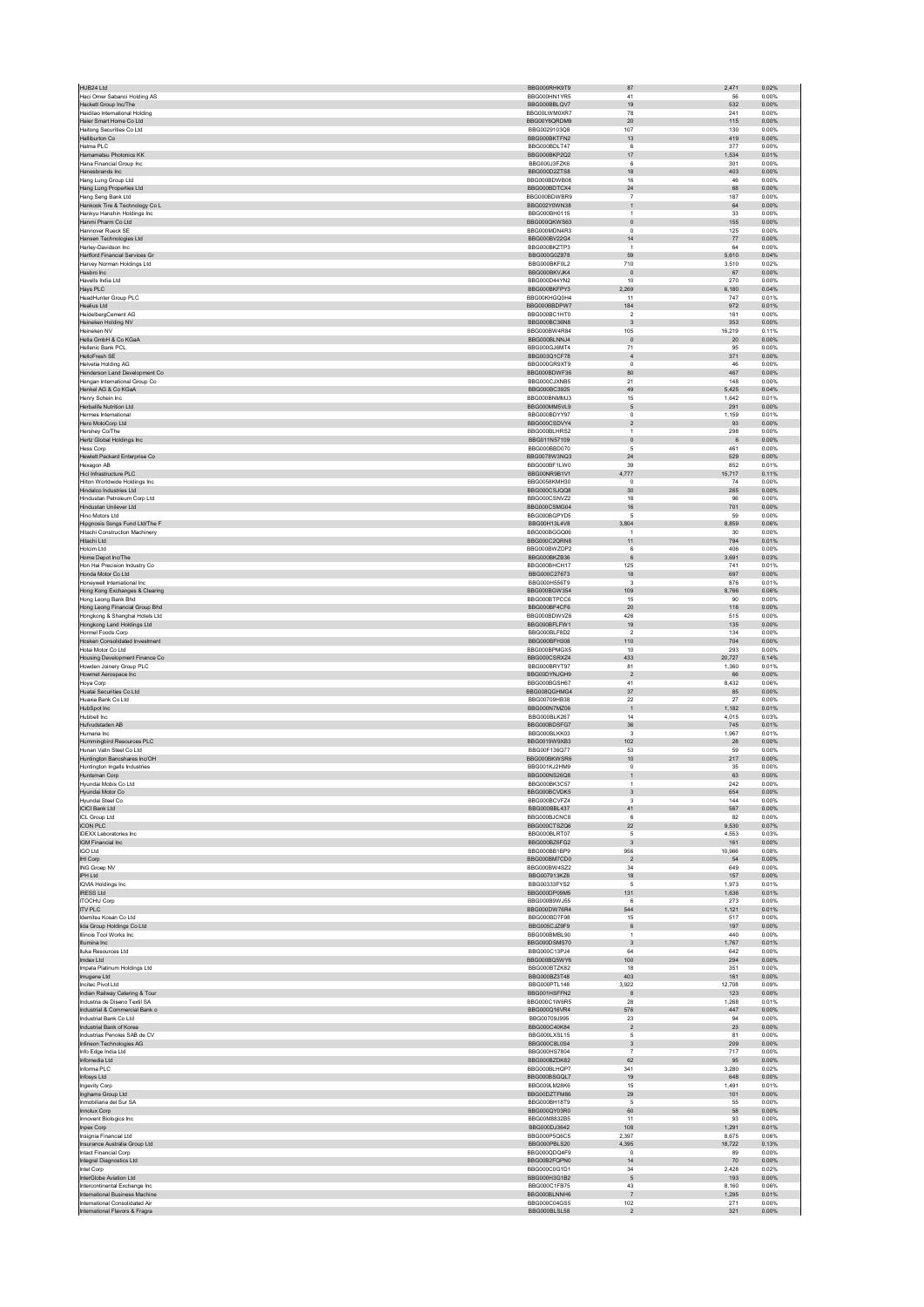| International Paper Co<br>International Public Partnersh    | BBG000BM5SR2<br>BBG000Q4KTS6 | 6                               | 368<br>22,619  | 0.00%<br>0.16% |
|-------------------------------------------------------------|------------------------------|---------------------------------|----------------|----------------|
| Interpublic Group of Cos Inc/T                              | BBG000C90DH9                 | 7,142<br>$\overline{1}$         | 54             | 0.00%          |
| Intesa Sanpaolo SpA                                         | BBG000BNSF93                 | 405                             | 1,442          | 0.01%          |
| Intuit Inc                                                  | BBG000BH5DV1                 | $\mathbf{0}$                    | 223            | 0.00%          |
| Intuitive Surgical Inc<br>Invesco Ltd                       | BBG000BJPDZ1<br>BBG000BY2Y78 | 8<br>3                          | 4,135<br>102   | 0.03%<br>0.00% |
| <b>Investor AB</b>                                          | BBG000BG97S6                 | 21                              | 733            | 0.01%          |
| InvoCare Ltd                                                | BBG000C63188                 | 11                              | 132            | 0.00%          |
| lonis Pharmaceuticals Inc.                                  | BBG000JH6683                 | 26                              | 1.078          | 0.01%          |
| Isetan Mitsukoshi Holdings Ltd<br>Israel Discount Bank Ltd  | BBG000MF3SX0<br>BBG000HVQG80 | $\overline{2}$<br>23            | 24<br>211      | 0.00%<br>0.00% |
| Isuzu Motors Ltd                                            | BBG000BM8G22                 | $\overline{7}$                  | 124            | 0.00%          |
| Itau Unibanco Holding SA                                    | BBG000BF0HQ7                 | 126                             | 653            | 0.00%          |
| Itausa SA                                                   | BBG000BY9ZS5                 | 210                             | 463            | 0.00%          |
| Ito En Ltd                                                  | BBG000BSVM57                 | $\mathbf{1}$                    | 64             | 0.00%          |
| Ivanhoe Mines Ltd<br>J D Wetherspoon PLC                    | BBG003CSCHG0                 | 18                              | 199            | 0.00%          |
| J M Smucker Co/The                                          | BBG000BT7S04<br>BBG000BT1715 | 66<br>$\,$ 1 $\,$               | 1,174<br>179   | 0.01%<br>0.00% |
| J Sainsbury PLC                                             | BBG000BF0KW3                 | 16                              | 83             | 0.00%          |
| JB Hi-Fi Ltd                                                | BBG000BQWJY5                 | $70$                            | 3,362          | 0.02%          |
| <b>JBS SA</b>                                               | BBG000N6Q0M7                 | 86                              | 810            | 0.01%          |
| JD.com Inc                                                  | BBG005YHY0Q7                 | 58                              | 2,944          | 0.02%          |
| JFE Holdings Inc.<br><b>JLEN Environmental Assets Grou</b>  | BBG000BQWB27<br>BBG005ZHDC56 | $\overline{7}$<br>3.444         | 114<br>6.738   | 0.00%<br>0.05% |
| JPMorgan Chase & Co                                         | BBG000DMBXR2                 | 78                              | 17,049         | 0.12%          |
| <b>JSW Steel Ltd</b>                                        | BBG000C1ZGP2                 | 19                              | 230            | 0.00%          |
| JTEKT Corp                                                  | BBG000BLSMV7                 | $\overline{4}$                  | 52             | 0.00%          |
| Jabil Inc                                                   | BBG000BJNGN9                 | $\mathbf{1}$                    | 64             | 0.00%          |
| Jackson Financial Inc.<br>Jacobs Engineering Group Inc      | BBG00922Y5Z6<br>BBG000BMFFQ0 | $^{\circ}$<br>$\mathbf 0$       | 15<br>66       | 0.00%<br>0.00% |
| James Hardie Industries PLC                                 | BBG000D01850                 | 324                             | 17,917         | 0.12%          |
| Janus Henderson Group PLC                                   | BBG000BZY4K1                 | $\,6\,$                         | 365            | 0.00%          |
| Japan Airlines Co Ltd                                       | BBG0038LG5T8                 | 11                              | 276            | 0.00%          |
| Japan Petroleum Exploration Co                              | BBG000CTVC65                 | 5                               | 148            | 0.00%          |
| Japan Post Holdings Co Ltd                                  | BBG000HS7047                 | 48                              | 514            | 0.00%          |
| Japan Post Insurance Co Ltd<br>Jardine Cycle & Carriage Ltd | BBG000C15837<br>BBG000BDGG14 | $\mathbf{3}$<br>14              | 59<br>296      | 0.00%<br>0.00% |
| Jardine Matheson Holdings Ltd                               | BBG000BKGRX9                 | $33\,$                          | 2,514          | 0.02%          |
| Jefferies Financial Group Inc.                              | BBG000BNHSP9                 | 22                              | 1.180          | 0.01%          |
| Jeronimo Martins SGPS SA                                    | BBG000BHWX29                 | $_{\rm 3}$                      | 82             | 0.00%          |
| John Keells Holdings PLC                                    | BBG000FNYMJ6                 | 241                             | 245            | 0.00%          |
| John Wood Group PLC<br>Johns Lyng Group Ltd                 | BBG000BCGVQ6<br>BBG00HVW0FB1 | 25<br>36                        | 88<br>330      | 0.00%<br>0.00% |
| Johnson & Johnson                                           | BBG000BMHYD1                 | 11                              | 2.630          | 0.02%          |
| Johnson Controls International                              | BBG000BVWLJ6                 | $\overline{7}$                  | 783            | 0.01%          |
| Johnson Electric Holdings Ltd                               | BBG000BDXKS7                 | 69                              | 201            | 0.00%          |
| Johnson Matthey PLC                                         | BBG000BDNS10                 | 1                               | 32             | 0.00%          |
| Jollibee Foods Corp<br>Jones Lang LaSalle Inc               | BBG000BKTFZ9<br>BBG000C2L2L0 | 27<br>$^{\circ}$                | 157<br>25      | 0.00%<br>0.00% |
| Jubilant Foodworks Ltd                                      | BBG000PPXMG4                 | $\sqrt{2}$                      | 119            | 0.00%          |
| Julius Baer Group Ltd                                       | BBG000PJ8DQ5                 | 18                              | 1,662          | 0.01%          |
| Jumbo Interactive Ltd                                       | BBG000BLQB52                 | 11                              | 205            | 0.00%          |
| Juniper Networks Inc                                        | BBG000BY33P5                 | $\sqrt{2}$                      | 117            | 0.00%          |
| Jupiter Mines Ltd                                           | BBG000QDWX59                 | 168                             | 39             | 0.00%          |
| <b>KB Financial Group Inc</b><br><b>KBC Group NV</b>        | BBG000BPHXR1<br>BBG000BMVX65 | 57<br>$\ensuremath{\mathsf{3}}$ | 3,599<br>389   | 0.03%<br>0.00% |
| <b>KE Holdings Inc.</b>                                     | BBG00W9L9LX1                 | $\overline{2}$                  | 59             | 0.00%          |
| KGHM Polska Miedz SA                                        | BBG000CJ6JT5                 | $\mathsf S$                     | 250            | 0.00%          |
| <b>KION Group AG</b>                                        | BBG000BX9VY9                 | $^{\circ}$                      | 53             | 0.00%          |
| KKR & Co Inc                                                | BBG000BCQ6J8                 | $\mathbf{1}$                    | $^{84}\,$      | 0.00%          |
| <b>KLA Corp</b><br><b>KMD Brands Ltd</b>                    | BBG000BMTFR4<br>BBG000PQGRY0 | 5<br>2,123                      | 2.969<br>3,036 | 0.02%<br>0.02% |
| <b>KOC Holding AS</b>                                       | BBG000BVCWT3                 | 110                             | 322            | 0.00%          |
| KR1 PLC                                                     | BBG000Q7Z863                 | 143                             | 270            | 0.00%          |
| Kajima Corp                                                 | BBG000BFRXZ3                 | 19                              | 306            | 0.00%          |
| Kakao Corp                                                  | BBG000C3SL93                 | $\overline{2}$                  | 305            | 0.00%          |
| Kao Corp<br>Karoon Energy Ltd                               | BBG000BG5Y92<br>BBG000N80D34 | 10<br>145                       | 683<br>244     | 0.00%<br>0.00% |
| Kasikornbank PCL                                            | BBG000BSM796                 | 12                              | 70             | 0.00%          |
|                                                             |                              |                                 |                | 0.00%          |
| Kawasaki Heavy Industries Ltd                               | BBG000BM72Q8                 | $\sqrt{2}$                      | $\bf 46$       |                |
| Kazia Therapeutics Ltd                                      | BBG000DDCNH4                 | 1,147                           | 1,439          | 0.01%          |
| Keisei Electric Railway Co Ltd                              | BBG000BN4GC3                 | 206                             | 7.671          | 0.05%          |
| Kellogg Co                                                  | BBG000BMKDM3                 | $\overline{3}$                  | 242            | 0.00%          |
| Kelsian Group Ltd                                           | BBG001WW8JB9                 | 11                              | 81             | 0.00%          |
| Keppel Corp Ltd                                             | BBG000BFDJJ7<br>BBG000BCB150 | 6                               | 33<br>190      | 0.00%<br>0.00% |
| Kering SA<br>Kerry Group PLC                                | BBG000BHKB48                 | $\mathbf 0$<br>9                | 1.496          | 0.01%          |
| Kerry Properties Ltd                                        | BBG000H62G63                 | 83                              | 299            | 0.00%          |
| Keurig Dr Pepper Inc.                                       | BBG000TJM7F0                 | 5                               | 244            | 0.00%          |
| KeyCorp                                                     | BBG000BMQPL1<br>BBG000BOF869 | $\mathsf S$                     | 170            | 0.00%          |
| Keyence Corp                                                | BBG0059FN811                 | $\overline{2}$<br>25            | 1,718<br>7.063 | 0.01%<br>0.05% |
| Keysight Technologies Inc<br>Kia Corp                       | BBG000BCL1T3                 | $22\,$                          | 2,054          | 0.01%          |
| Kikkoman Corp                                               | BBG000BJ89N2                 | 3                               | 317            | 0.00%          |
| Kimberly-Clark Corp                                         | BBG000BMW2Z0                 | $\mathbf 3$                     | 527            | 0.00%          |
| Kina Securities Ltd                                         | BBG009HXGTS8                 | 25<br>18                        | 22<br>116      | 0.00%<br>0.00% |
| Kingfisher PLC<br>Kinnevik AB                               | BBG000BKH1W6<br>BBG000BP73C4 | $\sqrt{4}$                      | 195            | 0.00%          |
| Kinross Gold Corp                                           | BBG000BK4N16                 | 346                             | 2,767          | 0.02%          |
| Kirin Holdings Co Ltd                                       | BBG000BFW551                 | 19                              | 419            | 0.00%          |
| Knorr-Bremse AG                                             | BBG000FMSMX9                 | $\mathbf 0$                     | 45             | 0.00%          |
| Kobayashi Pharmaceutical Co Lt<br>Kobe Bussan Co Ltd        | BBG000BSYLZ3<br>BBG000BX7GB9 | $\overline{1}$<br>92            | 133<br>4,879   | 0.00%<br>0.03% |
| Kobe Steel Ltd                                              | BBG000BGBGH5                 | $\overline{7}$                  | 48             | 0.00%          |
| Kogan.com Ltd                                               | BBG00D2480S1                 | 258                             | 2,272          | 0.02%          |
| Kohl's Corp                                                 | BBG000CS7CT9                 | 24                              | 1,611          | 0.01%          |
| Koito Manufacturing Co Ltd<br>Komatsu Ltd                   | BBG000BMDLF1<br>BBG000BGGD50 | $^{\circ}$<br>51                | 35<br>1,629    | 0.00%<br>0.01% |
| Kone Oyj                                                    | BBG000C3VY91                 | $\overline{5}$                  | 530            | 0.00%          |
| Konica Minolta Inc                                          | BBG000BKYL35                 | 12                              | 73             | 0.00%          |
| Koninklijke Ahold Delhaize NV                               | BBG000BBBC58                 | 20                              | 947            | 0.01%          |
| Koninklijke DSM NV                                          | BBG000BC0L94                 | $\overline{2}$                  | 515            | 0.00%          |
| Koninklijke Philips NV<br>Korea Shipbuilding & Offshore     | BBG000JX4KH9<br>BBG000DBLYN7 | $\mathsf 3$<br>$\mathbf{1}$     | 168            | 0.00%<br>0.00% |
| Korea Zinc Co Ltd                                           | BBG000BGZQ96                 | $\pmb{0}$                       | 114<br>131     | 0.00%          |
| Korean Air Lines Co Ltd                                     | BBG000BDSVK7                 | $\sqrt{4}$                      | 127            | 0.00%          |
| Kose Corp                                                   | BBG000DHJ5F9                 | 1                               | 107            | 0.00%          |
| Kotak Mahindra Bank Ltd                                     | BBG000CVD592                 | $\mathsf S$<br>11               | 155            | 0.00%          |
| Kraft Heinz Co/The<br>Kroger Co/The                         | BBG005CPNTQ2<br>BBG000BMY992 | 64                              | 536<br>3,990   | 0.00%<br>0.03% |
| Kubota Corp                                                 | BBG000BGGYY2                 | 105                             | 3,190          | 0.02%          |
| Kuehne + Nagel International A                              | BBG000HXJ2N8                 | $\circ$                         | 86             | 0.00%          |
| Kumba Iron Ore Ltd                                          | BBG000PPVK43                 | $\boldsymbol{9}$                | 362            | 0.00%          |
| Kuraray Co Ltd                                              | BBG000BFY586                 | $\mathbf{1}$<br>$\mathbf{1}$    | 17             | 0.00%          |
| Kweichow Moutai Co Ltd<br>Kyocera Corp                      | BBG00709HTQ4<br>BBG000C26Y00 | $\mathbf{1}$                    | 426<br>106     | 0.00%<br>0.00% |
| Kvowa Kirin Co Ltd                                          | BBG000BG3926                 | 3                               | 131            | 0.00%          |
| L'Oreal SA                                                  | BBG000BC98G6                 | 15                              | 9,584          | 0.07%          |
| L3Harris Technologies Inc                                   | BBG000BLGFJ9                 | $\mathbf{1}$                    | 205            | 0.00%          |
| LANXESS AG                                                  | BBG000Q9TVP4                 | $\mathbf{1}$                    | $\bf{44}$      | 0.00%          |
| <b>LEG Immobilien SE</b><br>LG Chem Ltd                     | BBG003T0P9C1<br>BBG000HPD1L5 | $\mathbf{1}$<br>$\circ$         | 131<br>283     | 0.00%<br>0.00% |
| LG Corp                                                     | BBG000BCXCN2                 | $\sqrt{2}$                      | 189            | 0.00%          |
| LG Display Co Ltd                                           | BBG000F5DG01                 | 5                               | 130            | 0.00%          |
| <b>LG Electronics Inc</b>                                   | BBG000MND269                 | $\overline{4}$                  | 613            | 0.00%          |
| LG Household & Health Care Ltd                              | BBG000BB23H5                 | $\mathbf{1}$                    | 726            | 0.01%          |
| LIC Housing Finance Ltd                                     | BBG000DSZX48                 | 248<br>$\overline{1}$           | 1.697          | 0.01%          |
| LKQ Corp<br><b>LSL Property Services PLC</b>                | BBG000PXDL44<br>BBG000QCS940 | 41                              | 83<br>311      | 0.00%<br>0.00% |
| LUKOIL PJSC                                                 | BBG000NN8497                 | $\boldsymbol{9}$                | 1,095          | 0.01%          |
| LVMH Moet Hennessy Louis Vuitt                              | BBG000BC7Q05                 | 11                              | 12,734         | 0.09%          |
| Laboratory Corp of America Hol<br>Lam Research Corp         | BBG000D9DMK0<br>BBG000BNFLM9 | $\circ$<br>$\boldsymbol{2}$     | 91<br>2,313    | 0.00%<br>0.02% |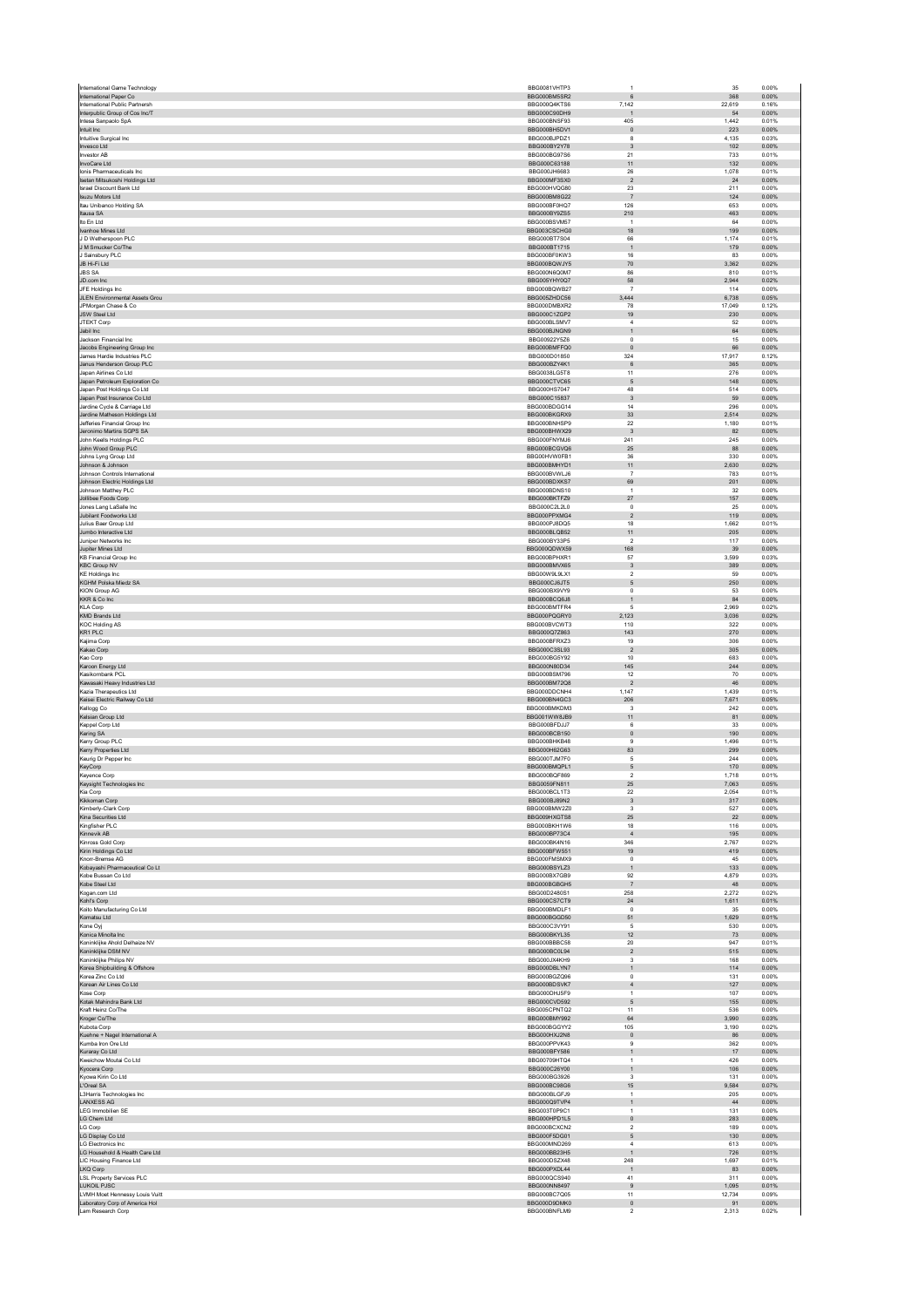|                                                                  | BBG000BDHYZ7                 | 390                                    | 141                   | 0.00%          |
|------------------------------------------------------------------|------------------------------|----------------------------------------|-----------------------|----------------|
| Lark Distilling Co Ltd                                           | BBG000BTMZ29                 | $\overline{2}$                         | $12\,$                | 0.00%          |
| Larsen & Toubro Ltd<br>Las Vegas Sands Corp                      | BBG000CVM7D3<br>BBG000JWD753 | 28<br>55                               | 975<br>2,833          | 0.01%<br>0.02% |
| Latitude Group Holdings Ltd                                      | BBG00QFL4PY2                 | 751                                    | 1,503                 | 0.01%          |
| Lawson Inc.                                                      | BBG000CRYS89                 | $\overline{1}$                         | 54                    | 0.00%          |
| Lazard Ltd                                                       | BBG000BT4C39                 | 12<br>$\mathbf{1}$                     | 718                   | 0.01%          |
| Lear Corp<br>Legal & General Group PLC                           | BBG000PTLGZ1<br>BBG000BDQCG6 | 33                                     | 307<br>182            | 0.00%<br>0.00% |
| Legend Holdings Corp                                             | BBG009DTJSJ0                 | 88                                     | 180                   | 0.00%          |
| Legrand SA                                                       | BBG000NH2RJ4                 | 32                                     | 5,219                 | 0.04%          |
| Leidos Holdings Inc<br>Lendlease Corp Ltd                        | BBG000C23PB0<br>BBG000BDD6Y3 | $\,0\,$<br>522                         | 40<br>5,578           | 0.00%<br>0.04% |
| Lennar Corp                                                      | BBG000BN5HF7                 | $\overline{2}$                         | 372                   | 0.00%          |
| Lennox International Inc                                         | BBG000BB5B84                 | $\sqrt{4}$                             | 1,579                 | 0.01%          |
| Lenovo Group Ltd                                                 | BBG000BG4QM5                 | 170                                    | 269                   | 0.00%          |
| Lenta International Co PJSC                                      | BBG0062L8TM1                 | $35\,$                                 | 119                   | 0.00%          |
| Leonardo SpA<br><b>Liberty Broadband Corp</b>                    | BBG000BVVRJ4<br>BBG006GNRZ83 | 12<br>$\overline{2}$                   | 120<br>407            | 0.00%<br>0.00% |
| Liberty Media Corp-Liberty Bra                                   | BBG00BFHD1D0                 | $\mathsf 0$                            | $\overline{7}$        | 0.00%          |
| Liberty Media Corp-Liberty For                                   | BBG00BFHDCV6                 | $\,6$                                  | 530                   | 0.00%          |
| Liberty Media Corp-Liberty Sir                                   | BBG00BFHD827                 | $\,$ 5 $\,$                            | 320                   | 0.00%          |
| Liberty TripAdvisor Holdings I<br>Life360 Inc                    | BBG005DKMJ67<br>BBG00NV88703 | $\mathbf 0$<br>12                      | $\overline{1}$<br>119 | 0.00%<br>0.00% |
| Lifestyle Communities Ltd                                        | BBG000CJ4XY0                 | $^{\rm 8}$                             | 158                   | 0.00%          |
| Lincoln National Corp                                            | BBG000BNC3Y9                 | $\mathcal{P}$                          | 183                   | 0.00%          |
| Linde PLC                                                        | BBG00GVR8YQ9                 | 34                                     | 16.052                | 0.11%          |
| Link Administration Holdings L                                   | BBG001BRJBY3                 | 1,287                                  | 7,170                 | 0.05%          |
| Lion Corp<br>Lions Gate Entertainment Corp                       | BBG000BQG001<br>BBG000K1T0M8 | 8<br>$\overline{1}$                    | 145<br>22             | 0.00%<br>0.00% |
| Liontown Resources Ltd                                           | BBG000F21113                 | 166                                    | 276                   | 0.00%          |
| LivaNova PLC                                                     | BBG009LGHG16                 | $\overline{4}$                         | 534                   | 0.00%          |
| Lixil Corp                                                       | BBG000BCJCY6                 | 3                                      | 93                    | 0.00%          |
| Lloyds Banking Group PLC                                         | BBG000BDQGR5                 | 2.288                                  | 2,037                 | 0.01%          |
| Loblaw Cos Ltd<br>Localiza Rent a Car SA                         | BBG000BZC425<br>BBG000BJ9ZG1 | $\sqrt{5}$<br>69                       | 525<br>904            | 0.00%<br>0.01% |
| Lockheed Martin Corp                                             | BBG000C1BW00                 | 6                                      | 3.131                 | 0.02%          |
| Loews Corp                                                       | BBG000C45984                 | 6                                      | 501                   | 0.00%          |
| Logan Group Co Ltd                                               | BBG005P687B1                 | 91                                     | 95                    | 0.00%          |
| Logo Yazilim Sanayi Ve Ticaret                                   | BBG000BP78M2<br>BBG000BYWZK7 | 40<br>74                               | 171<br>447            | 0.00%<br>0.00% |
| Lojas Renner SA<br>London Stock Exchange Group PL                | BBG000BC85S0                 | 51                                     | 6.524                 | 0.05%          |
| Longfor Group Holdings Ltd                                       | BBG000CHNH78                 | $\overline{4}$                         | 27                    | 0.00%          |
| Lonza Group AG                                                   | BBG000NQXR55                 | 5                                      | 6.001                 | 0.04%          |
| Lopez Holdings Corp                                              | BBG000BF6M99                 | 1,203                                  | 94                    | 0.00%          |
| Lotte Chemical Corp<br>Lotte Shopping Co Ltd                     | BBG000BHNW30<br>BBG000BXDW54 | $\Omega$<br>$\overline{1}$             | 61<br>72              | 0.00%<br>0.00% |
| Louisiana-Pacific Corp                                           | BBG000BNF508                 | $\overline{4}$                         | 434                   | 0.00%          |
| Lovisa Holdings Ltd                                              | BBG007NJXFK5                 | 5                                      | 91                    | 0.00%          |
| Lowe's Cos Inc                                                   | BBG000BNDN65                 | 41                                     | 14,714                | 0.10%          |
| Loyalty Ventures Inc                                             | BBG012QVD574                 | $\mathbf 0$                            | 13                    | 0.00%          |
| Luceco PLC                                                       | BBG00F0HWVJ4<br>BBG000R8ZVD1 | 108<br>$\mathbb O$                     | 703<br>111            | 0.00%<br>0.00% |
| Lululemon Athletica Inc<br>I ynas Rare Farths I td               | BBG000BSCDH5                 | 80                                     | 814                   | 0.01%          |
| LyondellBasell Industries NV                                     | BBG000WCFV84                 | $^{\rm 8}$                             | 955                   | 0.01%          |
| M&G PLC                                                          | BBG00K9ZPS45                 | 56                                     | 209                   | 0.00%          |
| M&T Bank Corp                                                    | BBG000D9KWL9                 | $\overline{1}$                         | 173                   | 0.00%          |
| M3 Inc<br>MACA Ltd                                               | BBG000BN34Z6                 | 6                                      | 399                   | 0.00%          |
| MBIA Inc                                                         | BBG001750HG3<br>BBG000BNQN34 | 126<br>62                              | 103<br>1,352          | 0.00%<br>0.01% |
| <b>MBK PCL</b>                                                   | BBG000DCXT62                 | ,400                                   | 773                   | 0.01%          |
| <b>MEIJI Holdings Co Ltd</b>                                     | BBG000BXR2F4                 | $\overline{4}$                         | 309                   | 0.00%          |
| METRO AG                                                         | BBG00CM7XMC5                 | $\overline{4}$                         | 64                    | 0.00%          |
| <b>MGM Resorts International</b><br>MMC Norilsk Nickel PJSC      | BBG000C2BXK4<br>BBG000KRLH06 | 33<br>31                               | 2.035<br>1,331        | 0.01%<br>0.01% |
| MRF I td                                                         | BBG000CVV6H1                 | $\Omega$                               | 135                   | 0.00%          |
| MRV Engenharia e Participacoes                                   | BBG000QWT9X3                 | 29                                     | 87                    | 0.00%          |
| MS&AD Insurance Group Holdings                                   | BBG000MD5MH4                 | 8                                      | 343                   | 0.00%          |
|                                                                  |                              |                                        |                       |                |
| <b>MSCI</b> Inc.                                                 | BBG000RTDY25                 | $\overline{2}$                         | 1,677                 | 0.01%          |
| MTR Corp Ltd                                                     | BBG000MKLJD1                 | 23                                     | 170                   | 0.00%          |
| Maas Group Holdings Ltd<br>Macquarie Group Ltd                   | BBG001WW60C1<br>BBG000GYHHY4 | 721<br>125                             | 3,821<br>25.692       | 0.03%<br>0.18% |
| Macy's Inc                                                       | BBG000C46HM9                 | $10$                                   | 373                   | 0.00%          |
| Magazine Luiza SA                                                | BBG000PWYLV3                 | 210                                    | 374                   | 0.00%          |
| Magellan Financial Group Ltd                                     | BBG000N890K4                 | 11                                     | 238                   | 0.00%          |
| Magna International Inc                                          | BBG000CZX2P0                 | $\boldsymbol{A}$                       | 467                   | 0.00%          |
| Magnit PJSC                                                      | BBG000VFBQG4                 | $\overline{4}$                         | 72                    | 0.00%<br>0.00% |
| Magnitogorsk Iron & Steel Work<br>Mahindra & Mahindra Ltd        | BBG000Q63JZ4<br>BBG000BKW6G6 | 21<br>19                               | 344<br>301            | 0.00%          |
| Makita Corp                                                      | BBG000BLVPB8                 | 54                                     | 3,165                 | 0.02%          |
| Malayan Banking Bhd                                              | BBG000BF4GM9                 | 186                                    | 510                   | 0.00%          |
| MannowerGroup Inc.                                               | BBG000BNMHS4                 | $\overline{1}$                         | 72                    | 0.00%          |
| Manulife Financial Corp<br>Mapfre SA                             | BBG000C0QCK8<br>BBG000BCQ2W2 | 13<br>54                               | 339<br>153            | 0.00%<br>0.00% |
| Marathon Oil Corp                                                | BBG000C8H633                 | $14\,$                                 | 323                   | 0.00%          |
| Marathon Petroleum Corp                                          | BBG001DCCGR8                 | 14                                     | 1.245                 | 0.01%          |
| Maravai LifeSciences Holdings                                    | BBG00Y1DFV91                 | 23                                     | 1.335                 | 0.01%          |
| Marico Ltd                                                       | BBG000GPNZ21                 | 16                                     | 151                   | 0.00%          |
| Markel Corp<br>MarketAxess Holdings Inc                          | BBG000FC7366<br>BBG000BJBZ23 | $\mathbf 0$<br>$\overline{\mathbf{3}}$ | 778<br>1,586          | 0.01%<br>0.01% |
| Marks & Spencer Group PLC                                        | BBG000BDTRV3                 | $25\,$                                 | 109                   | 0.00%          |
| Marriott International Inc/MD                                    | BBG000BGD7W6                 | $\overline{1}$                         | 265                   | 0.00%          |
| Marriott Vacations Worldwide C<br>Marsh & McLennan Cos Inc.      | BBG001J2R5H3                 | $\mathbf{1}$<br>$\overline{2}$         | 156<br>390            | 0.00%<br>0.00% |
| Martin Marietta Materials Inc                                    | BBG000BP4MH0<br>BBG000BGYMH7 | $\,$ 0                                 | 298                   | 0.00%          |
| Marubeni Corp                                                    | BBG000B9Y8X6                 | 25                                     | 335                   | 0.00%          |
| Maruti Suzuki India Ltd.                                         | BBG000HFDLR7                 | $\overline{3}$                         | 471                   | 0.00%          |
| Masco Corp                                                       | BBG000BNNKG9<br>BBG000M0HMD3 | $\sqrt{4}$<br>199                      | 415<br>349            | 0.00%<br>0.00% |
| Masraf Al Rayan QSC<br>Mastercard Inc                            | BBG000F1ZSQ2                 | 67                                     | 33,052                | 0.23%          |
| Match Group Inc                                                  | BBG00VT0KNC3                 | $\mathbf 1$                            | 150                   | 0.00%          |
| Matichon PCI                                                     | BBG000BKBWX3                 | 96                                     | 36                    | 0.00%          |
| Mattel Inc                                                       | BBG000BNNYW1                 | $\sqrt{2}$                             | 59                    | 0.00%          |
| Mayne Pharma Group Ltd<br>Mazda Motor Corp                       | BBG000BLN683<br>BBG000BMCPZ1 | 78<br>$16\,$                           | 23<br>169             | 0.00%<br>0.00% |
| McCormick & Co Inc/MD                                            | BBG000G6Y5W4                 | $\mathbf{1}$                           | 128                   | 0.00%          |
| McDonald's Corp                                                  | BBG000BNSZP1                 | $\overline{7}$                         | 2.531                 | 0.02%          |
| McKesson Corp                                                    | BBG000DYGNW7                 | $\sqrt{2}$                             | 802                   | 0.01%          |
| McMillan Shakespeare Ltd<br>MediaTek Inc                         | BBG000L8XGK4<br>BBG000JLDX96 | $\,6$<br>$\overline{\mathbf{3}}$       | 71<br>184             | 0.00%<br>0.00% |
| Medibank Pvt Ltd                                                 | BBG000BL8MW8                 | 439                                    | 1,472                 | 0.01%          |
| Medical Developments Internati                                   | BBG000CPBHP3                 | $\overline{2}$                         | 10                    | 0.00%          |
| Mediobanca Banca di Credito Fi                                   | BBG000BBKYH7                 | 8                                      | 132                   | 0.00%          |
| Medtronic PLC                                                    | BBG000BNWG87                 | 100                                    | 14,214                | 0.10%          |
| Mega Financial Holding Co Ltd<br>Megaport Ltd                    | BBG000DPT0K5<br>BBG00BK2TJ50 | $47\,$<br>12                           | 84<br>222             | 0.00%<br>0.00% |
| Meituan                                                          | BBG00LLV9WW6                 | $\overline{3}$                         | 106                   | 0.00%          |
| Melco Resorts & Entertainment                                    | BBG000BHP8J4                 | 8                                      | 114                   | 0.00%          |
| Melrose Industries PLC                                           | BBG00B5C2SM5                 | 1,367                                  | 4,073                 | 0.03%          |
| MercadoLibre Inc<br>Mercedes-Benz Group AG                       | BBG000GQPB11<br>BBG000CCVZZ9 | -1<br>$20\,$                           | 1,782<br>2,136        | 0.01%<br>0.01% |
| Merck & Co Inc.                                                  | BBG000BPD168                 | 14                                     | 1.514                 | 0.01%          |
| Merck KGaA                                                       | BBG000BX4S53                 | $\overline{1}$                         | 341                   | 0.00%          |
| Meritz Financial Group Inc                                       | BBG000R4Q930                 | $\overline{2}$                         | 81                    | 0.00%          |
| MetLife Inc                                                      | BBG000BB6KF5                 | $\overline{7}$                         | 591                   | 0.00%          |
| Meta Platforms Inc<br>Metallurgical Corp of China Lt             | BBG000MM2P62<br>BBG000BNVDS3 | 12<br>469                              | 5,525<br>165          | 0.04%<br>0.00% |
| Metals X Ltd                                                     | BBG000Q6QCT1                 | 87                                     | 50                    | 0.00%          |
| Metcash Ltd                                                      | BBG000BT7V52                 | 1,707                                  | 7,681                 | 0.05%          |
| Metro Inc/CN                                                     | BBG000BZNSD8                 | $\overline{4}$                         | 267                   | 0.00%          |
| Mettler-Toledo International I<br>Michelmersh Brick Holdings PLC | BBG000BZCKH3<br>BBG000FT6L79 | $\mathbf 1$<br>390                     | 1,719<br>929          | 0.01%<br>0.01% |
| Micro Focus International PLC                                    | BBG000G4KKD2                 | $^{\rm 8}$                             | 63                    | 0.00%          |
| Microchip Technology Inc<br>Micron Technology Inc                | BBG000BHCP19<br>BBG000C5Z1S3 | 15<br>$\bf 24$                         | 1,764<br>3,136        | 0.01%<br>0.02% |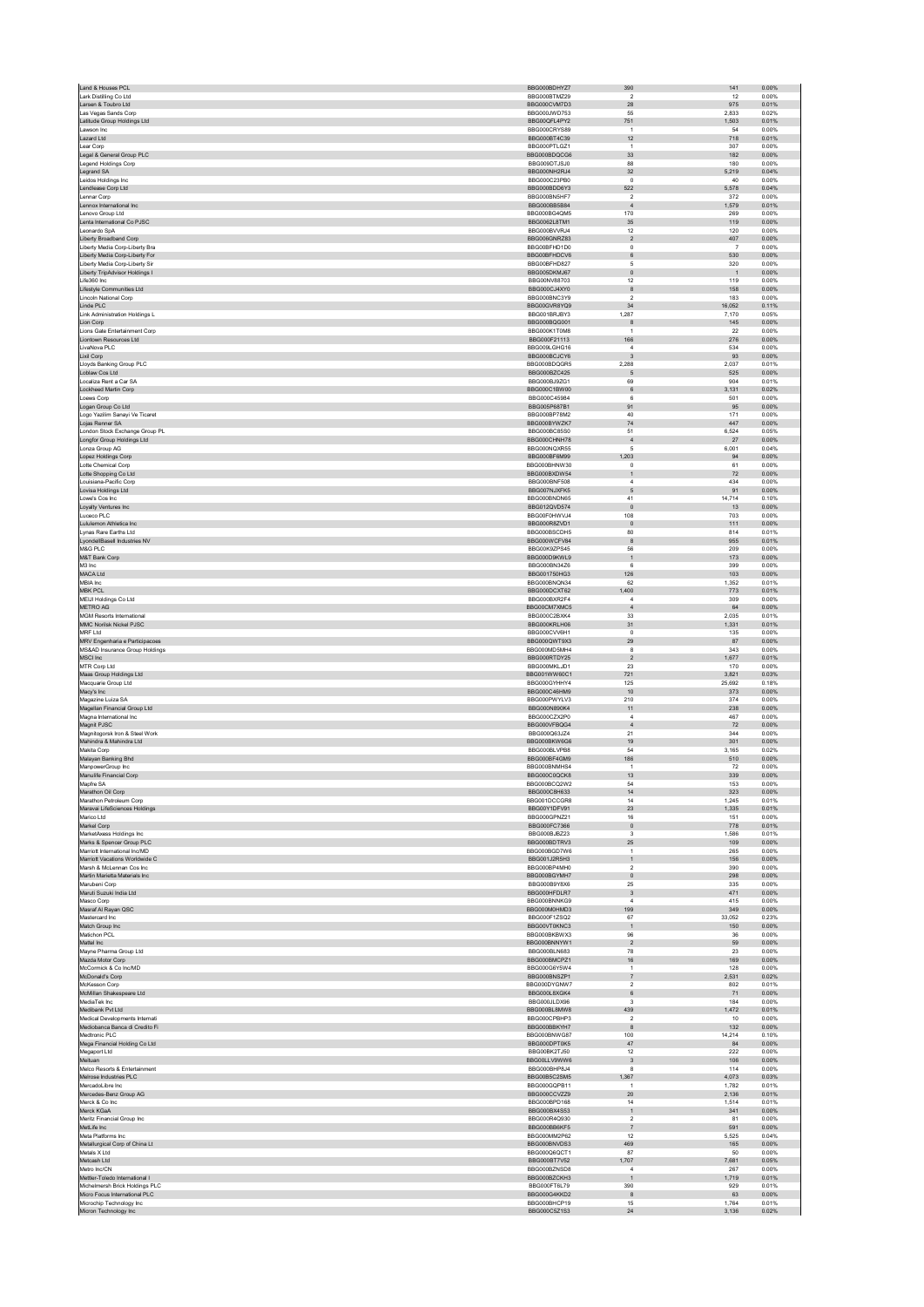| Middleby Corp/The                                     | BBG000BPH459                 | 87                                          | 40,236          | 0.28%          |
|-------------------------------------------------------|------------------------------|---------------------------------------------|-----------------|----------------|
|                                                       | BBG000DQN9R3                 | $\,6\,$                                     | 1,615           | 0.01%          |
| Midea Group Co Ltd<br>Midland Holdings Ltd            | BBG00DY63KP5<br>BBG000C0K2Y1 | $\mathbf{1}$<br>774                         | 19<br>128       | 0.00%<br>0.00% |
| Midland IC&I Ltd                                      | BBG000DR25W6                 | 820                                         | 19              | 0.00%          |
| Mineral Resources Ltd                                 | BBG000M2YPN2                 | $72\,$                                      | 4,048           | 0.03%          |
| Mirae Asset Securities Co Ltd                         | BBG000BCRXT7                 | $\overline{2}$                              | 19              | 0.00%          |
| Mitsubishi Chemical Holdings C<br>Mitsubishi Corp     | BBG000C02Z05<br>BBG000BB8GZ0 | 16<br>19                                    | 167<br>850      | 0.00%<br>0.01% |
| Mitsubishi Electric Corp                              | BBG000BGHX91                 | 14                                          | 240             | 0.00%          |
| Mitsubishi Estate Co Ltd                              | BBG000BGXY46                 | 540                                         | 10,287          | 0.07%          |
| Mitsubishi HC Capital Inc.                            | BBG000BN2D69                 | 8                                           | 52              | 0.00%          |
| Mitsubishi Heavy Industries Lt                        | BBG000BGPH88                 | 8                                           | 250             | 0.00%          |
| Mitsubishi Materials Corp<br>Mitsubishi Motors Corp   | BBG000BGFBD6<br>BBG000BKHVH7 | $\mathbf{1}$<br>23                          | 29<br>88        | 0.00%<br>0.00% |
| Mitsubishi UFJ Financial Group                        | BBG000D2VLF3                 | 110                                         | 820             | 0.01%          |
| Mitsui & Co Ltd                                       | BBG000BTXPK9                 | 11                                          | 372             | 0.00%          |
| Mitsui Chemicals Inc                                  | BBG000BG3V90                 | $\sqrt{2}$                                  | 56              | 0.00%          |
| Mitsui Fudosan Co Ltd                                 | BBG000BGXQ34<br>BBG000PPN705 | $\overline{a}$                              | 108             | 0.00%          |
| Mizuho Financial Group Inc<br>Moderna Inc             | BBG003PHHZT1                 | 24<br>$\mathbf{1}$                          | 415<br>192      | 0.00%<br>0.00% |
| Mohawk Industries Inc.                                | BBG000FLZN98                 | $\overline{2}$                              | 420             | 0.00%          |
| Molson Coors Beverage Co                              | BBG000BS7KS3                 | $\bf{4}$                                    | 239             | 0.00%          |
| Monadelphous Group Ltd                                | BBG000BRSFN8                 | 16                                          | 152             | 0.00%          |
| Moncler SpA                                           | BBG001MCDSD6                 | $\overline{2}$                              | 201             | 0.00%          |
| Mondelez International Inc<br>Mondi PLC               | BBG000D4LWF6<br>BBG000PQKVN8 | $27\,$<br>$\overline{7}$                    | 2,444<br>239    | 0.02%<br>0.00% |
| Money3 Corp Ltd                                       | BBG000Q0YSR2                 | $38\,$                                      | 134             | 0.00%          |
| MongoDB Inc                                           | BBG0022FDRY8                 | $\overline{2}$                              | 1,449           | 0.01%          |
| Monolithic Power Systems Inc                          | BBG000C30L48                 | $\overline{2}$                              | 1,364           | 0.01%          |
| Monster Beverage Corp                                 | BBG008NVB1C0                 | $\mathsf 3$                                 | 354             | 0.00%          |
| Montauk Renewables Inc<br>Moody's Corp                | BBG00YVSVT29<br>BBG000F86GP6 | 29<br>$\mathbf{1}$                          | 434<br>292      | 0.00%<br>0.00% |
| Morgan Stanley                                        | BBG000BLZRJ2                 | 41                                          | 5,479           | 0.04%          |
| Mosaic Co/The                                         | BBG000BFXHL6                 | 5                                           | 274             | 0.00%          |
| Motherson Sumi Systems Ltd                            | BBG000CWNKS5                 | 40                                          | 167             | 0.00%          |
| Motor Oil Hellas Corinth Refin                        | BBG000DQZ3Q4                 | 39                                          | 842             | 0.01%          |
| Motorola Solutions Inc<br>Mount Gibson Iron Ltd       | BBG000BP8Z50<br>BBG000CBVHD5 | $\,$ 0<br>132                               | 128<br>56       | 0.00%<br>0.00% |
| Mowi ASA                                              | BBG000JDLY02                 | $\mathbf{0}$                                | $11$            | 0.00%          |
| Mr Cooper Group Inc                                   | BBG002V098F7                 | $\mathsf 0$                                 | $\,0\,$         | 0.00%          |
| Muenchener Rueckversicherungs-                        | BBG000BD9DM6                 | $\mathbf{1}$                                | 535             | 0.00%          |
| Multi Commodity Exchange of In                        | BBG000Q47HF1                 | $16\,$                                      | 456             | 0.00%          |
| MultiChoice Group                                     | BBG00N2W9Y48<br>BBG000BM4K18 | 19                                          | 201<br>135      | 0.00%<br>0.00% |
| Murata Manufacturing Co Ltd<br>Murphy Oil Corp        | BBG000BPMH90                 | $\overline{1}$<br>$\ensuremath{\mathsf{3}}$ | 96              | 0.00%          |
| MyState Ltd                                           | BBG000NLQSV3                 | $\overline{7}$                              | 34              | 0.00%          |
| <b>NAVER Corp</b>                                     | BBG000PF9ZK9                 | $9\,$                                       | 3,744           | 0.03%          |
| NCSoft Corp                                           | BBG000BZZ983                 | $^{\circ}$                                  | 91              | 0.00%          |
| NEC Corp                                              | BBG000BGJMB0                 | $\overline{2}$                              | 124             | 0.00%          |
| NEXTDC Ltd<br>NIKE Inc.                               | BBG0018WGW19<br>BBG000C5HS04 | 241<br>70                                   | 3,087<br>16,152 | 0.02%<br>0.11% |
| NIO Inc                                               | BBG00LPXZB46                 | $\sqrt{2}$                                  | 102             | 0.00%          |
| NIPPON EXPRESS HOLDINGS INC                           | BBG010J1QJH7                 | $\mathbf 0$                                 | 30              | 0.00%          |
| NN Group NV                                           | BBG006LJBQS1                 | 6                                           | 480             | 0.00%          |
| NOW Inc                                               | BBG005BLN209                 | $\boldsymbol{9}$                            | 103             | 0.00%          |
| NRW Holdings Ltd<br>NSK Ltd                           | BBG000RTG6P8<br>BBG000BFJCN1 | 29<br>$\sqrt{4}$                            | 52<br>$37\,$    | 0.00%<br>0.00% |
| NTPC Ltd                                              | BBG000BMWKD4                 | 213                                         | 490             | 0.00%          |
| NTT Data Corp                                         | BBG000F2WJ74                 | $\overline{4}$                              | 111             | 0.00%          |
| <b>NVIDIA Corp</b>                                    | BBG000BBJQV0                 | $\boldsymbol{9}$                            | 3,559           | 0.02%          |
| <b>NXP Semiconductors NV</b>                          | BBG000BND699                 | 35                                          | 10,843          | 0.08%          |
| Nan Ya Plastics Corp                                  | BBG000BDP260                 | 76                                          | 322             | 0.00%          |
| Nanosonics Ltd<br>Nasdag Inc                          | BBG000R7L7X9<br>BBG000F5VVB6 | $50\,$<br>6                                 | 318<br>1.618    | 0.00%<br>0.01% |
| Naspers Ltd                                           | BBG000CTYB91                 | $^{\rm 8}$                                  | 1,609           | 0.01%          |
| NatWest Group PLC                                     | BBG000BDYNG3                 | 133                                         | 560             | 0.00%          |
| National Australia Bank Ltd                           | BBG000CZQSS8                 | 918                                         | 26,477          | 0.18%          |
| National Bank of Canada<br>National Express Group PLC | BBG000BZQ983<br>BBG000BC8163 | $\mathbf{1}$<br>1.456                       | 126<br>6.976    | 0.00%<br>0.05% |
| Natura & Co Holding SA                                | BBG00PSSP219                 | $44\,$                                      | 275             | 0.00%          |
| Navient Corp                                          | BBG004MN1R41                 | $9$                                         | 264             | 0.00%          |
| Navigator Global Investments L                        | BBG000N61TB3                 | 19                                          | 35              | 0.00%          |
| Nearmap Ltd                                           | BBG000DR2T45                 | $30\,$                                      | 46              | 0.00%          |
| Nedbank Group Ltd                                     | BBG000BFSBW3                 | 15                                          | 233             | 0.00%          |
|                                                       |                              |                                             |                 |                |
| Nemetschek SE                                         | BBG000BSYWP0                 | $\,6\,$                                     | 979             | 0.01%          |
| Neometals Ltd                                         | BBG000DMJRG9<br>BBG000C4DP34 | 61                                          | 86              | 0.00%          |
| Neste Oyj<br>Nestle India Ltd                         | BBG000CX26S7                 | 51<br>$\mathbf{1}$                          | 3,482<br>214    | 0.02%<br>0.00% |
| Nestle SA                                             | BBG000CPBD63                 | 142                                         | 27.253          | 0.19%          |
| Net 1 UEPS Technologies Inc                           | BBG000BXYSR6                 | 11                                          | 77              | 0.00%          |
| NetApp Inc                                            | BBG000FP1N32                 | $\sqrt{4}$                                  | 542             | 0.00%          |
| NetEase Inc                                           | BBG000BX72V8                 | 47                                          | 1,455           | 0.01%          |
| Netflix Inc<br>Netwealth Group Ltd                    | BBG000CL9VN6<br>BBG006Q7P7M3 | 171                                         | 877<br>3.030    | 0.01%<br>0.02% |
| New China Life Insurance Co Lt                        | BBG0028VY3J4                 | 66                                          | 241             | 0.00%          |
| New Hope Corp Ltd                                     | BBG000PY2YX4                 | 89                                          | 198             | 0.00%          |
| New Relic Inc                                         | BBG001NFKJ68                 | 12                                          | 1,785           | 0.01%          |
| New World Development Co Ltd<br>New York Times Co/The | BBG000BDYD39<br>BBG000FFC0B3 | 168<br>22                                   | 914<br>1.476    | 0.01%<br>0.01% |
| Newcrest Mining Ltd                                   | BBG000BQKN15                 | 431                                         | 10,549          | 0.07%          |
| Newell Brands Inc                                     | BBG000BQC9V2                 | $\overline{\mathbf{3}}$                     | 83              | 0.00%          |
| Newmont Corp                                          | BBG000BPWXK1                 | $\scriptstyle{7}$                           | 614             | 0.00%          |
| News Corp<br>Nexon Co Ltd                             | BBG0035LY913<br>BBG001CDRZ53 | 59<br>5                                     | 1,851<br>141    | 0.01%<br>0.00% |
| Next PLC                                              | BBG000BDWPY0                 | $\sqrt{4}$                                  | 543             | 0.00%          |
| Nibe Industrier AB                                    | BBG000BWPL11                 | 52                                          | 1,073           | 0.01%          |
| Nice Ltd                                              | BBG000G1WXQ3                 | $\mathbf{1}$                                | 248             | 0.00%          |
| Nick Scali Ltd<br>Nickel Mines Ltd                    | BBG000N7LN59<br>BBG00LCXSCH2 | 6<br>340                                    | 88<br>486       | 0.00%<br>0.00% |
| Nidec Corp                                            | BBG000BR3NP6                 | $\mathsf 0$                                 | $\bf{44}$       | 0.00%          |
| Nielsen Holdings PLC                                  | BBG0088CYPX8                 | $\overline{2}$                              | 70              | 0.00%          |
| Nihon Kohden Corp                                     | BBG000BM1BV8                 | 36                                          | 1,368           | 0.01%          |
| Nikon Corp                                            | BBG000BGS2B4                 | $\sqrt{4}$                                  | 60              | 0.00%          |
| Nine Dragons Paper Holdings Lt                        | BBG000LG3J96                 | 34                                          | 51              | 0.00%          |
| Nine Entertainment Co Holdings<br>Nintendo Co Ltd     | BBG000Q6NXT8<br>BBG000BLCPP4 | 1,264<br>$\overline{a}$                     | 3,677<br>2,350  | 0.03%<br>0.02% |
| Nippon Shinyaku Co Ltd                                | BBG000BJV019                 | $\mathbf{1}$                                | 131             | 0.00%          |
| Nippon Steel Corp                                     | BBG000BG9X54                 | 8                                           | 170             | 0.00%          |
| Nissan Motor Co Ltd                                   | BBG000BGPQB4                 | 87                                          | 576             | 0.00%          |
| Nissin Foods Holdings Co Ltd                          | BBG000BJ92M7                 | $\sqrt{2}$                                  | 158             | 0.00%          |
| Nitori Holdings Co Ltd<br>Nitto Denko Corp            | BBG000BC0KD1<br>BBG000BGP8R7 | $\mathbf 0$<br>$\mathbf{1}$                 | 14<br>68        | 0.00%<br>0.00% |
| Nokia Oyj                                             | BBG000BBWZ54                 | 151                                         | 1,316           | 0.01%          |
| Nomura Holdings Inc                                   | BBG000BGX3Z0                 | 31                                          | 184             | 0.00%          |
| Nomura Real Estate Holdings In                        | BBG000BL5MY9                 | $\mathbf 1$                                 | $35\,$          | 0.00%          |
| Nomura Research Institute Ltd                         | BBG000KPFMH8                 | $\mathbf{1}$                                | 40              | 0.00%          |
| Nongfu Spring Co Ltd<br>Nordea Bank Abp               | BBG00WR0QPZ7<br>BBG00LWMJDL7 | $\overline{2}$<br>18                        | 22<br>300       | 0.00%<br>0.00% |
| Nordic Entertainment Group AB                         | BBG00NKG5QV4                 | 3                                           | 246             | 0.00%          |
| Nordstrom Inc                                         | BBG000G8N9C6                 | $\overline{2}$                              | 65              | 0.00%          |
| Norfolk Southern Corp                                 | BBG000BQ5DS5                 | 46                                          | 18,732          | 0.13%          |
| Norsk Hydro ASA                                       | BBG000C34KL7                 | 6                                           | 64              | 0.00%          |
| Northern Star Resources Ltd<br>Northern Trust Corp    | BBG000C82NF9<br>BBG000BQ74K1 | 542<br>$\overline{1}$                       | 5,101<br>113    | 0.04%<br>0.00% |
| Northland Power Inc                                   | BBG000C0R327                 | $\ensuremath{\mathsf{3}}$                   | 122             | 0.00%          |
| Northrop Grumman Corp                                 | BBG000BQ2C28                 | $\Omega$                                    | 256             | 0.00%          |
| NortonLifeLock Inc                                    | BBG000BH2JM1                 | 122                                         | 4.358           | 0.03%          |
| Novanta Inc                                           | BBG000JB24Q5                 | 6                                           | 1,416           | 0.01%          |
| Novartis AG                                           | BBG000NQV2C4                 | 47<br>$\mathbf{1}$                          | 5,686           | 0.04%          |
| Novatek PJSC<br>Novo Nordisk A/S                      | BBG000QY6FL3<br>BBG000F8TZ33 | 19                                          | 339<br>2,876    | 0.00%<br>0.02% |
| Novolipetsk Steel PJSC                                | BBG000PR0PJ6                 | 11                                          | 430             | 0.00%          |
| Novonix Ltd<br>Novozymes A/S                          | BBG00B9Q6JZ2<br>BBG000BLL8K7 | $25\,$<br>43                                | 229<br>4.875    | 0.00%<br>0.03% |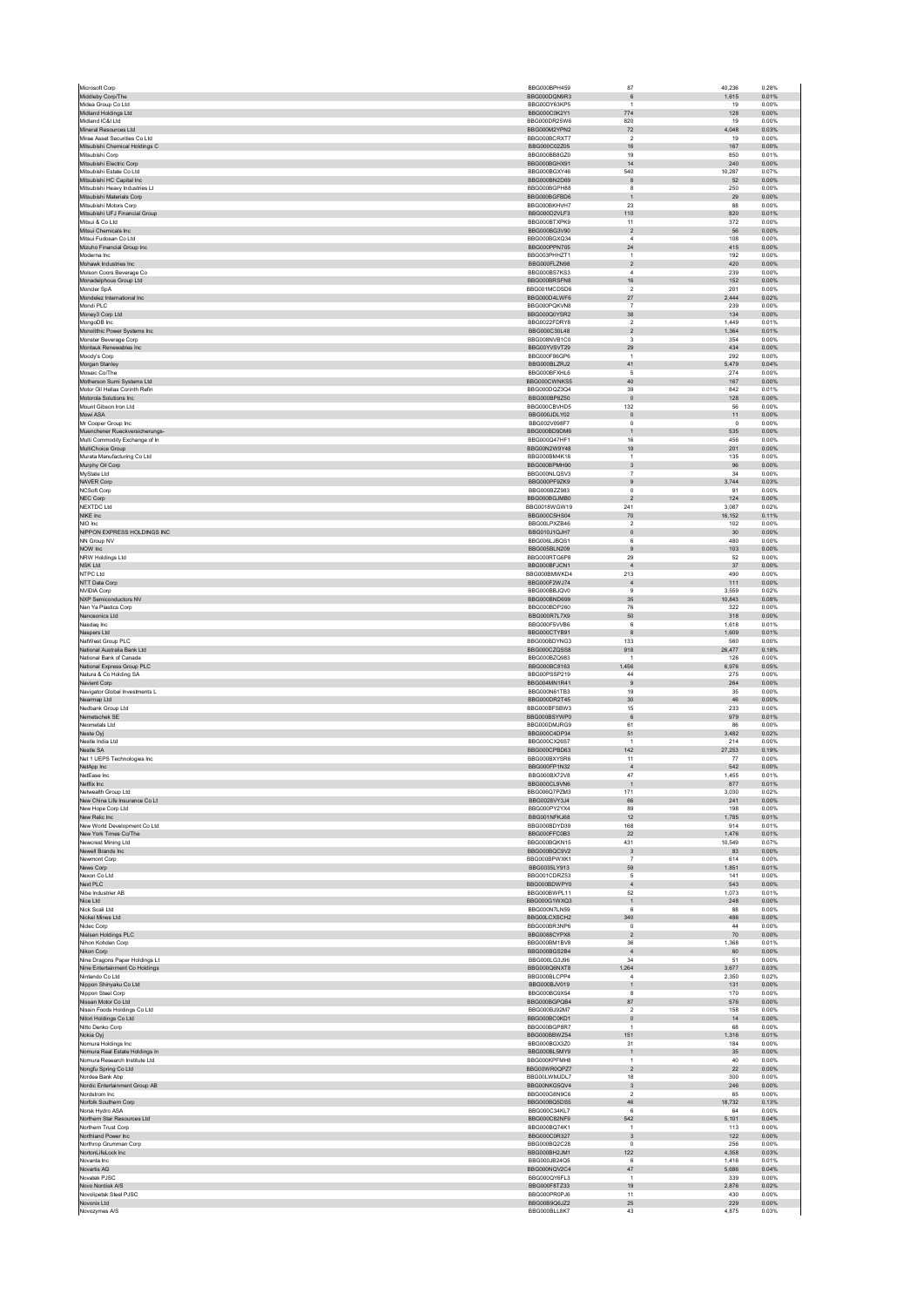| Nucor Corp                                                     | BBG000BQ8KV2                 | $_{\rm 3}$                       | 515<br>0.00%                    |
|----------------------------------------------------------------|------------------------------|----------------------------------|---------------------------------|
| Nufarm Ltd/Australia                                           | BBG000C3MRL2                 | 26                               | 126<br>0.00%                    |
| Nuix Ltd                                                       | BBG00Y6QVMW3                 | 13                               | 28<br>0.00%                     |
| Nutrien Ltd                                                    | BBG00JM9SL98                 | $\sqrt{4}$                       | 412<br>0.00%                    |
| O'Reilly Automotive Inc                                        | BBG000BGYWY6                 | $\overline{2}$                   | 1,826<br>0.01%                  |
| OFX Group Ltd                                                  | BBG005BRS504                 | $22\,$                           | 50<br>0.00%                     |
| OMV AG<br>OPAP SA                                              | BBG000BL7SJ1                 | $\overline{4}$<br>11             | 313<br>0.00%                    |
| ORIX Corp                                                      | BBG000BCCML5<br>BBG000BN25M8 | 14                               | 219<br>0.00%<br>392<br>0.00%    |
| OSK Holdings Bhd                                               | BBG000BG2WF2                 | 579                              | 166<br>0.00%                    |
| OTP Bank Nyrt                                                  | BBG000FSWJT3                 | $44\,$                           | 3,087<br>0.02%                  |
| OVS SpA                                                        | BBG00840K745                 | 219                              | 875<br>0.01%                    |
| OZ Minerals Ltd                                                | BBG000GPHFD0                 | 76                               | 2.155<br>0.02%                  |
| Obayashi Corp                                                  | BBG000BFRCY0                 | 17                               | 180<br>0.00%                    |
| Obic Co Ltd                                                    | BBG000BYYCK6                 | 6                                | 1,505<br>0.01%                  |
| Objective Corp Ltd                                             | BBG000C13Y69                 | 10                               | 196<br>0.00%                    |
| Occidental Petroleum Corp                                      | BBG000BQQ2S6                 | 19                               | 755<br>0.01%                    |
| OceanPal Inc.                                                  | BBG013384JP8                 | 12                               | 0.00%<br>34                     |
| Odontoprev SA                                                  | BBG000QBXR73<br>BBG000BF0B62 | 59<br>38                         | 183<br>0.00%<br>100<br>0.00%    |
| Oil & Natural Gas Corp Ltd<br>Oji Holdings Corp                | BBG000BFYKK9                 | $^{\rm 8}$                       | ${\small 54}$<br>0.00%          |
| Okta Inc.                                                      | BBG001YV1SM4                 | -5                               | 1.502<br>0.01%                  |
| Old Mutual Ltd                                                 | BBG00KRBWLT8                 | 194                              | 219<br>0.00%                    |
| Old Republic International Cor                                 | BBG000C4PLF7                 | $\overline{\mathbf{2}}$          | 82<br>0.00%                     |
| Olympus Corp                                                   | BBG000BGS8G6                 | 15                               | 472<br>0.00%                    |
| Omni Bridgeway Ltd                                             | BBG000DXKPM0                 | 48                               | 178<br>0.00%                    |
| Omnicom Group Inc                                              | BBG000BS9489                 | $\mathbf{1}$                     | 108<br>0.00%                    |
| Omron Corp<br>OneMain Holdings Inc                             | BBG000BGJC59<br>BBG005497GZ3 | $\overline{1}$<br>$\sqrt{4}$     | 69<br>0.00%<br>251<br>0.00%     |
| Onex Corp                                                      | BBG000BC6SL9                 | $\overline{1}$                   | 116<br>0.00%                    |
| Ono Pharmaceutical Co Ltd                                      | BBG000BJY392                 | $\mathbf{1}$                     | 49<br>0.00%                     |
| Open Text Corp                                                 | BBG000JXM895                 | $\mathsf 0$                      | 27<br>0.00%                     |
| Opthea Ltd                                                     | BBG000BMBF20                 | 5                                | 0.00%<br>6                      |
| Oracle Corp                                                    | BBG000BQLTW7                 | 49                               | 5,918<br>0.04%                  |
| Orbia Advance Corp SAB de CV                                   | BBG000C2R1L6                 | 31                               | 0.00%<br>108                    |
| Orica Ltd                                                      | BBG000BZFVV0                 | 101                              | 1,377<br>0.01%                  |
| Orient Securities Co Ltd/China<br>Orion Corp/Republic of Korea | BBG00D5Z9RW4<br>BBG00FDGYNT7 | $52\,$<br>$\overline{2}$         | 61<br>0.00%<br>199<br>0.00%     |
| Orkla ASA                                                      | BBG000BDCCC5                 | $\overline{4}$                   | 53<br>0.00%                     |
| Orora Ltd                                                      | BBG005J6H657                 | 72                               | 251<br>0.00%                    |
| Otis Worldwide Corp                                            | BBG00RP60KV0                 | 108                              | 12,915<br>0.09%                 |
| Otsuka Holdings Co Ltd                                         | BBG000DZLC98                 | $10$                             | 492<br>0.00%                    |
| Oversea-Chinese Banking Corp L                                 | BBG000BFDN17                 | 28                               | 322<br>0.00%                    |
| Ovintiv Inc                                                    | BBG00R2NHR63                 | 8                                | 379<br>0.00%                    |
| Owens Corning                                                  | BBG000M44VW8                 | 13                               | 1,584<br>0.01%                  |
| PACCAR Inc                                                     | BBG000BQVTF5                 | 3                                | 317<br>0.00%                    |
| PI Industries Ltd<br>PICC Property & Casualty Co Lt            | BBG000CXGL90<br>BBG000BYRGX1 | $\sqrt{2}$<br>145                | 89<br>0.00%<br>163<br>0.00%     |
| PNC Financial Services Group I                                 | BBG000BRD0D8                 | 5                                | 1,378<br>0.01%                  |
| POSCO Holdings Inc                                             | BBG000BDVH79                 | $\overline{1}$                   | 464<br>0.00%                    |
| PPG Industries Inc                                             | BBG000BRJ809                 | $\ensuremath{\mathsf{3}}$        | 669<br>0.00%                    |
| PPK Group Ltd                                                  | BBG000DR8B57                 | 6                                | 57<br>0.00%                     |
| PTT Exploration & Production P                                 | BBG000BTWVY2                 | 13                               | 64<br>0.00%                     |
| PTT Global Chemical PCL                                        | BBG0025BQ3G3                 | 19                               | 46<br>0.00%                     |
| PTT PCL                                                        | BBG000MMQYV9                 | 81                               | 126<br>0.00%                    |
| PVH Corp                                                       | BBG000BRRG02                 | -1                               | 91<br>0.00%                     |
| PWR Holdings Ltd                                               | BBG00B6CGRS5                 | 11                               | 92<br>0.00%                     |
| Pacific Basin Shipping Ltd                                     | BBG000BYXFS2                 | 3.515                            | 1.774<br>0.01%                  |
| Pacific Current Group Ltd<br>Packaging Corp of America         | BBG000NCXVV8<br>BBG000BB8SW7 | $\overline{4}$<br>$\overline{1}$ | 32<br>0.00%<br>250<br>0.00%     |
| Pact Group Holdings Ltd                                        | BBG005N1FKF3                 | 13                               | $32\,$<br>0.00%                 |
| Pactiv Evergreen Inc                                           | BBG00WXWG2M6                 | $\overline{1}$                   | 11<br>0.00%                     |
| Page Industries Ltd                                            | BBG000PVQ2X4                 | $\mathbf{0}$                     | 206<br>0.00%                    |
| Pagegroup PLC                                                  | BBG000H7G4L6                 | 45                               | 528<br>0.00%                    |
| Paladin Energy Ltd                                             | BBG000BC8GS6                 | 204                              | 179<br>0.00%                    |
|                                                                |                              | $\overline{\mathbf{2}}$          |                                 |
| Palo Alto Networks Inc                                         | BBG0014GJCT9                 |                                  | 1,629<br>0.01%                  |
| Panasonic Corp                                                 | BBG000C267K7                 | 33                               | 492<br>0.00%                    |
| Pandora A/S                                                    | <b>BBG0016S3JL1</b>          | $^{\circ}$                       | 66<br>0.00%                     |
| Pantheon Infrastructure PLC                                    | BBG012YLR0H2                 | 947                              | 1,862<br>0.01%                  |
| Pantoro Ltd                                                    | BBG000BWC1X4                 | 154                              | 52<br>0.00%                     |
| Paradigm Biopharmaceuticals Lt                                 | BBG009QNWX21                 | $\boldsymbol{8}$                 | $14\,$<br>0.00%                 |
| Paragon Banking Group PLC<br>Paramount Global                  | BBG000BY21W2<br>BBG000C496P7 | 59<br>5                          | 623<br>0.00%<br>222<br>0.00%    |
| Parker-Hannifin Corp                                           | BBG000BR3KL6                 | $\,$ 1 $\,$                      | 415<br>0.00%                    |
| Partners Group Holding AG                                      | BBG000DYF655                 | $\circ$                          | 58<br>0.00%                     |
| PayPal Holdings Inc                                            | BBG0077VNXV6                 | 47                               | 12,295<br>0.09%                 |
| Paychex Inc                                                    | BBG000BQSQ38                 | $\,$ 0                           | 82<br>0.00%                     |
| Pearson PLC                                                    | BBG000BDY8C0                 | 5                                | 55<br>0.00%                     |
| Pegatron Corp                                                  | BBG000F0PKZ2                 | $23\,$<br>67                     | ${\bf 78}$<br>0.00%<br>374      |
| Pendal Group Ltd                                               | BBG000RVQ6R0                 |                                  | 0.00%                           |
| Pendragon PLC<br>Penske Automotive Group Inc                   | BBG000BFQYW5<br>BBG000H6K1B0 | ,940<br>$\mathbf{1}$             | 838<br>0.01%<br>107<br>0.00%    |
| Pentair PLC                                                    | BBG000C221G9                 | $\mathbf{1}$                     | 0.00%<br>55                     |
| People's Insurance Co Group of                                 | BBG003MLS984                 | 539                              | 224<br>0.00%                    |
| PeopleIN Ltd                                                   | BBG00J001WS5                 | 10                               | 45<br>0.00%                     |
| PepsiCo Inc                                                    | BBG000DH7JK6                 | 29                               | 6,959<br>0.05%                  |
| Perenti Global Ltd                                             | BBG000BF8N04                 | 132                              | 122<br>0.00%                    |
| Permanent TSB Group Holdings P                                 | BBG000BMQGD0                 | 95                               | 237<br>0.00%                    |
| Pernod Ricard SA<br>Perpetual Ltd                              | BBG000BC9MR3<br>BBG000BB4K21 | 31<br>10                         | 10,174<br>0.07%<br>374<br>0.00% |
| Perrigo Co PLC                                                 | BBG000CNFQW6                 | $\overline{1}$                   | 0.00%                           |
| Perseus Mining Ltd                                             | BBG000Q68231                 | 225                              | 51<br>364<br>0.00%              |
| Persimmon PLC                                                  | BBG000BDY6P0                 | 98                               | 5.210<br>0.04%                  |
| PetroChina Co Ltd                                              | BBG000BFNTD0                 | 1,258                            | 805<br>0.01%                    |
| Petroleo Brasileiro SA                                         | BBG000BF4R45                 | 419                              | 3,405<br>0.02%                  |
| Pfizer Inc                                                     | BBG000BR2B91                 | 33                               | 2.688<br>0.02%                  |
| Phillips 66<br>PhosAgro PJSC                                   | BBG00286S4N9<br>BBG001R16GZ5 | $\,6\,$<br>5                     | 627<br>0.00%<br>157<br>0.00%    |
|                                                                |                              |                                  |                                 |
| Phoslock Environmental Technol<br>Pidilite Industries Ltd      | BBG000NR0M05<br>BBG000CXSFG2 | 79<br>$\boldsymbol{A}$           | 19<br>0.00%<br>176<br>0.00%     |
| Piedmont Lithium Inc.                                          | BBG00YY93H43                 | 87                               | 64<br>0.00%                     |
| Pilbara Minerals Ltd                                           | BBG000RLN524                 | 228                              | 730<br>0.01%                    |
| Pilgrim's Pride Corp                                           | BBG000BFLXV3                 | $\overline{0}$                   | 13<br>0.00%                     |
| Ping An Bank Co Ltd                                            | BBG00DY64HB6                 | $\overline{7}$                   | ${\bf 26}$<br>0.00%             |
| Ping An Insurance Group Co of                                  | BBG000GD4N44                 | 843                              | 8,347<br>0.06%                  |
| Pinnacle Investment Management                                 | BBG000F8GKY6                 | 27                               | 414<br>0.00%                    |
| Pinterest Inc                                                  | BBG002583CV8                 | ${\bf 28}$                       | 1,404<br>0.01%                  |
| Pioneer Natural Resources Co.<br>Piraeus Financial Holdings SA | BBG000BXRPH1<br>BBG000BVLR50 | 28<br>$37\,$                     | 6.885<br>0.05%<br>75<br>0.00%   |
| Piramal Enterprises Ltd                                        | BBG000CX3HS2                 | $\overline{1}$                   | 44<br>0.00%                     |
| Platinum Asset Management Ltd                                  | BBG000RK24T3                 | 97                               | 262<br>0.00%                    |
| Plug Power Inc                                                 | BBG000C1XSP8                 | $\overline{2}$                   | 80<br>0.00%                     |
| PointsBet Holdings Ltd                                         | BBG00P9CDRZ6                 | 17                               | 120<br>0.00%                    |
| Polski Koncern Naftowy ORLEN S                                 | BBG000D0JDP8                 | $\sqrt{4}$                       | 113<br>0.00%                    |
| Polskie Gornictwo Naftowe i Ga                                 | BBG000DB6KP2                 | 52                               | 111<br>0.00%                    |
| PolyNovo Ltd                                                   | BBG000C1P0L2                 | 42                               | 65<br>0.00%                     |
| Polymetal International PLC<br>Polvus PJSC                     | BBG0025RP8F9<br>BBG00H2CS6K7 | $\sqrt{24}$<br>$\overline{1}$    | 575<br>0.00%<br>178<br>0.00%    |
|                                                                |                              | $\mathbb O$                      |                                 |
| Pool Corp                                                      | BBG000BCVG28<br>BBG000BCZ5F4 | -5                               | 53<br>0.00%<br>667<br>0.00%     |
| Porsche Automobil Holding SE<br>Porto Seguro SA                | BBG000D7JMP3                 | 23                               | 121<br>0.00%                    |
| Postal Savings Bank of China C                                 | BBG00DSLKXX3                 | 58                               | 56<br>0.00%                     |
| Poste Italiane SpA                                             | BBG009S5S6L1                 | $\overline{\mathbf{3}}$          | 50<br>0.00%                     |
| Pou Chen Corp                                                  | BBG000BBQC07                 | 110                              | 181<br>0.00%                    |
| Power Corp of Canada                                           | BBG000BCC284                 | 5                                | 223<br>0.00%                    |
| Powszechna Kasa Oszczednosci B                                 | BBG000BMWXJ0                 | 17                               | 262<br>0.00%                    |
| Powszechny Zaklad Ubezpieczen                                  | BBG000BTY1D9                 | $16\,$<br>54                     | 192<br>0.00%                    |
| Praemium Ltd                                                   | BBG000P363H4                 |                                  | 79<br>0.00%                     |
| PrairieSky Royalty Ltd<br>Premier Investments Ltd              | BBG006FD67J9<br>BBG000BMC1S2 | $_{\rm 3}$<br>15                 | $47\,$<br>0.00%<br>461<br>0.00% |
| Principal Financial Group Inc                                  | BBG000NSCNT7                 | $\overline{2}$                   | 164<br>0.00%                    |
| Pro Medicus Ltd                                                | BBG000C41MZ9                 | $\overline{7}$                   | 468<br>0.00%                    |
| ProSiebenSat.1 Media SE                                        | BBG000CLKVQ0                 | 5                                | 111<br>0.00%                    |
| Procter & Gamble Co/The<br>Progressive Corp/The                | BBG000BR2TH3<br>BBG000BR37X2 | $22\,$<br>$\overline{3}$         | 5,004<br>0.03%<br>425<br>0.00%  |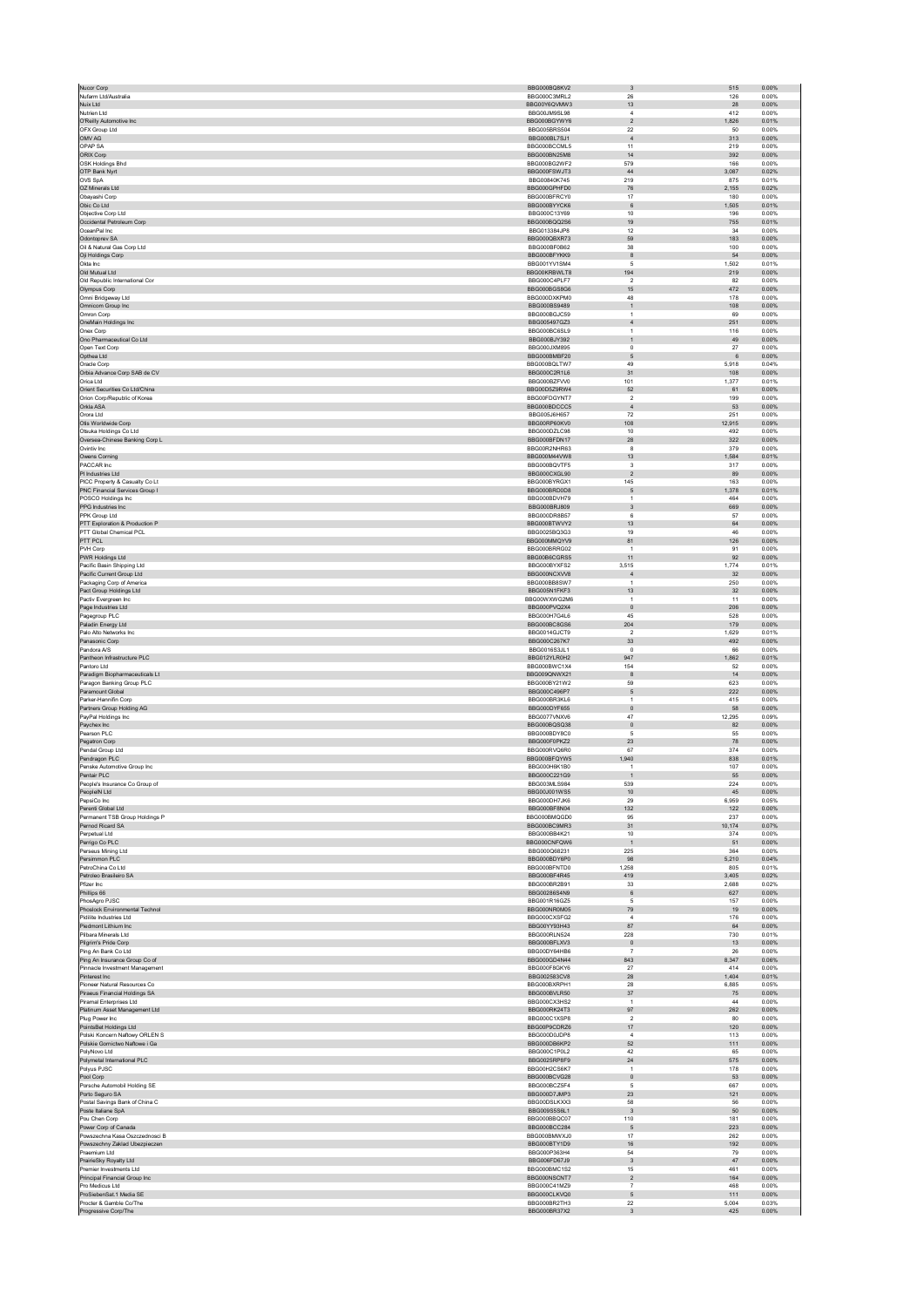| Prudential Financial Inc                                                              | BBG00NQKSQ99                 | $\circ$                       | 17                | 0.00%          |
|---------------------------------------------------------------------------------------|------------------------------|-------------------------------|-------------------|----------------|
|                                                                                       | BBG000HCJMF9<br>BBG000BDY322 | $\mathbf 5$<br>391            | 737               | 0.01%<br>0.06% |
| Prudential PI <sub>C</sub><br>Prysmian SpA                                            | BBG000R58W81                 | $\overline{2}$                | 9,290<br>120      | 0.00%          |
| Public Bank Bhd                                                                       | BBG000BB2BD1                 | 658                           | 904               | 0.01%          |
| Publicis Groupe SA<br>PulteGroup Inc                                                  | BBG000BCB3M7<br>BBG000BR54L0 | 11<br>$\mathsf 3$             | 1.017<br>250      | 0.01%<br>0.00% |
| Punjab National Bank                                                                  | BBG000GMJZ78                 | $37\,$                        | ${\bf 26}$        | 0.00%          |
| Pushpay Holdings Ltd                                                                  | BBG00DY9Z158                 | 116                           | 141               | 0.00%          |
| QBE Insurance Group Ltd<br>QUALCOMM Inc                                               | BBG000BB1VD8<br>BBG000CGC1X8 | 1,618                         | 18,362<br>1.315   | 0.13%<br>0.01% |
| Qantas Airways Ltd                                                                    | BBG000BLCWX0                 | -5<br>2,668                   | 13,366            | 0.09%          |
| Qatar International Islamic Ba                                                        | BBG000PS8145                 | 26                            | 90                | 0.00%          |
| Qatar Islamic Bank SAQ                                                                | BBG000PS7ZP8                 | $39\,$                        | 267               | 0.00%          |
| Qatar National Bank QPSC<br>QinetiQ Group PLC                                         | BBG000BBDH91<br>BBG000HF5083 | 187<br>47                     | 1,427<br>232      | 0.01%<br>0.00% |
| Qorvo Inc                                                                             | BBG007TJF1N7                 | $\mathsf 0$                   | 59                | 0.00%          |
| Qualitas Ltd                                                                          | BBG013ZJJKN2                 | 949                           | 2.354             | 0.02%          |
| Quanta Computer Inc<br>Quanta Services Inc                                            | BBG000CL1KQ5<br>BBG000BBL8V7 | 35<br>$\mathbf 0$             | 165<br>53         | 0.00%<br>0.00% |
| Quebecor Inc.                                                                         | BBG000BZTJQ8                 | 3                             | 101               | 0.00%          |
| Quest Diagnostics Inc                                                                 | BBG000BN84F3                 | $\mathbf 0$                   | 106               | 0.00%          |
| Quinenco SA                                                                           | BBG000HS.I2M0                | 52                            | 138               | 0.00%          |
| Qurate Retail Inc<br><b>REA Group Ltd</b>                                             | BBG000PCQQL6<br>BBG000C41NH7 | $38\,$<br>40                  | 398<br>6,635      | 0.00%<br>0.05% |
| RELX PLC                                                                              | BBG000D03XD4                 | 256                           | 11.433            | 0.08%          |
| RHB Bank Bhd                                                                          | BBG002HR1PP3                 | 105                           | 186               | 0.00%          |
| RPM International Inc.<br><b>RPMGlobal Holdings Ltd</b>                               | BBG000DCNK80<br>BBG000F8KMY7 | $\overline{1}$<br>$25\,$      | 153<br>53         | 0.00%<br>0.00% |
| RTL Group SA                                                                          | BBG000BLDDC4                 | $\mathbf{1}$                  | $80\,$            | 0.00%          |
| Rackspace Technology Inc.                                                             | BBG00W0JYQQ4                 | 18                            | 327               | 0.00%          |
| Radico Khaitan Ltd<br>Raia Drogasil SA                                                | BBG000BL2XZ7<br>BBG000BTXK93 | $16\,$<br>56                  | 374<br>334        | 0.00%<br>0.00% |
| Raiffeisen Bank International                                                         | BBG000F4LJ27                 | $\sqrt{5}$                    | 200               | 0.00%          |
| Rakuten Group Inc                                                                     | BBG000CGWW31                 | 13                            | 177               | 0.00%          |
| Rallye SA                                                                             | BBG000BGF6M7                 | 26                            | 206               | 0.00%          |
| Ralph Lauren Corp<br>Ramelius Resources Ltd.                                          | BBG000BS0ZF1<br>BBG000PMB297 | $\mathsf 0$<br>160            | 71<br>251         | 0.00%<br>0.00% |
| Randstad NV                                                                           | BBG000BFFZH1                 | 3                             | 282               | 0.00%          |
| Rational AG                                                                           | BBG000C22V73                 | $\mathbf{1}$                  | 1,103             | 0.01%          |
| Raymond James Financial Inc.<br>Raytheon Technologies Corp                            | BBG000BS73J1<br>BBG000BW8S60 | $\overline{1}$<br>53          | 120<br>6,237      | 0.00%<br>0.04% |
| Realia Business SA                                                                    | BBG000GTD3N2                 | 193                           | 240               | 0.00%          |
| Reckitt Benckiser Group PLC                                                           | BBG000C38NP3                 | $\overline{4}$                | 442               | 0.00%          |
| Recordati Industria Chimica e<br>Recruit Holdings Co Ltd.                             | BBG000BC7PF1                 | 11                            | 994               | 0.01%          |
| Red 5 Ltd                                                                             | BBG000F2BCY2<br>BBG000H39TV7 | $\overline{2}$<br>176         | 183<br>51         | 0.00%<br>0.00% |
| Red Star Macalline Group Corp                                                         | BBG009DL1Z82                 | 37                            | 25                | 0.00%          |
| Redbubble Ltd                                                                         | BBG00CRHLVN9                 | 48                            | 157               | 0.00%          |
| Reece Ltd<br>Regeneron Pharmaceuticals Inc.                                           | BBG000BB8QJ6<br>BBG000C734W3 | $23\,$                        | 625<br>343        | 0.00%<br>0.00% |
| Regions Financial Corp                                                                | BBG000Q3JN03                 | $^{\circ}$<br>$52\,$          | 1,555             | 0.01%          |
| Regis Resources Ltd                                                                   | BBG000BLX2J9                 | 142                           | 277               | 0.00%          |
| Reinet Investments SCA                                                                | BBG00J36Z0B0                 | 5                             | 114               | 0.00%          |
| Reinsurance Group of America I<br>Reliance Industries Ltd                             | BBG000BDLCQ0<br>BBG000BKVP93 | $\mathsf 0$<br>60             | $\bf 24$<br>2,647 | 0.00%<br>0.02% |
| Reliance Steel & Aluminum Co                                                          | BBG000CJ2181                 | $\mathsf 0$                   | ${\bf 56}$        | 0.00%          |
| Reliance Worldwide Corp Ltd                                                           | BBG00CNNCST1                 | 64                            | 404               | 0.00%          |
| Remaro Ltd                                                                            | BBG000C55RJ9                 | 34                            | 387               | 0.00%          |
| Renault SA<br>Renesas Electronics Corp.                                               | BBG000BKD864<br>BBG000MHQMB8 | $\overline{7}$<br>6           | 340<br>108        | 0.00%<br>0.00% |
| Renewables Infrastructure Grou                                                        | BBG004TMT6C3                 | 8,363                         | 20,938            | 0.15%          |
| Rentokil Initial PLC                                                                  | BBG000BDZZM8                 | 537                           | 5.839             | 0.04%          |
| Repligen Corp                                                                         | BBG000BS48J3                 | $\overline{4}$                | 1,320             | 0.01%          |
| Repsol SA<br>Republic Services Inc                                                    | BBG000C2V6W8<br>BBG000BPXVJ6 | 13<br>9                       | 220<br>1.659      | 0.00%<br>0.01% |
| ResMed Inc                                                                            | BBG000L4M7F1                 | 637                           | 24,255            | 0.17%          |
| Resolute Mining Ltd                                                                   | BBG000BT9RX8                 | 111                           | 43                | 0.00%          |
| Resona Holdings Inc.<br>Restaurant Brands Internationa                                | BBG000C6HT37<br>BBG0076WG2V1 | 26<br>$\overline{3}$          | 136<br>252        | 0.00%<br>0.00% |
| Rexel SA                                                                              |                              |                               |                   |                |
|                                                                                       | BBG000M3SNV3                 | 38                            | 1.053             | 0.01%          |
| Richard Pieris & Co PLC                                                               | BBG000FP8L39                 | 562                           | 94                | 0.00%          |
| Ricob Co Ltd.                                                                         | BBG000BKFTL9                 | $\overline{7}$                | 88                | 0.00%          |
| Ridley Corp Ltd                                                                       | BBG000BMFXK7                 | 89                            | 133               | 0.00%          |
| Rio Tinto Ltd<br>Rio Tinto PLC                                                        | BBG000BYLWT7<br>BBG000DZG3K1 | 76<br>25                      | 7,612<br>2,311    | 0.05%<br>0.02% |
| Rite Aid Corp                                                                         | BBG000BRWGG9                 | $\sqrt{2}$                    | 43                | 0.00%          |
| Robert Half International Inc.                                                        | BBG000BS5DR2                 | 10 <sub>1</sub>               | 1,503             | 0.01%          |
| Roche Holding AG<br>Rockwell Automation Inc                                           | BBG000BNV243<br>BBG000BBCDZ2 | 5<br>$\mathbf{3}$             | 2.674<br>1,575    | 0.02%<br>0.01% |
| Rohm Co Ltd                                                                           | BBG000BGNZR9                 | 12                            | 1.489             | 0.01%          |
| Roku Inc                                                                              | BBG001ZZPQJ6                 | $\mathbf 0$                   | 86                | 0.00%          |
| Roper Technologies Inc                                                                | BBG000F1ZSN5                 | $\mathbf{3}$<br>65            | 1.865             | 0.01%          |
| Rosneft Oil Co PJSC<br>Ross Stores Inc                                                | BBG000Q75BV1<br>BBG000BSBZH7 | 12                            | 718<br>1,868      | 0.00%<br>0.01% |
| Rothschild & Co                                                                       | BBG000BVTPN6                 | $\overline{\mathbf{3}}$       | 192               | 0.00%          |
| Royal Bank of Canada                                                                  | BBG000BCJG31<br>BBG000BB5792 | 6<br>$\mathbf{1}$             | 837<br>94         | 0.01%<br>0.00% |
| Royal Caribbean Cruises Ltd<br>Roval Mail PLC                                         | BBG005CM0YV7                 | 27                            | 253               | 0.00%          |
| Royalty Pharma PLC                                                                    | BBG00V1L5YZ5                 | $\mathbf{1}$                  | 53                | 0.00%          |
| Rumo SA                                                                               | BBG00G6D37M6                 | 63                            | 277               | 0.00%          |
| Ryanair Holdings PLC                                                                  | BBG000J9CBT0<br>BBG000BRVP70 | 50<br>$\mathbf{3}$            | 7,069<br>359      | 0.05%<br>0.00% |
| Ryder System Inc<br>S&P Global Inc                                                    | BBG000BP1Q11                 | 3                             | 1.976             | 0.01%          |
| SAP SE                                                                                | BBG000BG7DY8                 | 25                            | 4,797             | 0.03%          |
| <b>SCOR SE</b><br>SEB SA                                                              | BBG000DZ5LK3<br>BBG000BCCKX6 | $\overline{2}$<br>$\mathsf 0$ | 76<br>33          | 0.00%<br>0.00% |
| <b>SEEK Ltd</b>                                                                       | BBG000FWNJP8                 | 282                           | 9,233             | 0.06%          |
| <b>SES SA</b>                                                                         | BBG000GXK7D7                 | 5                             | 53                | 0.00%          |
| SGS SA<br>SITC International Holdings Co.                                             | BBG000BHR3B1<br>BBG00159JSH2 | $\mathbf 0$<br>16             | 69<br>82          | 0.00%<br>0.00% |
| SK Biopharmaceuticals Co Ltd                                                          | BBG002Q871F3                 | $\boldsymbol{2}$              | 257               | 0.00%          |
| SK Bioscience Co Ltd                                                                  | BBG00N9MHSP4                 | $\overline{1}$                | 322               | 0.00%          |
| SK Hynix Inc                                                                          | BBG000GQVT51                 | 25                            | 3.805             | 0.03%          |
| SK Inc<br>SK Square Co Ltd                                                            | BBG000C2JFR8<br>BBG011CLDZ86 | $\mathbf{1}$<br>$\mathbf{1}$  | 330<br>58         | 0.00%<br>0.00% |
| SKF AB                                                                                | BBG000BCD7X4                 | $\sqrt{2}$                    | 57                | 0.00%          |
| SKYCITY Entertainment Group Lt                                                        | BBG000HX74B0                 | 30                            | 85                | 0.00%          |
| SM Investments Corp.<br>SMC Corp                                                      | BBG000DKX0B1<br>BBG000BLKXN0 | $\overline{2}$<br>$\sqrt{2}$  | 51<br>1,463       | 0.00%<br>0.01% |
| SODEXO SA PF                                                                          | BBG012G23H56                 | $\Omega$                      | 59                | 0.00%          |
| SPAR Group Ltd/The                                                                    | BBG000Q8ZZM3                 | 15                            | 211               | 0.00%          |
| <b>SSR Mining Inc.</b><br>STMicroelectronics NV                                       | BBG00VR71W95<br>BBG000BHHK06 | 114<br>18                     | 2,758<br>1.252    | 0.02%<br>0.01% |
| SVB Financial Group                                                                   | BBG000BT0CM2                 | $\sqrt{2}$                    | 1,408             | 0.01%          |
| Safran SA                                                                             | BBG000BP01S8                 | $\mathbf{0}$                  | 64                | 0.00%          |
| Saga PLC                                                                              | BBG006K57CX2<br>BBG000BN0PP3 | 78<br>24                      | 416<br>384        | 0.00%<br>0.00% |
| Sage Group PLC/The<br>Saipem SpA                                                      | BBG000BC9VV8                 | 11                            | 33                | 0.00%          |
| Sampo Oyj                                                                             | BBG000BRP3P6                 | $\boldsymbol{9}$              | 654               | 0.00%          |
| Samsung Biologics Co Ltd                                                              | BBG0060N9DS7                 | $\mathbf{1}$                  | 962               | 0.01%          |
| Samsung C&T Corp<br>Samsung Electro-Mechanics Co L                                    | BBG000D5PS68<br>BBG000BCXYZ1 | $\boldsymbol{2}$<br>$\Omega$  | 278<br>37         | 0.00%<br>0.00% |
| Samsung Electronics Co Ltd                                                            | BBG000BCY2S8                 | 150                           | 13.167            | 0.09%          |
| Samsung Engineering Co Ltd                                                            | BBG000HTQXQ8                 | $\sqrt{2}$                    | 64                | 0.00%          |
|                                                                                       | BBG000BG7W76                 | $\mathbf{1}$                  | 183               | 0.00%          |
| Samsung Fire & Marine Insuranc<br>Samsung Life Insurance Co Ltd<br>Samsung SDI Co Ltd | BBG000FGB8Z9<br>BBG000BCY0Q4 | $\sqrt{2}$<br>$^{\rm 8}$      | 115<br>6,008      | 0.00%<br>0.04% |
| San Miguel Corp                                                                       | BBG000BFHD51                 | 22                            | 68                | 0.00%          |
| Sandfire Resources Ltd                                                                | BBG000JTYKD9                 | 370                           | 2,431             | 0.02%          |
| Sands China Ltd<br>Sandvik AB                                                         | BBG000PSNMN1<br>BBG000BR0GN6 | 68<br>$\overline{\mathbf{3}}$ | 216<br>117        | 0.00%<br>0.00% |
| Sanlam Ltd                                                                            | BBG000CDQK77                 | 43                            | 221               | 0.00%          |
| Sanofi<br>Santander Bank Polska SA                                                    | BBG000BWBBP2<br>BBG000DP4F92 | 57<br>$\mathbf{1}$            | 7.943<br>116      | 0.06%<br>0.00% |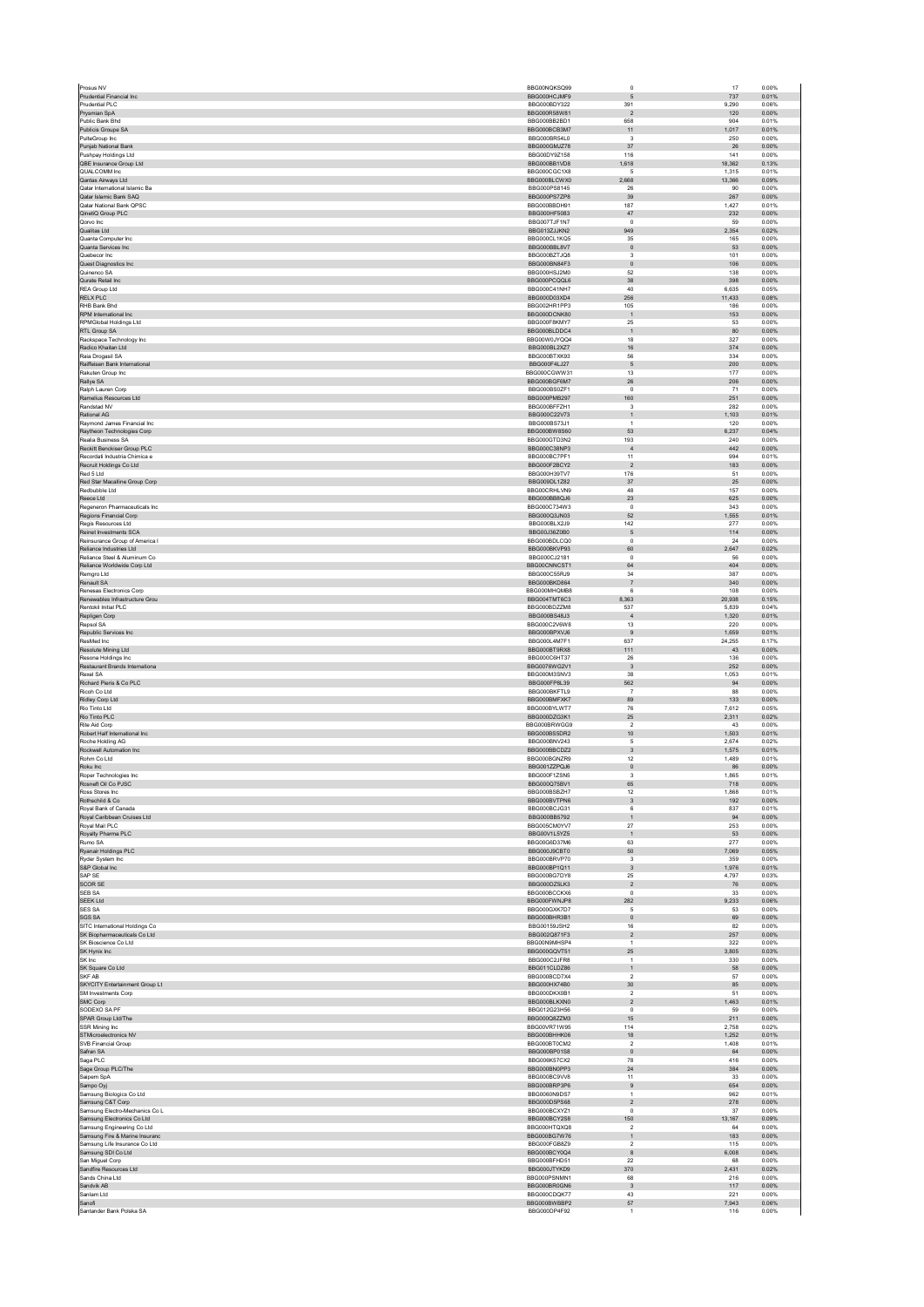| Santos Ltd<br>Saputo Inc<br>Sartorius AG                   | BBG000BJYV90                 |                           |                 |                |
|------------------------------------------------------------|------------------------------|---------------------------|-----------------|----------------|
|                                                            | BBG000BOKO90                 | 3.111                     | 19.630          | 0.14%          |
|                                                            | BBG000BHGZT3                 | $\boldsymbol{2}$          | 51              | 0.00%          |
|                                                            | BBG000BGC542                 | $\mathbf{1}$              | 1.020           | 0.01%          |
| Sartorius Stedim Biotech                                   | BBG000FH5WS9                 | $\circ$                   | 230             | 0.00%          |
| Sasol Ltd<br>Sberbank of Russia PJSC                       | BBG000BTZ0H6<br>BBG001VBZR00 | 11<br>133                 | 245<br>2.934    | 0.00%<br>0.02% |
| Schaeffler AG                                              | BBG00B2FVG27                 | 27                        | 309             | 0.00%          |
| Schibsted ASA                                              | BBG000BBMVZ1                 | $\overline{7}$            | 343             | 0.00%          |
| Schindler Holding AG                                       | BBG000BC8JQ2                 | $^{\circ}$                | 68              | 0.00%          |
| Schlumberger NV                                            | BBG000BT41Q8                 | 17                        | 692             | 0.00%          |
| Schneider Electric SE                                      | BBG000BBWCH2                 | 40                        | 10.911          | 0.08%          |
| Schroders PLC                                              | BBG000BF0TF3                 | $\sqrt{2}$                | 121             | 0.00%          |
| Scotts Miracle-Gro Co/The                                  | BBG000BT5PG5                 | $\overline{2}$            | 375             | 0.00%          |
| Sdcl Energy Efficiency Income                              | BBG00MNLXLX0                 | 6,555                     | 14,348          | 0.10%          |
| Sea Ltd                                                    | BBG00HTBWMG5                 | $\overline{4}$            | 1,187           | 0.01%          |
| Seagate Technology Holdings PL                             | BBG0113JGQF0                 | 10                        | 1.553           | 0.01%          |
| Sealed Air Corp                                            | BBG000C22QV7                 | $\overline{2}$            | 197             | 0.00%          |
| Seazen Group Ltd                                           | BBG003MJZ5R8                 | 30                        | 28              | 0.00%          |
| Secom Co Ltd.                                              | BBG000BNHG57                 | 1                         | 64              | 0.00%          |
| Seegene Inc<br>Seiko Epson Corp                            | BBG0014G4BH0<br>BBG000PRVGB0 | $\boldsymbol{2}$<br>3     | 165<br>83       | 0.00%<br>0.00% |
| Sekisui Chemical Co Ltd                                    | BBG000BG5531                 | $\ensuremath{\mathsf{3}}$ | 66              | 0.00%          |
| Sekisui House Ltd                                          | BBG000BFTPN1                 | $\overline{4}$            | 121             | 0.00%          |
| Select Harvests Ltd                                        | BBG000HK7XF0                 | 19                        | 121             | 0.00%          |
| Senex Energy Ltd                                           | BBG000BRSD44                 | 31                        | 144             | 0.00%          |
| Service Corp International/US                              | BBG000BTHH16                 | 16                        | 1,541           | 0.01%          |
| Service Stream Ltd                                         | BBG000PLXDY3                 | 97                        | 78              | 0.00%          |
| ServiceNow Inc                                             | BBG000M1R011                 | 17                        | 15,148          | 0.11%          |
| Seven & i Holdings Co Ltd                                  | BBG000BNCSN6                 | 18                        | 1.061           | 0.01%          |
| Seven Group Holdings Ltd                                   | BBG000BJ66K3                 | 13                        | 277             | 0.00%          |
| Severstal PAO                                              | BBG000Q3XWC4                 | 19                        | 565             | 0.00%          |
| Sezzle Inc                                                 | BBG00PLQBFR8                 | $\overline{1}$            | $\sqrt{4}$      | 0.00%          |
| Shaanxi Coal Industry Co Ltd                               | BBG007FFWC39                 | 125                       | 331             | 0.00%          |
| Shanghai Pharmaceuticals Holdi                             | BBG0015W4KX6                 | 26                        | 67              | 0.00%          |
| Shanghai Pudong Development Ba                             | BBG00709H9J6                 | 45                        | 83              | 0.00%          |
| Sharp Corp/Japan                                           | BBG000BGL515                 | $\overline{4}$            | 63              | 0.00%          |
| Shaw Communications Inc<br>Shenzhen Overseas Chinese Town  | BBG000BSR5N9<br>BBG00F1364D9 | 10<br>151                 | 436<br>230      | 0.00%<br>0.00% |
| Sherwin-Williams Co/The                                    | BBG000BSXQV7                 | 22                        | 10,754          | 0.07%          |
| Shimadzu Corp                                              | BBG000BGRSS0                 | ${\bf 26}$                | 1,492           | 0.01%          |
| Shimao Group Holdings Ltd                                  | BBG000C0T6W5                 | 46                        | 42              | 0.00%          |
| Shimizu Corp                                               | BBG000BFRMJ5                 | 11                        | 97              | 0.00%          |
| Shin Kong Financial Holding Co                             | BBG000BZBZS9                 | 98                        | 54              | 0.00%          |
| Shin Poong Pharmaceutical Co L                             | BBG000BG62G3                 | $\sqrt{2}$                | 69              | 0.00%          |
| Shin-Etsu Chemical Co Ltd                                  | BBG000BG24K8                 | 1                         | 353             | 0.00%          |
| Shinhan Financial Group Co Ltd                             | BBG000K7N844                 | 12                        | 527             | 0.00%          |
| Shionogi & Co Ltd                                          | BBG000BJQ7X5                 | $\mathbf{1}$              | 104             | 0.00%          |
| Shiseido Co Ltd                                            | BBG000BG7Y27                 | $\overline{7}$            | 520             | 0.00%          |
| Shopify Inc.                                               | BBG004DW5NB8                 | 1                         | 1,637           | 0.01%          |
| Shoprite Holdings Ltd                                      | BBG000BFNXZ7                 | 23                        | 422             | 0.00%          |
| Showa Denko KK                                             | BBG000BG05J9                 | $\overline{1}$            | 20              | 0.00%          |
| Shree Cement Ltd                                           | BBG000CZMT73                 | $\mathbf 0$               | 145             | 0.00%          |
| Shurgard Self Storage SA                                   | BBG00M4Q.IQ38                | 79                        | 7,124           | 0.05%          |
| Siam Cement PCL/The                                        | BBG000BSLLR6                 | 5                         | 82              | 0.00%          |
| Siam Commercial Bank PCL/The                               | BBG000BSLKZ9                 | $20\,$                    | 107             | 0.00%          |
| Siam Makro PCL                                             | BBG000M262B7                 | $\overline{1}$            | $\overline{1}$  | 0.00%          |
| Sibanye Stillwater Ltd                                     | BBG00R3JTQ15                 | 415                       | 1,757           | 0.01%          |
| Siemens AG<br>Siemens Energy AG                            | BBG000BCCRV3<br>BBG00XLWSW57 | $14$<br>41                | 3,271<br>1.438  | 0.02%<br>0.01% |
| Siemens Gamesa Renewable Energ                             | BBG000BH2X22                 | $\sqrt{4}$                | 118             | 0.00%          |
| Siemens I td                                               | BBG000CZTJS5                 | $\overline{2}$            | 86              | 0.00%          |
| Sigma Healthcare Ltd                                       | BBG000PBSFN8                 | 103                       | $50\,$          | 0.00%          |
| Signature Bank/New York NY                                 | BBG000M6TR37                 | $\bf{4}$                  | 1,649           | 0.01%          |
| Signet Jewelers Ltd                                        | BBG000C4ZZ10                 | $\overline{2}$            | 293             | 0.00%          |
| Signify NV                                                 | BBG00CTZ9MW1                 | $\overline{2}$            | 132             | 0.00%          |
| Sika AG                                                    | BBG000BC97P8                 | $\overline{\mathbf{3}}$   | 1,467           | 0.01%          |
| Silver Lake Resources Ltd                                  | BBG000DGM5W8                 | 164                       | 291             | 0.00%          |
| Silver Mines Ltd                                           | BBG000QBM7B4                 | 132                       | 29              | 0.00%          |
| Sime Darby Bhd                                             | BBG000F9J6T8                 | 313                       | 239             | 0.00%          |
| Sime Darby Plantation Bhd                                  | BBG00J88MJM2                 | 134                       | 167             | 0.00%          |
| Sime Darby Property Bhd                                    | BBG00J88MDX3                 | 198                       | 39              | 0.00%          |
| Sims Ltd                                                   | BBG000BSRGJ0                 |                           |                 |                |
|                                                            |                              | $27\,$                    | 426             | 0.00%          |
| Sinch AB                                                   | BBG00B0DSW69                 | $10$                      | 168             | 0.00%          |
| Sino Land Co Ltd                                           | BBG000BDSR53                 | 34                        | 59              | 0.00%          |
| Sino-Ocean Group Holding Ltd                               | BBG000PMF346                 | 194                       | 62              | 0.00%          |
| Sinopharm Group Co Ltd                                     | BBG000VWV3Z5                 | 29                        | 87              | 0.00%          |
| Sirius XM Holdings Inc                                     | BBG000BT0093                 | 14                        | 123             | 0.00%          |
| SiteMinder Ltd                                             | BBG01223RK65                 | 218                       | 1,477           | 0.01%          |
| Skandinaviska Enskilda Banken                              | BBG000BGX763                 | 18                        | 352             | 0.00%          |
| Skanska AB                                                 | BBG000BCD9M2                 | $\,$ 1 $\,$<br>$\Omega$   | 46              | 0.00%          |
| <b>Skyworks Solutions Inc.</b>                             | BBG000KLB4Q1<br>BBG002VKXZN7 |                           | 78              | 0.00%          |
| SmartGroup Corp Ltd<br>Smith & Nephew PLC                  | BBG000BF2206                 | $25\,$<br>16              | 191<br>378      | 0.00%<br>0.00% |
| Smiths Group PLC                                           | BBG000BF1SQ2                 | 81                        | 2,382           | 0.02%          |
| Smurfit Kappa Group PLC                                    | BBG000NCTTW7                 | 3                         | 212             | 0.00%          |
| Snap Inc                                                   | BBG00441QMJ7                 | $\overline{2}$            | 138             | 0.00%          |
| Snap-on Inc                                                | BBG000BT7JW9                 | $\pmb{0}$                 | 41              | 0.00%          |
| Snowflake Inc                                              | BBG007DHGNJ4                 | $\sqrt{3}$                | 1,407           | 0.01%          |
| Societe BIC SA                                             | BBG000BBX6X6                 | $\overline{2}$            | 140             | 0.00%          |
| Societe Generale SA                                        | BBG000BCDQ35                 | $12 \overline{ }$         | 548             | 0.00%          |
| Sodexo SA                                                  | BBG000BC1GH5                 | $\mathbf{1}$              | 78              | 0.00%          |
| Solvay SA                                                  | BBG000BQ5Z15                 | $\sqrt{2}$                | 243             | 0.00%          |
| Sompo Holdings Inc                                         | BBG000QDQHZ8                 | $\mathsf 3$               | 179             | 0.00%          |
| Sonic Healthcare Ltd                                       | BBG000BLHPW1                 | 61                        | 2.835           | 0.02%          |
| Sonova Holding AG                                          | BBG000RSPBY9                 | $\mathsf 0$               | 17              | 0.00%          |
| Sony Group Corp                                            | BBG000C26F38                 | 79                        | 13,641          | 0.09%          |
| South32 Ltd                                                | BBG0070L8ZT0<br>BBG000BSHH72 | 665<br>$\,6\,$            | 2,666<br>510    | 0.02%<br>0.00% |
| Southern Copper Corp<br>Southern Cross Media Group Ltd     | BBG000KNLH78                 | 1.940                     | 3.764           | 0.03%          |
| Spectrum Brands Holdings Inc                               | BBG000DS5588                 | $\mathbf 0$               | $38\,$          | 0.00%          |
| Spirit Airlines Inc.                                       | BBG000BF6RQ9                 | $\mathbf{3}$              | 93              | 0.00%          |
| Spotify Technology SA                                      | BBG003T4VFC2                 | $\mathbf 0$               | 144             | 0.00%          |
| Square Enix Holdings Co Ltd                                | BBG000BJXQM7                 | 13                        | 895             | 0.01%          |
| St Barbara Ltd                                             | BBG000BS4GC2                 | 137                       | 201             | 0.00%          |
| Standard Bank Group Ltd                                    | BBG000BQR991                 | 34                        | 409             | 0.00%          |
| Standard Chartered PLC                                     | BBG000BF2QW8                 | 23                        | 194             | 0.00%          |
| Stanley Black & Decker Inc                                 | BBG000BTQR96                 | $\mathsf 0$               | 104             | 0.00%          |
| Star Entertainment Grp Ltd/The                             | <b>BBG0017SCN04</b>          | 1,179                     | 4,338           | 0.03%          |
| Starbucks Corp                                             | BBG000CTQBF3                 | $\overline{4}$            | 606             | 0.00%          |
| Starpharma Holdings Ltd                                    | BBG000BW3JT0                 | 18                        | $23\,$          | 0.00%          |
| Starwood Property Trust Inc.                               | BBG000M1J270                 | $\overline{1}$            | 32              | 0.00%          |
| State Bank of India                                        | BBG000GQ5749                 | $23\,$                    | 200             | 0.00%          |
| State Street Corp                                          | BBG000BKFBD7                 | $\mathsf 3$               | 377             | 0.00%          |
| Steadfast Group Ltd                                        | BBG001BHCVX9                 | 1.122                     | 5.892           | 0.04%          |
| Steel Dynamics Inc<br>Steinhoff International Holdin       | BBG000HGYNZ9<br>BBG009T5PLG6 | $\overline{7}$<br>1,633   | 593<br>707      | 0.00%<br>0.00% |
|                                                            |                              |                           |                 |                |
| Stellantis NV                                              | BBG00793G288<br>BBG000G1VR87 | 408<br>55                 | 10,651<br>1,384 | 0.07%<br>0.01% |
| Stora Enso Oyj<br>Straumann Holding AG                     | BBG000C1Y6Q4                 | $^{\circ}$                | 927             | 0.01%          |
| Strike Energy Ltd                                          | BBG000F89318                 | 534                       | 110             | 0.00%          |
| Stryker Corp                                               | BBG000DN7P92                 | -5                        | 1,820           | 0.01%          |
| Subaru Corp                                                | BBG000BGR1H1                 | $^{\rm 8}$                | 193             | 0.00%          |
| Sul America SA                                             | BBG000TDRS53                 | 10                        | 69              | 0.00%          |
| Sumitomo Chemical Co Ltd                                   | BBG000BG0GJ5                 | 19                        | 126             | 0.00%          |
| Sumitomo Corp                                              | BBG000BB6ZY1                 | $\overline{9}$            | 175             | 0.00%          |
| Sumitomo Dainippon Pharma Co L                             | BBG000BG65R4                 | $\overline{2}$            | 30              | 0.00%          |
| Sumitomo Electric Industries L                             | BBG000BLBD45                 | 8                         | 135             | 0.00%          |
| Sumitomo Metal Mining Co Ltd                               | BBG000BB13F8                 | $\mathbf{1}$              | 42              | 0.00%          |
| Sumitomo Mitsui Financial Grou                             | BBG000PJ4DL4                 | 11                        | 539             | 0.00%          |
| Sumitomo Mitsui Trust Holdings                             | BBG000LN14V1                 | 99                        | 4,542           | 0.03%          |
| Sumitomo Realty & Development                              | BBG000BGY432                 | $\overline{2}$            | 68              | 0.00%          |
| Sumitomo Rubber Industries Ltd<br>Sun Art Retail Group Ltd | BBG000BL18R2<br>BBG001RTXP48 | 12<br>$37\,$              | 163<br>20       | 0.00%<br>0.00% |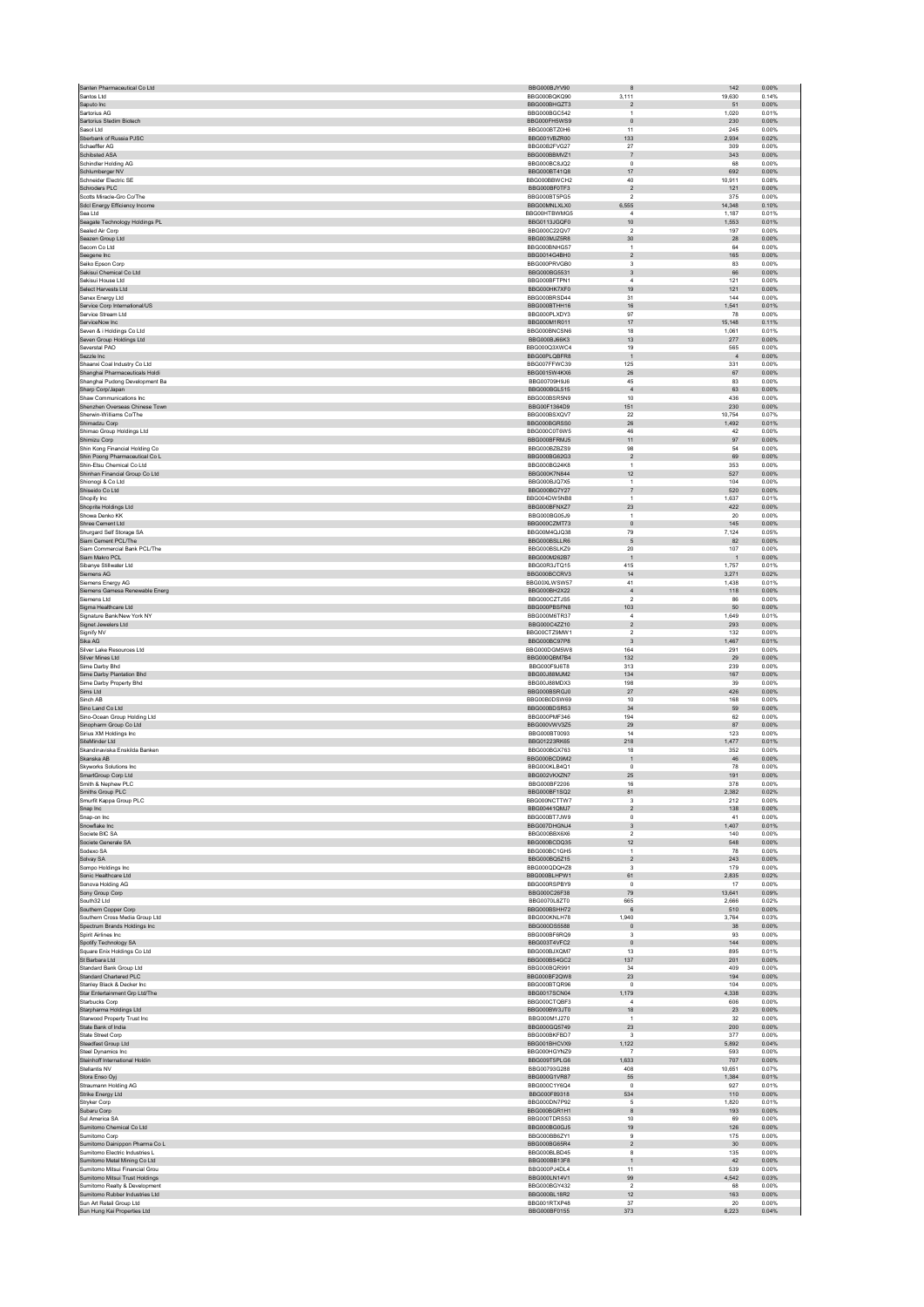| Sun Life Financial Inc.                                         | BBG000LS68P3                 | 3                             | 213                   | 0.00%          |
|-----------------------------------------------------------------|------------------------------|-------------------------------|-----------------------|----------------|
| Sun Pharmaceutical Industries                                   | BBG000BV5G16                 | $\overline{7}$                | 110                   | 0.00%          |
| Sunac China Holdings Ltd<br>Suncorp Group Ltd                   | BBG000PZ8SG7<br>BBG000CR4Y89 | 49<br>891                     | 103<br>9,862          | 0.00%<br>0.07% |
| Sunny Optical Technology Group                                  | BBG000C16952                 | $\sqrt{4}$                    | 158                   | 0.00%          |
| Suntory Beverage & Food Ltd                                     | BBG004ML6D96                 | 5                             | 235                   | 0.00%          |
| Super Retail Group Ltd                                          | BBG000BF8GK7                 | 681                           | 8,485                 | 0.06%          |
| Surgutneftegas PJSC<br>Suzano SA                                | BBG000NNC0N4<br>BBG00J5Q0BS0 | ${\bf 26}$<br>14              | 190<br>201            | 0.00%<br>0.00% |
| Suzuki Motor Corp                                               | BBG000BGQTF3                 | 65                            | 3,430                 | 0.02%          |
| Svenska Cellulosa AB SCA                                        | BBG000BCCG29                 | 18                            | 448                   | 0.00%          |
| Svenska Handelsbanken AB                                        | BBG000BGX8Y0                 | 19                            | 280                   | 0.00%          |
| Swatch Group AG/The<br>Swedbank AB                              | BBG000BVQ866<br>BBG000BQXJJ1 | $\mathbf{1}$<br>6             | 290<br>160            | 0.00%<br>0.00% |
| Swire Pacific Ltd                                               | BBG000BF0315                 | 205                           | 393                   | 0.00%          |
| Swire Properties Ltd                                            | BBG000PQBD21                 | 35                            | 121                   | 0.00%          |
| Swiss Life Holding AG                                           | BBG000BRJTZ5                 | $\circ$                       | 145                   | 0.00%          |
| Swiss Re AG                                                     | BBG001P1Z4F4                 | $\overline{4}$                | 487                   | 0.00%          |
| Switch Inc.                                                     | BBG00HPDM5Z2                 | 75                            | 2.965                 | 0.02%          |
| Symbio Holdings Ltd<br>Symrise AG                               | BBG000P4T4M9<br>BBG000N4B671 | $^{\rm 8}$<br>$\overline{5}$  | 54<br>967             | 0.00%<br>0.01% |
| Synchrony Financial                                             | BBG00658F3P3                 | $32\,$                        | 2,037                 | 0.01%          |
| Synopsys Inc                                                    | BBG000BSFRF3                 | $\,9$                         | 4,806                 | 0.03%          |
| Sysco Corp                                                      | BBG000BTVJ25                 | 19                            | 2.009                 | 0.01%          |
| Sysmex Corp                                                     | BBG000C2SF52                 | $\sqrt{2}$                    | 370                   | 0.00%<br>0.00% |
| T Rowe Price Group Inc<br>T&D Holdings Inc.                     | BBG000BVMPN3<br>BBG000BVF804 | $\mathbf{1}$<br>5             | 159<br>89             | 0.00%          |
| <b>TCS Group Holding PLC</b>                                    | BBG005DXJS36                 | $38\,$                        | 4,364                 | 0.03%          |
| <b>TDK Corp</b>                                                 | BBG000C26MP9                 | $\overline{1}$                | 77                    | 0.00%          |
| TE Connectivity Ltd                                             | BBG000RGM5P1                 | 58                            | 12,875                | 0.09%          |
| TJX Cos Inc/The<br><b>TOMRA Systems ASA</b>                     | BBG000BV8DN6<br>BBG000BCQZM0 | -5<br>31                      | 571<br>3,016          | 0.00%<br>0.02% |
| TOPPAN INC                                                      | BBG000BCN8S7                 | $\overline{\mathbf{3}}$       | 76                    | 0.00%          |
| Tabcorp Holdings Ltd                                            | BBG000CMHCR3                 | 182                           | 913                   | 0.01%          |
| Taisei Corp                                                     | BBG000BFR3K5                 | 6                             | 249                   | 0.00%          |
| Taiwan Cement Corp                                              | BBG000BCWQQ9                 | 112                           | 268                   | 0.00%          |
| Taiwan Semiconductor Manufactu<br>Take-Two Interactive Software | BBG000BD8ZK0                 | 173                           | 14.540                | 0.10%          |
| Takeda Pharmaceutical Co Ltd.                                   | BBG000BS1YV5<br>BBG000BJPPH4 | $\,6\,$<br>25                 | 1,515<br>921          | 0.01%<br>0.01% |
| Talanx AG                                                       | BBG000CRQVF3                 | $_{3}$                        | 177                   | 0.00%          |
| Tamburi Investment Partners Sp                                  | BBG000KDCQ25                 | 98                            | 1,524                 | 0.01%          |
| Tapestry Inc.                                                   | BBG000BY29C7                 | $\overline{1}$                | 68                    | 0.00%          |
| Target Corp                                                     | BBG000H8TVT2                 | $\overline{\mathbf{3}}$       | 849                   | 0.01%          |
| <b>Tassal Group Ltd</b><br>Tata Consultancy Services Ltd        | BBG000BXPTR4<br>BBG000Q0WCK6 | 17<br>61                      | 58<br>4,213           | 0.00%<br>0.03% |
| Tata Consumer Products Ltd                                      | BBG000D1BVC8                 | 12                            | 171                   | 0.00%          |
| Tata Motors Ltd                                                 | BBG000D0Z6J2                 | 46                            | 413                   | 0.00%          |
| Tata Steel Ltd                                                  | BBG000D0ZDF1                 | 13                            | 276                   | 0.00%          |
| <b>Tatneft PJSC</b>                                             | BBG000B9X7K3                 | 10                            | 585                   | 0.00%          |
| Taylor Wimpey PLC<br>Tecan Group AG                             | BBG000BF4KL1<br>BBG000BNP507 | 1,437<br>$\overline{1}$       | 4,697<br>975          | 0.03%<br>0.01% |
| <b>TechnipFMC PLC</b>                                           | BBG00DL8NMV2                 | $\overline{7}$                | 55                    | 0.00%          |
| Technology One Ltd                                              | BBG000BMDJH4                 | 161                           | 2,068                 | 0.01%          |
| Techtronic Industries Co Ltd                                    | BBG000BFGXV9                 | 115                           | 3.150                 | 0.02%          |
| <b>Teck Resources Ltd</b>                                       | BBG000BCS9D6                 | 23                            | 897                   | 0.01%          |
| Teijin Ltd<br>Tekfen Holding AS                                 | BBG000BFXX22<br>BBG000TFZRY9 | $\overline{2}$<br>79          | 28<br>165             | 0.00%<br>0.00% |
| Teladoc Health Inc                                              | BBG0019T5SG0                 | $\mathbf{1}$                  | 69                    | 0.00%          |
| Teleflex Inc.                                                   | BBG000BV59Y6                 | 18                            | 8.003                 | 0.06%          |
| Telefonaktiebolaget LM Ericsso                                  | BBG000BX2SW5                 | 71                            | 1,076                 | 0.01%          |
| Teleperformance                                                 | BBG000BC86D4                 | $\mathbf{a}$                  | 4,608                 | 0.03%          |
| <b>Television Broadcasts Ltd</b>                                | BBG000BF07T6                 | 142                           | 118                   | 0.00%          |
| <b>Telix Pharmaceuticals Ltd</b><br>Temple & Webster Group Ltd  | BBG00HZHXWM5<br>BBG006T0RJQ5 | $16\,$<br>20                  | 122<br>212            | 0.00%<br>0.00% |
| Tenaris SA                                                      | BBG000KF3XG0                 | 68                            | 978                   | 0.01%          |
|                                                                 | BBG000BJ35N5                 | 90                            | 7,231                 | 0.05%          |
| <b>Tencent Holdings Ltd</b>                                     |                              |                               |                       |                |
| <b>Tencent Music Entertainment Gr</b>                           | BBG00LDC5RK5                 | 170                           | 1.603                 | 0.01%          |
| Teradyne Inc                                                    | BBG000BV4DR6                 | $\overline{7}$                | 1,508                 | 0.01%          |
| <b>Ternium SA</b>                                               | BBG000LTPD97                 | $\overline{1}$                | 74                    | 0.00%          |
| Terumo Corp<br>Tesco PLC                                        | BBG000BK08X8<br>BBG000BF46Y8 | $\overline{9}$                | 500                   | 0.00%          |
| Tesla Inc                                                       | BBG000N9MNX3                 | 261<br>$\overline{1}$         | 1,410<br>1.795        | 0.01%<br>0.01% |
| <b>Teva Pharmaceutical Industries</b>                           | BBG000HVWNL3                 | 29                            | 351                   | 0.00%          |
| Texas Instruments Inc                                           | BBG000BVV7G1                 | 37                            | 9,544                 | 0.07%          |
| Thai Beverage PCL                                               | BBG000BQ6ZN0                 | 33                            | $22\,$                | 0.00%          |
| <b>Thanachart Capital PCL</b>                                   | BBG000BDJ6G7                 | 107                           | 166                   | 0.00%          |
| Thermo Fisher Scientific Inc.<br>Thomson Reuters Corp           | BBG000BVDLH9<br>BBG000BFK1R9 | 13<br>$\overline{2}$          | 11.917<br>272         | 0.08%<br>0.00% |
| Thor Industries Inc.                                            | BBG000BV6R84                 | 11                            | 1,568                 | 0.01%          |
| <b>Tiger Brands Ltd</b>                                         | BBG000C3KV44                 | $12\,$                        | 188                   | 0.00%          |
| Tingyi Cayman Islands Holding                                   | BBG000G5QMZ5                 | 321                           | 907                   | 0.01%          |
| Titan Co Ltd                                                    | BBG000D17Q16                 | $\overline{7}$                | 316                   | 0.00%          |
| Tokio Marine Holdings Inc                                       | BBG000BBN738<br>BBG000C4RCK9 | 83<br>$\mathbf{0}$            | 6,360<br>$\mathbf{Q}$ | 0.04%<br>0.00% |
| <b>Tokyo Century Corp</b><br>Tokyo Electron Ltd                 | BBG000BB59S7                 | $\mathsf 0$                   | 373                   | 0.00%          |
| Tokyu Corp                                                      | BBG000BCQ4G6                 | $\mathbf 0$                   | 9                     | 0.00%          |
| <b>TopBuild Corp</b>                                            | BBG0077VS2C0                 | 5                             | 1.860                 | 0.01%          |
| Toray Industries Inc                                            | BBG000BD5C60                 | 12                            | 94                    | 0.00%          |
| Toronto-Dominion Bank/The<br>Tosei Corp                         | BBG000BCRMB0<br>BBG000JPVC11 | 8<br>$22\,$                   | 836<br>260            | 0.01%<br>0.00% |
| <b>Toshiba Corp</b>                                             | BBG000BD1N97                 | $\overline{4}$                | 208                   | 0.00%          |
| Tosoh Corp                                                      | BBG000BCKVD5                 | 8                             | 167                   | 0.00%          |
| <b>TotalEnergies SE</b>                                         | BBG000C1M4K8                 | 111                           | 7,722                 | 0.05%          |
| Tourmaline Oil Corp<br>Toyo Suisan Kaisha Ltd                   | BBG0017DRN10<br>BBG000BCV7S0 | 5<br>$\sqrt{2}$               | 230<br>88             | 0.00%<br>0.00% |
| Toyo Tire Corp                                                  | BBG000BCLMY1                 | $\,6$                         | 137                   | 0.00%          |
| <b>Toyota Industries Corp</b>                                   | BBG000BD9J25                 | 5                             | 525                   | 0.00%          |
| Toyota Motor Corp                                               | BBG000BCM915                 | 145                           | 3,653                 | 0.03%          |
| Toyota Tsusho Corp<br>Tractor Supply Co                         | BBG000BDGED3                 | $\overline{2}$                | 156                   | 0.00%          |
| Trade Desk Inc/The                                              | BBG000BLXZN1<br>BBG00629NGT2 | $\,6\,$<br>11                 | 1,978<br>1,332        | 0.01%<br>0.01% |
| <b>Trajan Group Holdings Ltd</b>                                | BBG010Z1D1P3                 | 12                            | 48                    | 0.00%          |
| Trane Technologies PLC                                          | BBG000BM6788                 | $20\,$                        | 5,665                 | 0.04%          |
| TransDigm Group Inc                                             | BBG000L8CBX4                 | $\mathbf{0}$                  | 180                   | 0.00%          |
| Transocean Ltd                                                  | BBG000BH5LT6<br>BBG000PV2L86 | $\bf{24}$                     | 90                    | 0.00%          |
| Travel + Leisure Co<br>Travelers Cos Inc/The                    | BBG000BJ81C1                 | $\mathbf 1$<br>$\overline{1}$ | 55<br>319             | 0.00%<br>0.00% |
| Travis Perkins PLC                                              | BBG000BFDB86                 | 176                           | 5,096                 | 0.04%          |
| Treasury Wine Estates Ltd                                       | BBG000QZ1QQ6                 | 58                            | 724                   | 0.01%          |
| Treatt PLC                                                      | BBG000BB41Y8                 | $22\,$                        | 536                   | 0.00%          |
| Trip.com Group Ltd<br><b>Truist Financial Corp</b>              | BBG000CWKYS8<br>BBG000BYYLS8 | 42<br>8                       | 1,406<br>619          | 0.01%<br>0.00% |
| Tryg A/S                                                        | BBG000QMPGL6                 | 6                             | 221                   | 0.00%          |
| Tsingtao Brewery Co Ltd                                         | BBG000BHWDF9                 | 32                            | 407                   | 0.00%          |
| Tsuruha Holdings Inc                                            | BBG000JXTF38                 | $\mathbf{1}$                  | 118                   | 0.00%          |
| Turk Hava Yollari AO<br>Turkive Garanti Bankasi AS              | BBG000BVFLX9<br>BBG000BHDJ67 | $\bf 24$<br>116               | 50<br>136             | 0.00%<br>0.00% |
| Turkiye Is Bankasi AS                                           | BBG000BVF6R9                 | 85                            | 63                    | 0.00%          |
| <b>Twist Bioscience Corp</b>                                    | BBG006KDCHJ4                 | 12                            | 1.249                 | 0.01%          |
| Twitter Inc                                                     | BBG000H6HNW3                 | $\mathbf{1}$                  | 65                    | 0.00%          |
| Tyro Payments Ltd                                               | BBG0062RX132                 | 685                           | 1,960                 | 0.01%          |
| <b>Tyson Foods Inc.</b>                                         | BBG000DKCC19                 | $\overline{\mathbf{3}}$       | 390                   | 0.00%          |
| <b>UBS Group AG</b><br><b>UCB SA</b>                            | BBG007936GV2<br>BBG000BD8CR4 | 18<br>$\boldsymbol{8}$        | 452<br>1,205          | 0.00%<br>0.01% |
| <b>UOL Group Ltd</b>                                            | BBG000BFDYK2                 | 11                            | 79                    | 0.00%          |
| UPL Ltd                                                         | BBG000JN6ZM0                 | $14\,$                        | 200                   | 0.00%          |
| UPM-Kymmene Oyj                                                 | BBG000GM9CH9                 | 35                            | 1.810                 | 0.01%          |
| US Bancorp                                                      | BBG000FFDM15                 | 11                            | 856                   | 0.01%          |
| <b>US Foods Holding Corp</b>                                    | BBG00C6H6D40                 | $\overline{1}$                | 33                    | 0.00%          |
| Uber Technologies Inc<br>Ulta Beauty Inc                        | BBG002B04MT8<br>BBG00FWQ4VD6 | $^{\rm 8}$<br>$\circ$         | 481<br>39             | 0.00%<br>0.00% |
| UltraTech Cement Ltd                                            | BBG000PZ2JC7                 | $\overline{2}$                | 265                   | 0.00%          |
| Umicore SA                                                      | BBG000BN6FD2                 | $\sqrt{5}$                    | 255                   | 0.00%          |
| Uni-President Enterprises Corp<br>UniCredit SpA                 | BBG000BF1ZZ6<br>BBG000BN0LC6 | 23<br>25                      | 77<br>538             | 0.00%<br>0.00% |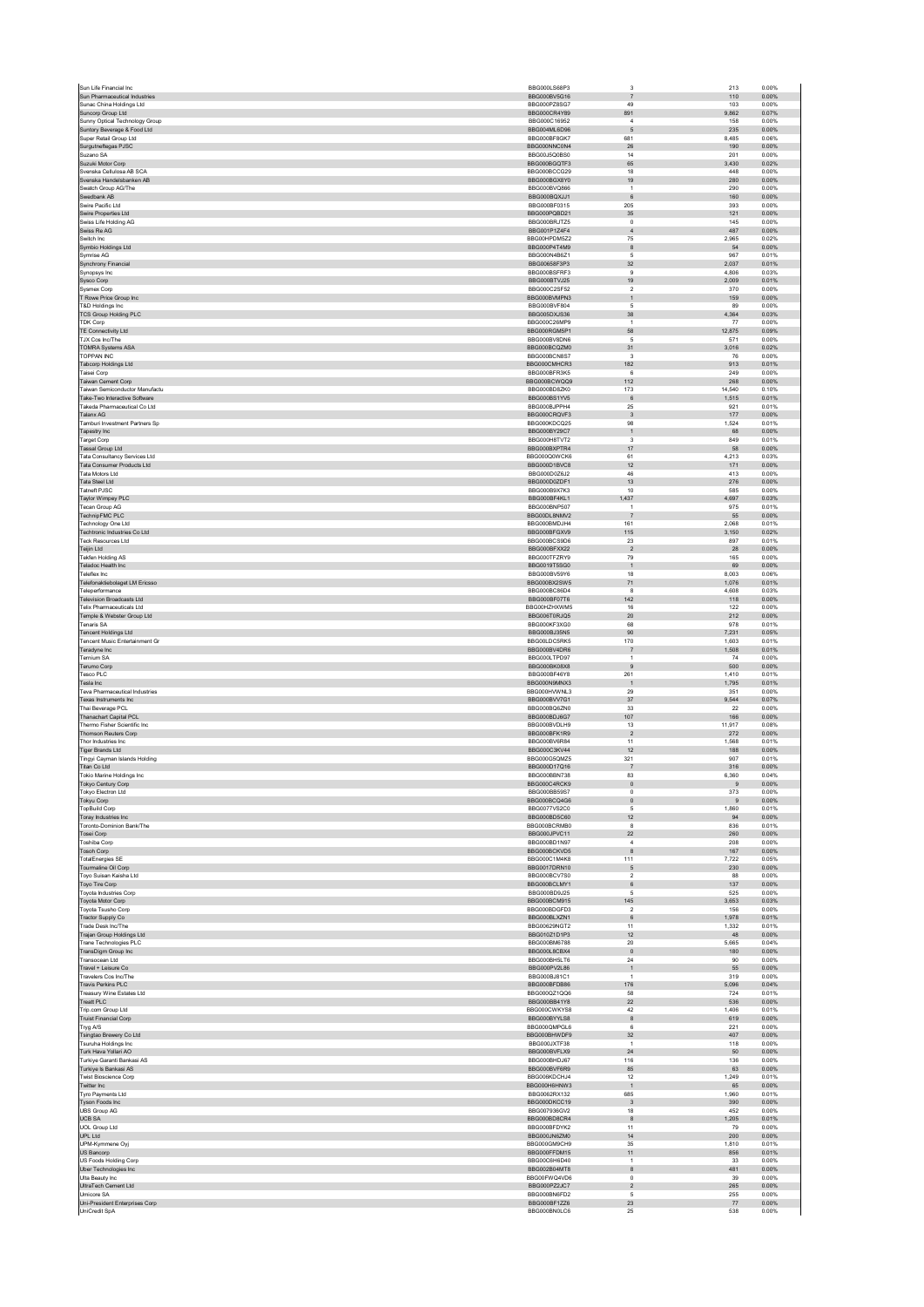| Unicharm Corp                                                | BBG000BDJH37                   | $\overline{7}$                 | 438<br>0.00%                       |  |
|--------------------------------------------------------------|--------------------------------|--------------------------------|------------------------------------|--|
| Unilever Indonesia Tbk PT<br>Unilever PLC                    | BBG000BFGJG7<br>BBG000C0M8X7   | 117<br>92                      | 46<br>0.00%<br>6,773<br>0.05%      |  |
| Union Pacific Corp                                           | BBG000BW3299                   | 34                             | 11,934<br>0.08%                    |  |
| Uniper SE                                                    | BBG007NDF7H0                   | $\mathbf 1$                    | 78<br>0.00%                        |  |
| Unipol Gruppo SpA                                            | BBG000BGHKH0                   | 40                             | 299<br>0.00%                       |  |
| UnipolSai Assicurazioni SpA<br>United Airlines Holdinas Inc. | BBG000BCR6X1<br>BBG000M65M61   | $22\,$<br>$\mathbf{3}$         | 86<br>0.00%<br>169<br>0.00%        |  |
| United Co RUSAL International                                | BBG000W4XX79                   | 62                             | 82<br>0.00%                        |  |
| United Malt Grp Ltd                                          | BBG00RMVY241                   | 22                             | 95<br>0.00%                        |  |
| <b>United Microelectronics Corp.</b>                         | BBG000BCWT65                   | 26                             | 85<br>0.00%                        |  |
| United Overseas Bank Ltd<br>United Parcel Service Inc.       | BBG000BFDWJ8<br>BBG000L9CV04   | 6<br>$\mathbf{3}$              | 166<br>0.00%<br>981<br>0.01%       |  |
| United Rentals Inc.                                          | BBG000BXMFC3                   | $\mathsf 3$                    | 1,471<br>0.01%                     |  |
| United Spirits Ltd                                           | BBG000KGJM66                   | $\bf8$                         | 141<br>0.00%                       |  |
| United Therapeutics Corp.                                    | BBG000BV4XJ1                   | $^{\circ}$                     | 20<br>0.00%                        |  |
| UnitedHealth Group Inc                                       | BBG000CH5208                   | 21                             | 14,266<br>0.10%                    |  |
| Unity Software Inc.<br>Universal Music Group NV              | BBG0056, IW5G6<br>BBG012J967J2 | 6<br>94                        | 1.201<br>0.01%<br>3,649<br>0.03%   |  |
| Unum Group                                                   | BBG000BW2QX0                   | 3                              | 98<br>0.00%                        |  |
| VF Corp                                                      | BBG000BWCKB6                   | $\mathbf{1}$                   | 0.00%<br>72                        |  |
| VK Co Ltd                                                    | BBG00178PGX3                   | 6                              | 96<br>0.00%                        |  |
| <b>VMware</b> Inc<br>Vale SA                                 | BBG000BC9938<br>BBG000BHNR86   | $\mathbf{1}$<br>103            | 207<br>0.00%<br>1,974<br>0.01%     |  |
| Valeo                                                        | BBG000BCGYJ8                   | $\sqrt{2}$                     | 101<br>0.00%                       |  |
| Valero Energy Corp                                           | BBG000BBGGQ1                   | $\overline{7}$                 | 674<br>0.00%                       |  |
| Valmet Oyj                                                   | BBG005PTLS84                   | $\overline{\mathbf{3}}$        | 197<br>0.00%                       |  |
| VanEck Gold Miners ETF/USA                                   | RRG000PLNQN7                   | 26                             | 1.139<br>0.01%                     |  |
| Vedanta Ltd<br>Veeco Instruments Inc                         | BBG000CZG8N8<br>BBG000BDCB28   | $\bf 24$<br>$\sqrt{2}$         | 153<br>0.00%<br>71<br>0.00%        |  |
| Veeva Systems Inc                                            | BBG001CGB489                   | $\circ$                        | 145<br>0.00%                       |  |
| Venator Materials PLC                                        | BBG00GNHP3Y0                   | 13                             | 45<br>0.00%                        |  |
| Ventia Services Group Pty Ltd                                | BBG00R6VRJV0                   | 1.944                          | 3.887<br>0.03%                     |  |
| VeriSign Inc                                                 | BBG000BGKHZ3                   | $\mathsf 0$                    | 144<br>0.00%                       |  |
| Verisk Analytics Inc<br>Vertex Pharmaceuticals Inc.          | BBG000BCZL41<br>BBG000C1S2X2   | $\mathbf 0$<br>$\overline{1}$  | 151<br>0.00%<br>290<br>0.00%       |  |
| Vestas Wind Systems A/S                                      | BBG000BJBK53                   | ${\bf 26}$                     | 1,096<br>0.01%                     |  |
| Via S/A                                                      | BBG000BWXYF9                   | 128                            | 166<br>0.00%                       |  |
| Viatris Inc                                                  | BBG00Y4RQNH4                   | $\overline{2}$                 | $32\,$<br>0.00%                    |  |
| Vibra Energia SA<br>Victoria's Secret & Co.                  | BBG00JC2B374<br>BBG01103B471   | 95<br>$\mathbf{1}$             | 503<br>0.00%<br>59<br>0.00%        |  |
| Vienna Insurance Group AG Wien                               | BBG000BJKZH7                   | $\sqrt{2}$                     | ${\bf 74}$<br>0.00%                |  |
| Vinci SA                                                     | BBG000BDXBJ7                   | $\overline{2}$                 | 255<br>0.00%                       |  |
| Vipshop Holdings Ltd                                         | BBG002NLDLV8                   | 33                             | 381<br>0.00%                       |  |
| Virgin Money UK PLC                                          | BBG00BNHGK82                   | 103                            | 340<br>0.00%                       |  |
| Visa Inc<br>Vistra Corp                                      | BBG000PSKYX7<br>BBG00DXDL6Q1   | 31<br>$13$                     | 9.161<br>0.06%<br>397<br>0.00%     |  |
| Viva Energy Group Ltd                                        | BBG00L7QFD67                   | 2.074                          | 4,873<br>0.03%                     |  |
| Vivendi SE                                                   | BBG000BC0R46                   | $\,9$                          | 173<br>0.00%                       |  |
| Volkswagen AG                                                | BBG000BCH458                   | 43                             | 12,397<br>0.09%                    |  |
| Volvo AB                                                     | BBG000BCH2F1                   | 12                             | 0.00%<br>376                       |  |
| Vonovia SE                                                   | BBG000BT0ZM1<br>BBG000BCWKD6   | 107<br>$\overline{1}$          | 8,083<br>0.06%<br>106<br>0.00%     |  |
| Voya Financial Inc<br>Vulcan Energy Resources Ltd            | BBG00KXSP9N5                   | 11                             | 112<br>0.00%                       |  |
| Vulcan Materials Co                                          | BBG000BWGYF8                   | 19                             | 5,472<br>0.04%                     |  |
| W R Berkley Corp                                             | BBG000BD1HP2                   | $\overline{1}$                 | 68<br>0.00%                        |  |
| WEG SA                                                       | BBG000BV7KG9                   | 87                             | 709<br>0.00%                       |  |
| WH Group Ltd<br>WPP PLC                                      | BBG00699M8Q7<br>BBG000BF6B57   | 179                            | 154<br>0.00%<br>169<br>0.00%       |  |
| WW Grainger Inc                                              | BBG000BKR1D6                   | $^{\rm 8}$<br>$\mathsf 0$      | 295<br>0.00%                       |  |
| Wacker Neuson SE                                             | BBG000C6GMF0                   | 9                              | 348<br>0.00%                       |  |
| Wal-Mart de Mexico SAB de CV                                 | BBG000BRQ507                   | 1,066                          | 5,452<br>0.04%                     |  |
| Walgreens Boots Alliance Inc                                 | BBG000BWLMJ4                   | 11                             | 767<br>0.01%                       |  |
| Walmart Inc                                                  | BBG000BWXBC2                   | 17                             | 3,343<br>0.02%                     |  |
| Walt Disney Co/The<br>Wan Hai Lines Ltd                      | BBG000BH4R78<br>BBG000GQF9B6   | 10<br>8                        | 2,094<br>0.01%<br>81<br>0.00%      |  |
| Wanhua Chemical Group Co Ltd                                 | BBG00709HM07                   | 5                              | 111<br>0.00%                       |  |
| Want Want China Holdings Ltd                                 | BBG000R588R3                   | 39                             | 49<br>0.00%                        |  |
| Warrior Met Coal Inc.                                        | BBG00GD1JMV4                   | 5                              | 163<br>0.00%                       |  |
| Wartsila OYJ Abp                                             | BBG000BS65Q9                   | 8                              | 151<br>0.00%                       |  |
| <b>Waste Connections Inc.</b><br>Waste Management Inc        | BBG000DZ8BC1<br>BBG000BWVSR1   | 9<br>8                         | 1.602<br>0.01%<br>1,832<br>0.01%   |  |
| Waters Corp                                                  | BBG000FQRVM3                   | $\mathbf{1}$                   | 317<br>0.00%                       |  |
| Webiet Ltd                                                   | BBG000C93BF2                   | 29                             | 150<br>0.00%                       |  |
| Weichai Power Co Ltd                                         | BBG000L8BY83                   | 81                             | 218<br>0.00%                       |  |
| Wells Fargo & Co                                             | BBG000BWQFY7                   | 107                            | 7.039<br>0.05%                     |  |
| Wesfarmers Ltd<br>West African Resources Ltd.                | BBG000BFJYW3<br>BBG000R17C94   | 115<br>75                      | 6,847<br>0.05%<br>99<br>0.00%      |  |
| West Fraser Timber Co Ltd                                    | BBG000BD1GP4                   | 14                             | 1.823<br>0.01%                     |  |
| West Japan Railway Co                                        | BBG000H5XXL7                   | 130                            | 7,465<br>0.05%                     |  |
| West Pharmaceutical Services I                               | BBG000BX24N8                   | $\mathbf 0$                    | 221<br>0.00%                       |  |
| Western Areas Ltd                                            | BBG000BWRT03                   | 46                             | 157<br>0.00%                       |  |
| Western Digital Corp<br>Western Union Co/The                 | BBG000BWNFZ9<br>BBG000BB5373   | 5<br>12                        | 424<br>0.00%<br>293<br>0.00%       |  |
| Westgold Resources Ltd                                       | BBG000BG27F7                   | 80                             | 163<br>0.00%                       |  |
| Westlake Corp                                                | BBG000PXZFW2                   | $^{\circ}$                     | 55<br>0.00%                        |  |
| Westpac Banking Corp                                         | BBG000D0JD23                   | 1,287                          | 27,470<br>0.19%                    |  |
| Westrock Co                                                  | BBG008NXC572                   | 30                             | 1,836<br>0.01%                     |  |
| Wharf Holdings Ltd/The<br>Wharf Real Estate Investment C     | BBG000BD5H69<br>BBG00J76TKS1   | 28<br>62                       | 119<br>0.00%<br>433<br>0.00%       |  |
| Wheaton Precious Metals Corp                                 | BBG000BJCC41                   | $\overline{7}$                 | 395<br>0.00%                       |  |
| <b>Whirlpool Corp</b>                                        | BBG000BWSV34                   | $\overline{1}$                 | 225<br>0.00%                       |  |
| Wickes Group PLC                                             | BBG00ZVX07Y2                   | 154                            | 679<br>0.00%                       |  |
| Williams-Sonoma Inc.<br>Willis Towers Watson PLC             | BBG000FSMWC3<br>BBG000DB3KT1   | $\overline{1}$<br>$29\,$       | 0.00%<br>128<br>9,477<br>0.07%     |  |
| Wilmar International Ltd                                     | BBG000BM10Z8                   | 26                             | 111<br>0.00%                       |  |
| WiseTech Global Ltd                                          | BBG00CJZ0G09                   | 192                            | 11,264<br>0.08%                    |  |
| Wix.com Ltd                                                  | BBG005CM7J89                   | $\circ$                        | 86<br>0.00%                        |  |
| Wolters Kluwer NV<br>Woodside Petroleum Ltd                  | BBG000BCHRW7                   | 10                             | 1.580<br>0.01%                     |  |
| Woolworths Group Ltd                                         | BBG000B9XBS6<br>BBG000BF9Z06   | 552<br>283                     | 12,112<br>0.08%<br>10,750<br>0.07% |  |
| Woori Financial Group Inc                                    | BBG00LLPTRV9                   | 8                              | 0.00%<br>110                       |  |
| Worldline SA/France                                          | BBG006N9S3T3                   | $\overline{2}$                 | 164<br>0.00%                       |  |
| Worley Ltd                                                   | BBG000F1Q350                   | 443                            | 4.714<br>0.03%                     |  |
| Wuestenrot & Wuerttembergische                               | BBG000C23MM5<br>BBG00DY65RX9   | $\sqrt{4}$<br>$\overline{a}$   | 117<br>0.00%<br>185<br>0.00%       |  |
| Wuliangye Yibin Co Ltd<br>Wuxi Biologics Cayman Inc          | BBG00GTY47H0                   | 13                             | 219<br>0.00%                       |  |
| X5 Retail Group NV                                           | BBG000DSM6V1                   | 18                             | 660<br>0.00%                       |  |
| XP Inc                                                       | BBG012PQXTR0                   | $\mathbf{1}$                   | 40<br>0.00%                        |  |
| XPO Logistics Inc                                            | BBG000L5CJF3                   | $\mathsf 0$                    | 29<br>0.00%                        |  |
| Xero Ltd<br><b>Xerox Holdings Corp</b>                       | BBG003LRCPZ3<br>BBG00NNG2ZJ8   | 135<br>$\bf{4}$                | 19,112<br>0.13%<br>0.00%<br>111    |  |
| Xiaomi Corp                                                  | BBG00KVTBY91                   | 88                             | 294<br>0.00%                       |  |
| Xinyi Glass Holdings Ltd                                     | BBG000LG6G08                   | 30                             | 104<br>0.00%                       |  |
| Yakult Honsha Co Ltd                                         | BBG000BCSQK0                   | $\sqrt{2}$                     | 162<br>0.00%                       |  |
| Yamada Holdings Co Ltd                                       | BBG000BL6414                   | 37                             | 176<br>0.00%                       |  |
| Yamaha Motor Co Ltd<br>Yamazaki Baking Co Ltd                | BBG000BDDSG5<br>BBG000BCSDX5   | $_{\rm 3}$<br>$\overline{2}$   | 96<br>0.00%<br>29<br>0.00%         |  |
| Yandex NV                                                    | BBG001NVJ6W4                   | 25                             | 2.040<br>0.01%                     |  |
| Yang Ming Marine Transport Cor                               | BBG000BJR7Y3                   | $23\,$                         | 140<br>0.00%                       |  |
| Yankuang Energy Group Co Ltd                                 | BBG000BKZ1H3                   | 56                             | 154<br>0.00%                       |  |
| Yapi ve Kredi Bankasi AS<br>Yara International ASA           | BBG000BVFT99                   | 147<br>$\overline{\mathbf{3}}$ | 51<br>0.00%<br>225<br>0.00%        |  |
| Yihai International Holding Lt                               |                                |                                | 48<br>0.00%                        |  |
|                                                              | BBG000KDG7R6<br>BBG00D7FS688   | 8                              |                                    |  |
| Yue Yuen Industrial Holdings L                               | BBG000BG82F2                   | $20\,$                         | $47\,$<br>0.00%                    |  |
| Yuhan Corp                                                   | BBG000BDQQP5                   | $\overline{5}$                 | 344<br>0.00%                       |  |
| Yum China Holdings Inc                                       | BBG00B8N0HG1                   | 40                             | 2,769<br>0.02%                     |  |
| Yum! Brands Inc                                              | BBG000BH3GZ2                   | $\boldsymbol{9}$               | 1,796<br>0.01%                     |  |
| ZTE Corp                                                     | BBG000FK8474<br>BBG00DY7QWH1   | 25<br>$\bf{4}$                 | 94<br>0.00%<br>160<br>0.00%        |  |
| ZTO Express Cayman Inc<br>Zalando SE                         | BBG001XVXHF2                   | $\mathbf 0$                    | 55<br>0.00%                        |  |
| Zebra Technologies Corp                                      | BBG000CC7LQ7                   | $\overline{2}$                 | 1,540<br>0.01%                     |  |
| Zenkoku Hosho Co Ltd                                         | BBG000C0PPJ2                   | $\mathbf 5$                    | 277<br>0.00%                       |  |
| Zijin Mining Group Co Ltd<br>Zillow Group Inc                | BBG000DCTP29<br>BBG009NRSWJ4   | 74<br>$\mathbf 1$              | 121<br>0.00%<br>102<br>0.00%       |  |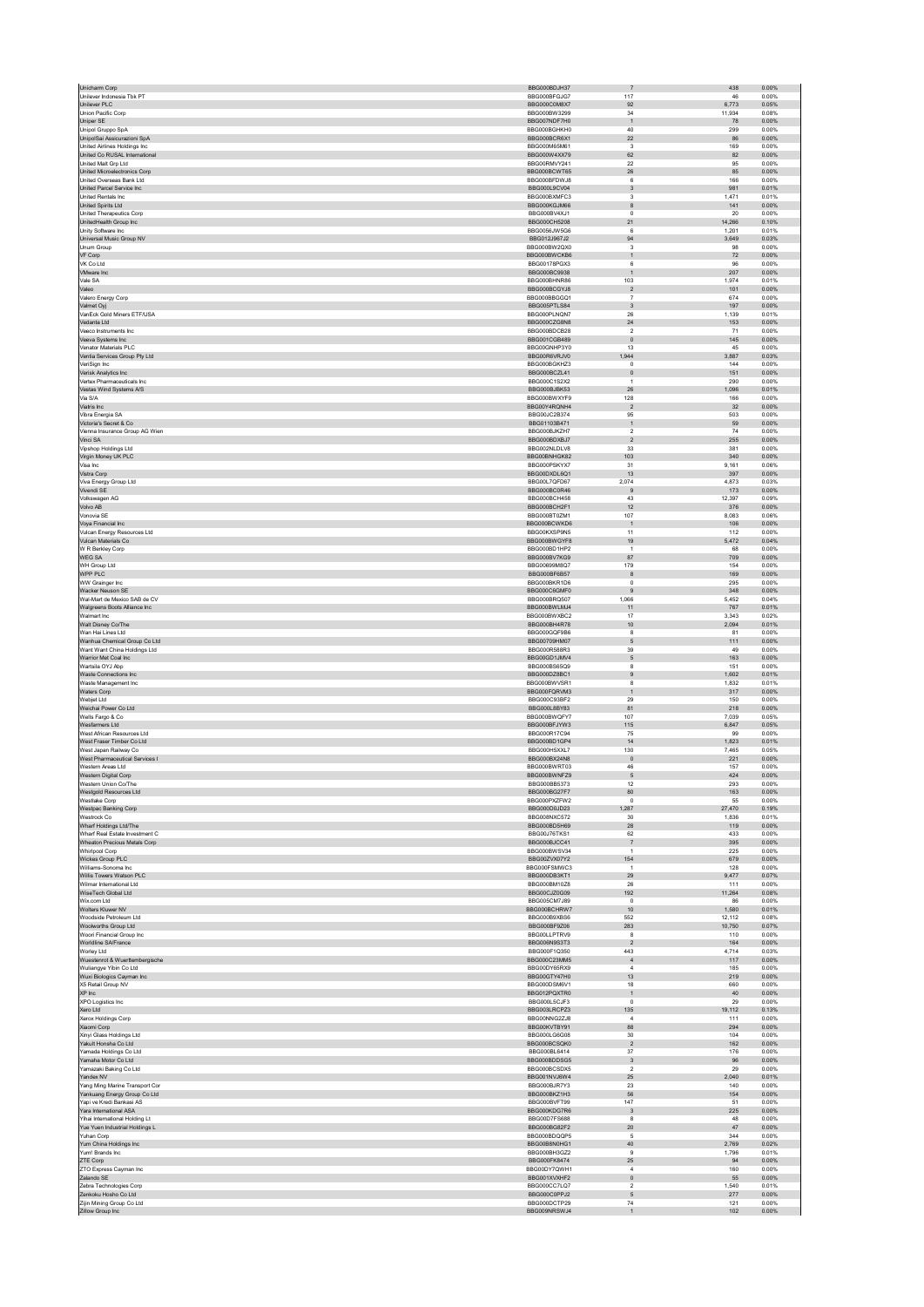| Zimmer Biomet Holdings Inc                                                           | BBG000BKPL53                 | $\circ$                      | 31                  | 0.00%                  |
|--------------------------------------------------------------------------------------|------------------------------|------------------------------|---------------------|------------------------|
| Zions Bancorp NA                                                                     | BBG000BX9WL1                 | 18                           | 1.548               | 0.01%                  |
| Zip Co Ltd                                                                           | BBG000PX4996                 | 37                           | 159                 | 0.00%                  |
| Zoetis Inc.                                                                          | BBG0039320N9                 | 16                           | 5,307               | 0.04%                  |
| Zoominfo Technologies Inc.                                                           | BBG00S1HJ3M8                 | 15                           | 1.303               | 0.01%                  |
| Zurich Insurance Group AG                                                            | BBG000DM6PM0                 | ${\bf 28}$                   | 16,651              | 0.12%                  |
| a2 Milk Co Ltd/The                                                                   | BBG0089XM0W0                 | 449                          | 2.453               | 0.02%                  |
| abrdn plc                                                                            | BBG000N2C023                 | $23\,$                       | 102                 | 0.00%                  |
| adidas AG                                                                            | BBG000FR1Q22                 | $\overline{\mathbf{3}}$      | 1,349               | 0.01%                  |
| carsales.com Ltd                                                                     | BBG000CJYVC5                 | 306                          | 7.681               | 0.05%                  |
| eBay Inc                                                                             | BBG000C43RR5                 | 12                           | 1,092               | 0.01%                  |
| iA Financial Corp Inc                                                                | BBG00K6988R4                 | $\overline{1}$               | 65                  | 0.00%                  |
| iHeartMedia Inc                                                                      | BBG00P2FSNZ9                 | $\,0\,$                      | $\overline{1}$      | 0.00%                  |
| ioneer Ltd                                                                           | BBG000TS1VS6                 | 181                          | 144                 | 0.00%                  |
| nib holdings Ltd/Australia                                                           | BBG000TS8052                 | 754                          | 5.287               | 0.04%                  |
| oOh!media Ltd                                                                        | BBG007N467L5                 | $47\,$                       | 80                  | 0.00%                  |
| salesforce.com Inc.                                                                  | BBG000BN2DC2                 | 18                           | 6.176               | 0.04%                  |
| thyssenkrupp AG                                                                      | BBG000BHPST9                 | $\overline{2}$               | 25                  | 0.00%                  |
| voestalpine AG<br><b>Total</b>                                                       | BBG000FJH743                 | 23                           | 1,140<br>3.333.041  | 0.01%<br>22.91%        |
| <b>UNLISTED EQUITY</b>                                                               |                              |                              |                     |                        |
| Investment in non-associated entities;                                               |                              |                              |                     |                        |
| Held directly or by associated entities or by PSTs<br>Externally managed             |                              |                              |                     |                        |
| Name of Fund Manager<br><b>IHS Markit Ltd</b>                                        |                              |                              | Value (AUD)<br>238  | Weighting (%)<br>0.00% |
| Lendi Pty Ltd<br>Schroder International Selection Fund - Emerging Markets Equity     |                              |                              | 2,490               | 0.02%                  |
| Alpha<br>Schroder ISF Global Equity                                                  |                              |                              | 20,360<br>55,636    | 0.14%<br>0.39%         |
| Afterpay Touch Group Ltd<br>Class Ltd                                                |                              |                              | 19,552<br>13        | 0.14%<br>0.00%         |
| McAfee Corp<br>Schroder ISF QEP Global ESG                                           |                              |                              | 54<br>12.054        | 0.00%<br>0.08%         |
| Xilinx Inc                                                                           |                              |                              | 1,614               | 0.01%                  |
| Royal Dutch Shell PLC<br>Schroder International Selection Fund - Asian Equity Yield  |                              |                              | 3.871<br>15,786     | 0.03%<br>0.11%         |
| Santander Consumer USA Holdings Inc<br>Doosan Heavy Industries & Construction Co Ltd |                              |                              | 151<br>$\mathbf{1}$ | 0.00%<br>0.00%         |
| Nedbank Group Ltd<br><b>BHP Billiton PLC</b>                                         |                              |                              | $16\,$<br>2.448     | 0.00%<br>0.02%         |
| MMC Norilsk Nickel PJSC<br>CIT Group Inc                                             |                              |                              | 535<br>63           | 0.00%<br>0.00%         |
| Athene Holding Ltd<br><b>HollyFrontier Corp</b>                                      |                              |                              | 102<br>50           | 0.00%<br>0.00%         |
| Sberbank of Russia PJSC<br>ICA Gruppen AB                                            |                              |                              | 181<br>255          | 0.00%<br>0.00%         |
| Cordiant Digital Infrastructure Ltd                                                  |                              |                              | 1,093               | 0.01%                  |
| <b>Total</b>                                                                         |                              |                              | 136,561             | 0.95%                  |
| <b>LISTED PROPERTY#</b><br>Name/kind of investment item                              | <b>Security Identifier</b>   | <b>Units held</b>            | Value (AUD)         | Weighting (%)          |
| Abacus Property Group                                                                | BBG000BSY5T5                 | 33                           | 125                 | 0.00%                  |
| Alexandria Real Estate Equitie                                                       | BBG000BC33T9                 | 32                           | 9.732               | 0.07%                  |
| American Campus Communities In                                                       | BBG000M9KP89                 | 60                           | 4,733               | 0.03%                  |
| American Tower Corp                                                                  | BBG000B9XYV2                 | 28                           | 11,341              | 0.08%                  |
| Arena REIT                                                                           | BBG004K7CX70                 | 64                           | 316                 | 0.00%                  |
| Assura PLC                                                                           | BBG000CPPKR9                 | 2,902                        | 3,773               | 0.03%                  |
| AvalonBay Communities Inc.                                                           | BBG000BLPBL5                 | $\overline{1}$               | 427                 | 0.00%                  |
| <b>BBGI Global Infrastructure SA</b>                                                 | BBG002B287V0                 | 998                          | 3,266               | 0.02%                  |
| <b>BWP Trust</b>                                                                     | BBG000C5PJD1                 | 92                           | 381                 | 0.00%                  |
| <b>Big Yellow Group PLC</b>                                                          | BBG000BJYJG9                 | 195                          | 6.200               | 0.04%                  |
| Bluefield Solar Income Fund Lt                                                       | BBG004RV8H70                 | 875                          | 2,027               | 0.01%                  |
| <b>Boston Properties Inc.</b>                                                        | BBG000BS5CM9                 | $\overline{2}$               | 287                 | 0.00%                  |
| British Land Co PLC/The                                                              | BBG000BD7DW7                 | $\overline{2}$               | $16\,$              | 0.00%                  |
| Camden Property Trust                                                                | BBG000BB0V03                 | 25                           | 6,156               | 0.04%                  |
| Canadian Apartment Properties                                                        | BBG000BGHJ83                 | 105                          | 6.837               | 0.05%                  |
| CapitaLand Integrated Commerci                                                       | BBG000HR2RM5                 | 99                           | 206                 | 0.00%                  |
| Centuria Capital Group                                                               | BBG00DZQQRX1                 | 109                          | 382                 | 0.00%                  |
| Centuria Industrial REIT                                                             | BBG003Q1QNZ5                 | $46\,$                       | 192                 | 0.00%                  |
| Centuria Office REIT                                                                 | BBG007HV7954                 | 35                           | 83                  | 0.00%                  |
| Charter Hall Group                                                                   | BBG000FJ5657                 | 38                           | 773                 | 0.01%                  |
| Charter Hall Long Wale REIT                                                          | BBG00DY7NVH6                 | 51                           | 255                 | 0.00%                  |
| Charter Hall Retail REIT                                                             | BBG000KWGX79                 | 43                           | 183                 | 0.00%                  |
| Charter Hall Social Infrastruc                                                       | BBG000PRQLD3                 | 66                           | 273                 | 0.00%                  |
| Cofinimmo SA                                                                         | BBG000DXV7K0                 | 21                           | 4,574               | 0.03%                  |
| Covivio                                                                              | BBG000BJ2HD1                 | $\overline{0}$               | 43                  | 0.00%                  |
| Cromwell Property Group                                                              | BBG000BYDS97                 | 110                          | 96                  | 0.00%                  |
| Crown Castle International Cor                                                       | BBG000FV1Z23                 | 33                           | 9.359               | 0.07%                  |
| CubeSmart                                                                            | BBG000HF28Q9                 | 129                          | 10,072              | 0.07%                  |
| CyrusOne Inc                                                                         | BBG0038V5TX1                 | $\overline{7}$               | 912                 | 0.01%                  |
| Daiwa House REIT Investment Co.                                                      | BBG000DD3HR6                 | $\circ$                      | 129                 | 0.00%                  |
| Derwent London PLC                                                                   | BBG000BDFV58                 | 93                           | 5,893               | 0.04%                  |
| Dexus                                                                                | <b>BBG011KHG482</b>          | 88                           | 977                 | 0.01%                  |
| Dexus Convenience Retail REIT                                                        | BBG00H1LLJ27                 | 13                           | 46                  | 0.00%                  |
| Dexus Industria REIT                                                                 | BBG005KPLPB9                 | 18                           | 62                  | 0.00%                  |
| <b>Digital Realty Trust Inc.</b>                                                     | BBG000Q5ZRM7                 | $\overline{2}$               | 484                 | 0.00%                  |
| Duke Realty Corp                                                                     | BBG000BHD8S7                 | $\mathbf{3}$                 | 297                 | 0.00%                  |
| Elanor Commercial Property Fun                                                       | BBG00QT8WBP6                 | 27                           | 30                  | 0.00%                  |
| Equinix Inc                                                                          | BBG000MBDGM6                 | $20\,$                       | 23,728              | 0.17%                  |
| Equity LifeStyle Properties In                                                       | BBG000BB7SX7                 | 62                           | 7,439               | 0.05%                  |
| <b>Equity Residential</b>                                                            | BBG000BG8M31                 | 92                           | 11.474              | 0.08%                  |
| Essex Property Trust Inc                                                             | BBG000CGJMB9                 | 34                           | 16,273              | 0.11%                  |
| Extra Space Storage Inc                                                              | BBG000PV27K3                 | $\overline{1}$               | 300                 | 0.00%                  |
| Federal Realty Investment Trus                                                       | BBG000BJVN28                 | $44\,$                       | 8,278               | 0.06%                  |
| Fibra Uno Administracion SA de                                                       | BBG001F4V2C0                 | 17                           | 25                  | 0.00%                  |
| GCP Infrastructure Investments                                                       | BBG000BL2KX7                 | 3.435                        | 6.936               | 0.05%                  |
| <b>GDI Property Group</b>                                                            | BBG001J2N6K1                 | 73                           | 81                  | 0.00%                  |
| <b>GPT Group/The</b>                                                                 | BBG000BBTG05                 | 156                          | 844                 | 0.01%                  |
| Gecina SA                                                                            | BBG000BC2R35                 | $\,$ 0                       | 51                  | 0.00%                  |
| Goodman Group                                                                        | BBG000QT5K61                 | 138                          | 3.655               | 0.03%                  |
| Greencoat UK Wind PLC/Funds                                                          | BBG0043PV6Q6                 | 7,864                        | 20.599              | 0.14%                  |
| Growthpoint Properties Austral                                                       | BBG000NM50P2                 | $\sqrt{24}$                  | 106                 | 0.00%                  |
| Healthcare Trust of America In                                                       | BBG000PRJCX9                 | 61                           | 2,797               | 0.02%                  |
| <b>Healthpeak Properties Inc.</b>                                                    | BBG000BKYDP9                 | 191                          | 9,469               | 0.07%                  |
| Home Consortium Ltd                                                                  | BBG013KLVRC6                 | 44                           | 346                 | 0.00%                  |
| HomeCo Daily Needs REIT                                                              | BBG00XVDH1K1                 | 40                           | 64                  | 0.00%                  |
| Host Hotels & Resorts Inc                                                            | BBG000BL8804                 | 303                          | 7,256               | 0.05%                  |
| <b>Hotel Property Investments</b>                                                    | BBG000PWTZX6                 | 16                           | 59                  | 0.00%                  |
| Ingenia Communities Group                                                            | BBG000BJ32Z9                 | 64                           | 398                 | 0.00%                  |
| Inmobiliaria Colonial Socimi S                                                       | BBG000BR8552                 | 17                           | 221                 | 0.00%                  |
| Invitation Homes Inc.                                                                | BBG00FQH6BS9                 | 327                          | 20.415              | 0.14%                  |
| Iron Mountain Inc                                                                    | BBG000KCZPC3                 | $\overline{4}$               | 298                 | 0.00%                  |
| Irongate Group                                                                       | BBG00P2JPR94                 | 38                           | 66                  | 0.00%                  |
| Japan Metropolitan Fund Invest                                                       | BBG000BLFT55                 | $\,0\,$                      | 71                  | 0.00%                  |
| Kilroy Realty Corp                                                                   | BBG000BLMXN8                 | 95                           | 8,671               | 0.06%                  |
| Kimco Realty Corp                                                                    | BBG000CN3S73                 | 480                          | 16.267              | 0.11%                  |
| Klepierre SA                                                                         | BBG000BDX939                 | 155                          | 5,061               | 0.04%                  |
| Land Securities Group PLC                                                            | BBG000BDPHS3                 | 13                           | 183                 | 0.00%                  |
| Link REIT                                                                            | BBG000P9D267                 | 748                          | 9,063               | 0.06%                  |
| Macerich Co/The                                                                      | BBG000BL9C59                 | $\overline{\mathbf{3}}$      | 60                  | 0.00%                  |
| Medical Properties Trust Inc                                                         | BBG000BGRB25                 | $\overline{3}$               | 114                 | 0.00%                  |
| Mid-America Apartment Communit                                                       | BBG000BLMY92                 | $\mathbf{1}$                 | 347                 | 0.00%                  |
| Mirvac Group                                                                         | BBG000BK3JL4                 | 1,907                        | 5,550               | 0.04%                  |
| National Storage REIT                                                                | BBG005M8TBY3                 | 1,007                        | 2,679               | 0.02%                  |
| Nippon Building Fund Inc                                                             |                              | $\mathbb O$                  | 99                  | 0.00%                  |
| Nippon Prologis REIT Inc.<br>Nomura Real Estate Master Fund                          | BBG000HG80M2                 |                              |                     |                        |
|                                                                                      | BBG003TFHQK0                 | $\overline{1}$               | 6.843               | 0.05%                  |
|                                                                                      | BBG009XZY7T2                 | $\mathbf 0$                  | 74                  | 0.00%                  |
| Prologis Inc.                                                                        | BBG000B9Z0J8                 | 139                          | 32.287              | 0.22%                  |
| Public Storage                                                                       | BBG000BPPN67                 | $12\,$                       | 6,219               | 0.04%                  |
| RAM Essential Services Propert                                                       | BBG012NNBB29                 | 44                           | $44\,$              | 0.00%                  |
|                                                                                      | BBG000BG7L34                 | 65                           | 3.621               | 0.03%                  |
| Rayonier Inc<br>Realty Income Corp<br>Regency Centers Corp                           | BBG000DHPN63<br>BBG000BL46Q4 | $\sqrt{4}$<br>$\overline{2}$ | 439<br>206          | 0.00%<br>0.00%         |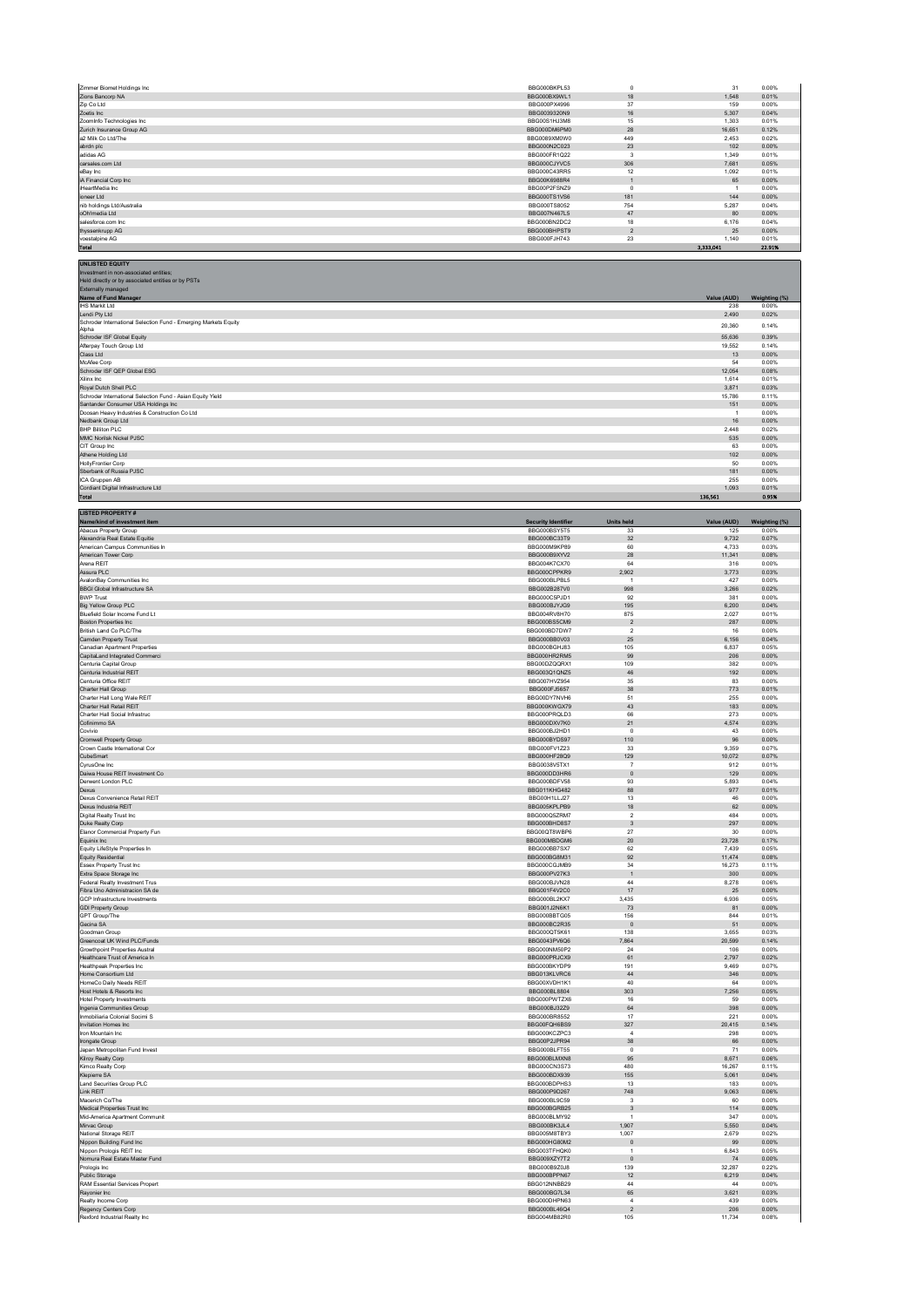| Rural Funds Group                                                                                                                              | BBG005ZQ5M44               | 30                      | 96                 | 0.00%                  |
|------------------------------------------------------------------------------------------------------------------------------------------------|----------------------------|-------------------------|--------------------|------------------------|
| SBA Communications Corp                                                                                                                        | BBG000D2M0Z7               | $\mathbf{1}$            | 489                | 0.00%                  |
| SL Green Realty Corp                                                                                                                           | BBG000BVP5P2               | 8                       | 830                | 0.01%                  |
| Scentre Group                                                                                                                                  | BBG0064P2D05               | 2,859                   | 9,035              | 0.06%                  |
| Segro PLC                                                                                                                                      | BBG000BF1HY7               | 267                     | 7,139              | 0.05%                  |
| Shaftesbury PLC                                                                                                                                | BBG000BF1332               | 800                     | 9.171              | 0.06%                  |
| Shopping Centres Australasia P                                                                                                                 | BBG003GQCDD2               | 91                      | 271                | 0.00%                  |
| Simon Property Group Inc.                                                                                                                      | BBG000BJ2D31               | $\overline{a}$          | 788                | 0.01%                  |
| Stockland                                                                                                                                      | BBG000BC24D5               | 503                     | 2,133              | 0.01%                  |
| Sun Communities Inc                                                                                                                            | BBG000BLJWF3               | $\overline{1}$          | 277                | 0.00%                  |
| Terreno Realty Corp                                                                                                                            | BBG000PV3J62               | 16                      | 1.903              | 0.01%                  |
| UDR Inc                                                                                                                                        | BBG000C41023               | $\sqrt{2}$              | 187                | 0.00%                  |
| UNITE Group PLC/The                                                                                                                            | BBG000BWQ5J6               | 133                     | 2,759              | 0.02%                  |
| Unibail-Rodamco-Westfield                                                                                                                      | BBG00L16FN29               | 1,907                   | 9,265              | 0.06%                  |
| Urban Edge Properties                                                                                                                          | BBG006BFYQN0               | 210                     | 5,497              | 0.04%                  |
| Urban Logistics REIT PLC                                                                                                                       | BBG00CJT80V6               | 1.022                   | 3.561              | 0.02%                  |
| VICI Properties Inc                                                                                                                            | BBG00HVVB499               | $\boldsymbol{9}$        | 364                | 0.00%                  |
| Ventas Inc.                                                                                                                                    | BBG000FRVHB9               | $\overline{4}$          | 306                | 0.00%                  |
| <b>Vicinity Centres</b>                                                                                                                        | BBG000HH1RP5               | 1,116                   | 1,887              | 0.01%                  |
| Vornado Realty Trust                                                                                                                           | BBG000BWHD54               | $\mathbf 3$             | 176                | 0.00%                  |
| WP Carey Inc                                                                                                                                   | BBG000BCQM58               | $\overline{2}$          | 178                | 0.00%                  |
| Warehouses De Pauw CVA                                                                                                                         | BBG000BXFW61               | 84                      | 5,510              | 0.04%                  |
| Waypoint REIT Ltd                                                                                                                              | BBG00D9Z8FS2               | 126                     | 357                | 0.00%                  |
| Welltower Inc                                                                                                                                  | BBG000BKY1G5               | 140                     | 16,546             | 0.12%                  |
| Weyerhaeuser Co                                                                                                                                | BBG000BX3BL3               | $\boldsymbol{9}$        | 505                | 0.00%<br>2.93%         |
| <b>Total</b>                                                                                                                                   |                            |                         | 420,978            |                        |
| <b>UNLISTED PROPERTY</b><br>Investment in non-associated entities;<br>Held directly or by associated entities or by PSTs<br>Externally managed |                            |                         |                    |                        |
| Name of Fund Manager<br>Aventus Retail Property Fund Ltd                                                                                       |                            |                         | Value (AUD)<br>126 | Weighting (%)<br>0.00% |
| Barwon                                                                                                                                         |                            |                         | 144,607            | 1.01%                  |
| APN Development Fund 2<br>Vicinity                                                                                                             |                            |                         | 5,124<br>266,112   | 0.04%<br>1.85%         |
| AMP<br><b>Total</b>                                                                                                                            |                            |                         | 276,234<br>692,204 | 1.92%<br>4.82%         |
|                                                                                                                                                |                            |                         |                    |                        |
| <b>LISTED INFRASTRUCTURE</b><br>Name/kind of investment item                                                                                   | <b>Security Identifier</b> | <b>Units held</b>       | Value (AUD)        | Weighting (%)          |
| A2A SpA                                                                                                                                        | BBG000BFQXY5               | 2,709                   | 7,288              | 0.05%                  |
| AGL Energy Ltd                                                                                                                                 | BBG000KB8C89               | 51                      | 315                | 0.00%                  |
| APA Group                                                                                                                                      | BBG000BC42W6               | 656                     | 6,602              | 0.05%                  |
| AT&T Inc                                                                                                                                       | BBG000BSJK37               | 69                      | 2,341              | 0.02%                  |
| Acciona SA                                                                                                                                     | BBG000BMJCK9               | $^{\circ}$              | 62                 | 0.00%                  |
| Adani Ports & Special Economic                                                                                                                 | BBG000L4ZG49               | 21                      | 280                | 0.00%                  |
| Adani Total Gas Ltd                                                                                                                            | BBG005MVWTN1               | 13                      | 415                | 0.00%                  |
| Adani Transmission Ltd                                                                                                                         | BBG008396QB3               | 11                      | 358                | 0.00%                  |
| Advanced Info Service PCL                                                                                                                      | BBG000BL8TQ0               | $74\,$                  | 702                | 0.00%                  |
| Aena SME SA                                                                                                                                    | BBG003T4Y470               | $17\,$                  | 3.628              | 0.03%                  |
| Algonquin Power & Utilities Co                                                                                                                 | BBG000BLZFL5               | 8                       | 162                | 0.00%                  |
| Alliant Energy Corp                                                                                                                            | BBG000DW4Q75               | 3                       | 263                | 0.00%                  |
| Ameren Corp                                                                                                                                    | BBG000B9X8C0               | $\sqrt{2}$              | 273                | 0.00%                  |
| America Movil SAB de CV                                                                                                                        | BBG000CYPVX9               | 1,190                   | 1,903              | 0.01%                  |
| American Electric Power Co Inc.                                                                                                                | BBG000BB9KF2               | 18                      | 2.207              | 0.02%                  |
| American Water Works Co Inc                                                                                                                    | BBG000TRJ294               | $\bf8$                  | 2,089              | 0.01%                  |
| Atlantia SpA                                                                                                                                   | BBG000PW1303               | 11                      | 303                | 0.00%                  |
| Atlas Arteria Ltd                                                                                                                              | BBG000BCT4P3               | 697                     | 4,822              | 0.03%                  |
| Atmos Energy Corp                                                                                                                              | BBG000BRNGM2               | 13                      | 1,889              | 0.01%                  |
| Auckland International Airport                                                                                                                 | BBG000K0S531               | 19                      | 139                | 0.00%                  |
| Aussie Broadband Ltd                                                                                                                           | BBG001Y03WG8               | $\sqrt{24}$             | 115                | 0.00%                  |
| Avangrid Inc                                                                                                                                   | BBG00B8NWRF5               | 119                     | 8,172              | 0.06%                  |
| Axiata Group Bhd                                                                                                                               | BBG000NXP8K4               | 14                      | 19                 | 0.00%                  |
| BCE Inc                                                                                                                                        | BBG000DQ7170               | $\,6\,$                 | 409                | 0.00%                  |
| BT Group PLC                                                                                                                                   | BBG000C05R82               | 264                     | 832                | 0.01%                  |
| Bharti Airtel Ltd                                                                                                                              | BBG000DX1FT6               | 112                     | 1,423              | 0.01%                  |
| CCR SA                                                                                                                                         | BBG000LVGQW7               | 70                      | 202                | 0.00%                  |
| CK Infrastructure Holdings Ltd                                                                                                                 | BBG000H3CDH4               | 39                      | 346                | 0.00%                  |
| <b>CLP Holdings Ltd</b>                                                                                                                        | BBG000BDV566               | 76                      | 1,058              | 0.01%                  |
| CMS Energy Corp                                                                                                                                | BBG000BFVXX0               | $\overline{\mathbf{3}}$ | 308                | 0.00%                  |
| COSCO SHIPPING Energy Transpor                                                                                                                 | BBG000BLPS92               | 89                      | 47                 | 0.00%                  |
| CPFL Energia SA                                                                                                                                | BBG000Q99216               | 22                      | 145                | 0.00%                  |
| Canadian Utilities Ltd                                                                                                                         | BBG000BYDP11               | $\overline{2}$          | 72                 | 0.00%                  |
| Cellnex Telecom SA                                                                                                                             | BBG008G74Z89               | 83                      | 6,666              | 0.05%                  |
| CenterPoint Energy Inc                                                                                                                         | BBG000FDBX90               | $\overline{7}$          | 260                | 0.00%                  |
| Centrais Eletricas Brasileiras                                                                                                                 | BBG000BDG493               | $\overline{7}$          | 55                 | 0.00%                  |
| Centrica PLC                                                                                                                                   | BBG000BPFPZ1               | 396                     | 527                | 0.00%                  |
| Cheniere Energy Inc                                                                                                                            | BBG000C3HSR0               | 61                      | 8,451              | 0.06%                  |
| China Gas Holdings Ltd                                                                                                                         | BBG000C2ZS65               | 54                      | 155                | 0.00%                  |
| China Merchants Port Holdings                                                                                                                  | BBG000BGBQC8               | 24                      | 60                 | 0.00%                  |
| China Mobile Ltd                                                                                                                               | BBG000BZWNT2               | 41                      | 336                | 0.00%                  |
| China Resources Gas Group Ltd                                                                                                                  | BBG000DP29N2               | 22                      | 171                | 0.00%                  |
| China Suntien Green Energy Cor                                                                                                                 | BBG001657YZ9               | 95                      | 102                | 0.00%                  |
| China Telecom Corp Ltd                                                                                                                         | BBG000BL05Q0               | 166                     | 76                 | 0.00%                  |
| China Tower Corp Ltd                                                                                                                           | BBG00LD1QR26               | 571                     | 87                 | 0.00%                  |
| China Unicom Hong Kong Ltd                                                                                                                     | BBG000DZ05Z7               | 366                     | 252                | 0.00%                  |
| Chorus Ltd                                                                                                                                     | BBG00282P8M3               | 67                      | 448                | 0.00%                  |
| Chubu Electric Power Co Inc                                                                                                                    | BBG000BNBHR7               | 52                      | 751                | 0.01%                  |
| Chugoku Electric Power Co Inc/                                                                                                                 | BBG000BNC5C8               | $\sqrt{2}$              | 26                 | 0.00%                  |
| Chunghwa Telecom Co Ltd                                                                                                                        | BBG000D2FM87               | 227                     | 1,316              | 0.01%                  |
| Consolidated Edison Inc                                                                                                                        | BBG000BHLYS1               | 73                      | 8,538              | 0.06%                  |
| Contact Energy Ltd                                                                                                                             | BBG00B2W76N6               | 53                      | 410                | 0.00%                  |
| DHT Holdings Inc.                                                                                                                              | BBG000G3RXX7               | 90                      | 642                | 0.00%                  |
| DT Midstream Inc                                                                                                                               | BBG0112Z58J3               | $\mathbf 0$             | 32                 | 0.00%                  |
| DTE Energy Co                                                                                                                                  | BBG000BB29X4               | $\mathcal{P}$           | 363                | 0.00%                  |
| Dalrymple Bay Infrastructure L                                                                                                                 | BBG00Y52L2Q9               | $20\,$                  | 40                 | 0.00%                  |
| Deutsche Telekom AG                                                                                                                            | BBG000HJTKL0               | 39                      | 983                | 0.01%                  |
| Dialog Axiata PLC                                                                                                                              | BBG000QMQF55               | 2,935                   | 217                | 0.00%                  |
| Dominion Energy Inc                                                                                                                            | BBG000BGVW60               | 8                       | 859                | 0.01%                  |
| Duke Energy Corp                                                                                                                               | BBG000BHGDH5               | 63                      | 9,153              | 0.06%                  |
| E.ON SE                                                                                                                                        | BBG000BR7M47               | 485                     | 9,251              | 0.06%                  |
| EDP - Energias de Portugal SA                                                                                                                  | BBG000BPCKW8               | 124                     | 940                | 0.01%                  |
| ENN Energy Holdings Ltd                                                                                                                        | BBG000N6X3L4               | 10                      | 272                | 0.00%                  |
| Edison International                                                                                                                           | BBG000D7RKJ5               | $\overline{4}$          | 414                | 0.00%                  |
| Electricite de France SA                                                                                                                       | BBG000BJNCV9               | $\mathbf{Q}$            | 149                | 0.00%                  |
| Emera Inc                                                                                                                                      | BBG000BJJ834               | $\overline{4}$          | 293                | 0.00%                  |
| Emirates Telecommunications Gr                                                                                                                 | BBG000C0ZM17               | 5                       | 55                 | 0.00%                  |
| Enagas SA                                                                                                                                      | BBG000BD5B99               | 251                     | 7,995              | 0.06%                  |
| Enbridge Inc                                                                                                                                   | BBG000C7P7N2               | 18                      | 951                | 0.01%                  |
| Endesa SA                                                                                                                                      | BBG000C1Q594               | 264                     | 8,357              | 0.06%                  |
| Enel Americas SA                                                                                                                               | BBG000BKWZS9               | 505                     | 76                 | 0.00%                  |
| Enel SpA                                                                                                                                       | BBG000BK43F5               | 120                     | 1,328              | 0.01%                  |
| Engie SA                                                                                                                                       | BBG000BJNPL1               | 37                      | 760                | 0.01%                  |
| Entergy Corp                                                                                                                                   | BBG000C1FQS9               | $\boldsymbol{2}$        | 385                | 0.00%                  |
| Equitrans Midstream Corp                                                                                                                       | BBG00K53L394               | 5                       | 73                 | 0.00%                  |
| Essential Utilities Inc                                                                                                                        | BBG000BRMJN6               | 3                       | 233                | 0.00%                  |
| Estia Health Ltd                                                                                                                               | BBG005PCNG03               | 23                      | 53                 | 0.00%                  |
| Evergy Inc                                                                                                                                     | BBG00H433CR2               | $\overline{\mathbf{3}}$ | 272                | 0.00%                  |
| Eversource Energy                                                                                                                              | BBG000BQ87N0               | $77 \,$                 | 9,625              | 0.07%                  |
| Exelon Corp                                                                                                                                    | BBG000J6XT05               | 32                      | 2,507              | 0.02%                  |
| <b>FLEX LNG Ltd</b>                                                                                                                            | BBG000R4RKQ9               | 8                       | 252                | 0.00%                  |
| Far EasTone Telecommunications                                                                                                                 | BBG000CK1XH9               | 106                     | 339                | 0.00%                  |
| FirstEnergy Corp                                                                                                                               | BBG000BB6M98               | $\overline{7}$          | 427                | 0.00%                  |
|                                                                                                                                                | BBG000BYTHG6               | $\overline{7}$          | 443                | 0.00%                  |
| Fortis Inc/Canada<br>Fortum Oyj                                                                                                                | BBG000CKYDQ7               | $\overline{2}$          | 74                 | 0.00%                  |
| G8 Education Ltd                                                                                                                               | BBG000TRZ900               | 2,037                   | 2,261              | 0.02%                  |
| GAIL India Ltd                                                                                                                                 | BBG000B9Y2W0               | 68                      | 162                | 0.00%                  |
| Getlink SE                                                                                                                                     | BBG000TVW0V9               | 17                      | 379                | 0.00%                  |
| Global Ports Investments PLC                                                                                                                   | BBG001QSKQG0               | 112                     | 576                | 0.00%                  |
| Globe Telecom Inc                                                                                                                              | BBG000BFXK57               | 8                       | 685                | 0.00%                  |
| Golar LNG Ltd                                                                                                                                  | BBG000K14TT5               | 11                      | 192                | 0.00%                  |
| Grupo Aeroportuario del Pacifi                                                                                                                 | BBG000BLDJX8               | 18                      | 342                | 0.00%                  |
| Grupo Aeroportuario del Surest                                                                                                                 | BBG000C98YD9               | 17                      | 484                | 0.00%                  |
| Guangdong Investment Ltd                                                                                                                       | BBG000BDW8M1               | 97                      | 170                | 0.00%                  |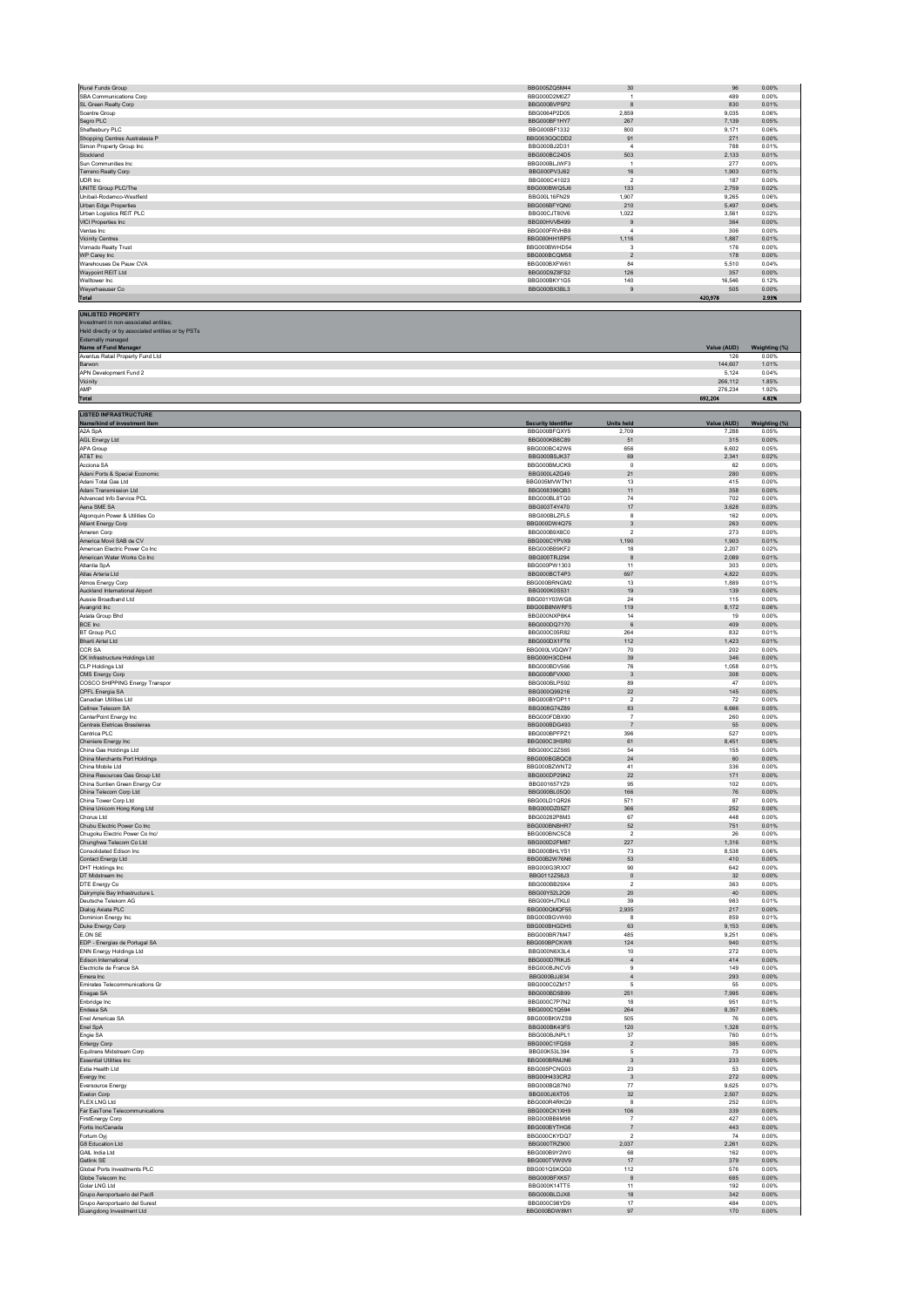| HCA Healthcare Inc                                        | BBG000QW7VC1                 | $\sqrt{2}$                       | 696            | 0.00%          |
|-----------------------------------------------------------|------------------------------|----------------------------------|----------------|----------------|
| HK Electric Investments & HK E<br>HKT Trust & HKT Ltd     | BBG005Q0XWK0<br>BBG00226B1T3 | 15<br>$34\,$                     | 21<br>63       | 0.00%<br>0.00% |
| Hafnia Ltd                                                | BBG00N2XW7Z5                 | 170                              | 460            | 0.00%          |
| Hawaiian Electric Industries I                            | BBG000BL0P40                 | 138                              | 7,894          | 0.05%          |
| Helios Towers PLC                                         | BBG00K7MFFV5<br>BBG000J8JWT9 | 54<br>1.387                      | 173<br>7.941   | 0.00%<br>0.06% |
| Hera SpA<br>Hong Kong & China Gas Co Ltd                  | BBG000BDWT45                 | 435                              | 931            | 0.01%          |
| Hydro One Ltd                                             | BBG00B0VKL16                 | 10                               | 357            | 0.00%          |
| <b>IDP Education Ltd</b>                                  | BBG00BE0ZND5                 | 114                              | 3,943          | 0.03%          |
| Iberdrola SA<br>Indosat Tbk PT                            | BBG000BC49N1<br>BBG000DL53H8 | 65<br>158                        | 1,055<br>95    | 0.01%<br>0.00% |
| Indraprastha Gas Ltd                                      | BBG000BZWF19                 | 15                               | 134            | 0.00%          |
| Indus Towers Ltd                                          | BBG000TDKBZ4                 | 29                               | 135            | 0.00%          |
| Infrastrutture Wireless Italia                            | BBG0099WFQ42                 | 520                              | 8,686          | 0.06%          |
| International Seaways Inc<br><b>KDDI Corp</b>             | BBG003MN93C9<br>BBG000BJ7JH8 | $14\,$<br>24                     | 286<br>983     | 0.00%<br>0.01% |
| KT Corp                                                   | BBG000BMQ2T4                 | $\,9$                            | 330            | 0.00%          |
| Kansai Electric Power Co Inc/T                            | BBG000BNBVX9                 | 51                               | 651            | 0.00%          |
| Keypath Education International                           | BBG010Z1TJY7                 | 687                              | 1,614          | 0.01%          |
| Kinder Morgan Inc<br>Koninklijke KPN NV                   | BBG0019JZ882<br>BBG000BBDX14 | $34\,$<br>51                     | 750<br>216     | 0.01%<br>0.00% |
| Korea Gas Corp                                            | BBG000C4WJ73                 | $^{\rm 3}$                       | 155            | 0.00%          |
| Kunlun Energy Co Ltd                                      | BBG000BDW4H6                 | 153                              | 197            | 0.00%          |
| Kyushu Electric Power Co Inc.<br>LG Uplus Corp            | BBG000BND3H7<br>BBG000F8XL84 | 5<br>$\,6\,$                     | 56<br>89       | 0.00%<br>0.00% |
| Laureate Education Inc.                                   | BBG00B4Z2YX0                 | 31                               | 528            | 0.00%          |
| Liberty Global PLC                                        | BBG000BXWBN9                 | 155                              | 5,932          | 0.04%          |
| Liberty Latin America Ltd                                 | BBG00JHP6GP5                 | 13                               | 201            | 0.00%          |
| Lumen Technologies Inc.<br>MD Medical Group Investments P | BBG000BGLRN3<br>BBG003GTN5S5 | 29<br>21                         | 505<br>305     | 0.00%<br>0.00% |
| MTN Group Ltd                                             | BBG000C4S5Y8                 | 104                              | 1,526          | 0.01%          |
| Millicom International Cellula                            | BBG000BZV950                 | $\sqrt{4}$                       | 141            | 0.00%          |
| Mobile TeleSystems PJSC<br>Monash IVF Group Ltd           | BBG000CSZKR2<br>BBG006KY3513 | 51<br>34                         | 558<br>36      | 0.00%<br>0.00% |
| NRG Energy Inc                                            | BBG000D8RG11                 | $10$                             | 612            | 0.00%          |
| National Grid PLC                                         | BBG000EV67O4                 | 518                              | 10.236         | 0.07%          |
| Naturgy Energy Group SA                                   | BBG000BWYKD0                 | 183                              | 8,205          | 0.06%          |
| NetLink NBN Trust<br>NextEra Energy Inc                   | BBG00H1NYR49<br>BBG000BJSBJ0 | 7,359<br>15                      | 7,508<br>1,964 | 0.05%<br>0.01% |
| NiSource Inc                                              | BBG000BPZBB6                 | $\,$ 5 $\,$                      | 182            | 0.00%          |
| Nippon Telegraph & Telephone C                            | BBG000BHBZL6                 | 28                               | 1,037          | 0.01%          |
| NorthWestern Corp                                         | BBG000Q1NMJ4                 | 99                               | 7,807          | 0.05%          |
| ONE Gas Inc<br>ONEOK Inc                                  | BBG004WQKD07<br>BBG000BQHGR6 | 15<br>6                          | 1,582<br>514   | 0.01%<br>0.00% |
| Orange SA                                                 | BBG000DQSHL6                 | 41                               | 599            | 0.00%          |
| Origin Energy Ltd                                         | BBG000C3W502                 | 3,089                            | 16.184         | 0.11%          |
| Orsted AS<br>Osaka Gas Co Ltd                             | BBG00B2HPN16<br>BBG000BH2Y84 | 31<br>374                        | 5,431<br>8,497 | 0.04%<br>0.06% |
| PCCW Ltd                                                  | BBG000MDQKJ3                 | 42                               | 29             | 0.00%          |
| PG&E Corp                                                 | BBG000BQWPC5                 | 11                               | 176            | 0.00%          |
| PGE Polska Grupa Energetyczna                             | BBG000BP0PD1                 | 45                               | 125            | 0.00%          |
| PLDT Inc<br>PPL Corp                                      | BBG000BFF220<br>BBG000BRJL00 | $\overline{1}$<br>206            | 57<br>8,500    | 0.00%<br>0.06% |
| Pembina Pipeline Corp                                     | BBG000BS6M19                 | 6                                | 271            | 0.00%          |
| Pennon Group PLC                                          | BBG000BZT2X7                 | 357                              | 7,771          | 0.05%          |
| Petronet LNG Ltd                                          | BBG000F53YT2                 | 24                               | 95             | 0.00%          |
| Pinnacle West Capital Corp<br>Power Assets Holdings Ltd   | BBG000BRDSX5<br>BBG000BDWNL9 | 89<br>$74\,$                     | 8,635<br>632   | 0.06%<br>0.00% |
| Power Grid Corp of India Ltd                              | BBG000CZ35Q5                 | 143                              | 542            | 0.00%          |
| Proximus SADP                                             | BBG000H72BJ8                 | $\overline{1}$                   | 28             | 0.00%          |
| Public Service Enterprise Grou                            | BBG000BQZMH4                 | 38                               | 3,506          | 0.02%          |
| Qube Holdings Ltd<br>RWE AG                               | BBG000QG5CW8<br>BBG000BBQ012 | 156<br>127                       | 494<br>7,087   | 0.00%<br>0.05% |
| Ramsay Health Care Ltd                                    | BBG000BB3TB3                 | 139                              | 9.935          | 0.07%          |
| Red Electrica Corp SA                                     | BBG000C2V319                 | 276                              | 8,210          | 0.06%          |
| Rogers Communications Inc.<br>Rostelecom PJSC             | BBG000BCG226<br>BBG000NNBY79 | 22<br>$\sqrt{2}$                 | 1,458<br>17    | 0.01%<br>0.00% |
| SK Telecom Co Ltd                                         | BBG000BG79W9                 | $\sqrt{2}$                       | 101            | 0.00%          |
| SSE PLC                                                   | BBG000C03056                 | 268                              | 8.227          | 0.06%          |
| Scorpio Tankers Inc                                       | BBG000Q1TVZ0                 | $17\,$                           | 307            | 0.00%          |
| Sempra Energy<br>Singapore Telecommunications L           | BBG000C2ZCH8<br>BBG000BKXVZ9 | $\overline{\mathbf{3}}$<br>29    | 555<br>69      | 0.00%<br>0.00% |
| Sistema PJSFC                                             | BBG000G7B4C2                 | $38\,$                           | 321            | 0.00%          |
| SmarTone Telecommunications Ho                            | BBG000BLHZR5                 | 304                              | 223            | 0.00%          |
| Snam SpA<br>SoftBank Corp                                 | BBG000FBNMF8<br>BBG00MJLWHH3 | 998<br>30 <sub>0</sub>           | 8,275<br>520   | 0.06%<br>0.00% |
| SoftBank Group Corp                                       | BBG000CLY2D3                 | 14                               | 878            | 0.01%          |
| Southern Co/The                                           | BBG000BT9DW0                 | 12                               | 1,111          | 0.01%          |
| Snark New Zealand Ltd<br>Swisscom AG                      | BBG000CCF4G7<br>BBG000CWDCF8 | 19<br>$\mathsf 0$                | 84<br>81       | 0.00%<br>0.00% |
| T-Mobile US Inc                                           | BBG000NDV1D4                 | $\mathbf{1}$                     | 179            | 0.00%          |
| <b>TC Energy Corp</b>                                     | BBG000D07ZQ1                 | $\overline{7}$                   | 461            | 0.00%          |
| <b>TELUS Corp</b>                                         | BBG000BZYZB2                 | 11                               | 369            | 0.00%          |
| <b>TIM SA/Brazil</b><br>TIME dotCom Bhd                   | BBG000BMG9B9<br>BBG000CXR4D1 | 14<br>$90\,$                     | 45<br>137      | 0.00%<br>0.00% |
| <b>TPG Telecom Ltd</b>                                    | BBG001BRJMN1                 | 766                              | 4,512          | 0.03%          |
| Taiwan Mobile Co Ltd                                      | BBG000BM2K92                 | 114                              | 565            | 0.00%          |
| Targa Resources Corp<br>Tata Power Co Ltd/The             | BBG0015XMW40<br>BBG000D0ZK56 | $\mathbf{1}$<br>35               | 104<br>141     | 0.00%<br>0.00% |
| Tele2 AB                                                  | BBG000ND1YG2                 | $20\,$                           | 397            | 0.00%          |
| Telecom Italia SpA/Milano                                 | BBG000BC91H0                 | 439                              | 298            | 0.00%          |
| <b>Telefonica Brasil SA</b>                               | BBG000C9BDQ7                 | 15                               | 180            | 0.00%          |
| <b>Telefonica Deutschland Holding</b><br>Telefonica SA    | BBG003G4DHL2<br>BBG000C20331 | $\bf 24$<br>135                  | 92<br>812      | 0.00%<br>0.01% |
| Telekom Austria AG                                        | BBG000FDL9D7                 | $\sqrt{4}$                       | 48             | 0.00%          |
| <b>Telenor ASA</b>                                        | BBG000BBPV51                 | 22                               | 482            | 0.00%          |
| Telephone and Data Systems Inc<br>Telia Co AB             | BBG000BV0VK7<br>BBG000M3HZX6 | $\mathbf{1}$<br>126              | 32<br>676      | 0.00%<br>0.00% |
| Telkom Indonesia Persero Tbk P                            | BBG000BSZXP7                 | 221                              | 86             | 0.00%          |
| Telstra Corp Ltd                                          | BBG000BTKG69                 | 3,715                            | 15,529         | 0.11%          |
| Tenaga Nasional Bhd                                       | BBG000BBBLC0                 | 27                               | 84             | 0.00%          |
| Tenet Healthcare Corp<br>Terna - Rete Elettrica Naziona   | BBG000CPHYL4<br>BBG000BBM454 | $\sqrt{2}$<br>752                | 203<br>8,371   | 0.00%<br>0.06% |
| Toboku Flectric Power Co Inc.                             | BBG000BNCLQ8                 | 8                                | 75             | 0.00%          |
| Tokyo Electric Power Co Holdin                            | BBG000BKJW74                 | 141                              | 501            | 0.00%          |
| Tokyo Gas Co Ltd                                          | BBG000BNDP42                 | 348                              | 8.569          | 0.06%          |
| Transurban Group<br>Turk Telekomunikasyon AS              | BBG000BW7HG4<br>BBG000BR8WS8 | 1,263<br>284                     | 17,458<br>283  | 0.12%<br>0.00% |
| Turkcell lletisim Hizmetleri A                            | BBG000F101G0                 | 20                               | 38             | 0.00%          |
| UGI Corp                                                  | BBG000BVYN55                 | $\mathsf 3$                      | 182            | 0.00%          |
| Ultrapar Participacoes SA<br>United Internet AG           | BBG000C2XTR2<br>BBG000F45Y40 | 36<br>$\mathbf{1}$               | 130<br>29      | 0.00%<br>0.00% |
| United Utilities Group PLC                                |                              | 404                              | 8,201          | 0.06%          |
|                                                           | BBG000BBFLV5                 |                                  | 456            | 0.00%          |
| Uniti Group Ltd                                           | BBG00GBPC2M4                 | 102                              | 132            | 0.00%          |
| Universal Health Services Inc                             | BBG000CB8Q50                 | $\mathbf{1}$                     |                |                |
| <b>VEON Ltd</b>                                           | BBG000QCW561                 | 185                              | 436            | 0.00%          |
| Veolia Environnement SA<br>Verizon Communications Inc     | BBG000CSHJP7<br>BBG000HS77T5 | 11<br>${\bf 26}$                 | 554<br>1,890   | 0.00%<br>0.01% |
| Virtus Health Ltd                                         | BBG001XG1XP4                 | 528                              | 3,616          | 0.03%          |
| Vodacom Group Ltd                                         | BBG000BD5GF1                 | 43                               | 501            | 0.00%          |
| Vodafone Group PLC                                        | BBG000C4R6H6                 | 526                              | 4,655          | 0.03%          |
| Vodafone Idea Ltd<br>WEC Energy Group Inc                 | BBG000FR5515<br>BBG000BWP7D9 | 846<br>$\ensuremath{\mathsf{3}}$ | 240<br>367     | 0.00%<br>0.00% |
| Williams Cos Inc/The                                      | BBG000BWVCP8                 | 19                               | 673            | 0.00%          |
| Xcel Energy Inc                                           | BBG000BCTQ65                 | $\,6\,$                          | 546            | 0.00%          |
| d'Amico International Shipping                            | BBG000Q2KQ15                 | 1,231                            | 182<br>420,776 | 0.00%<br>2.93% |
| Total<br><b>UNLISTED INFRASTRUCTURE</b>                   |                              |                                  |                |                |

AusNet Services 412 0.00%

Investment in non-associated entities or by PSTs<br>Externally managed<br>Name of Fund Manager Value (AUD) Weighting (%)